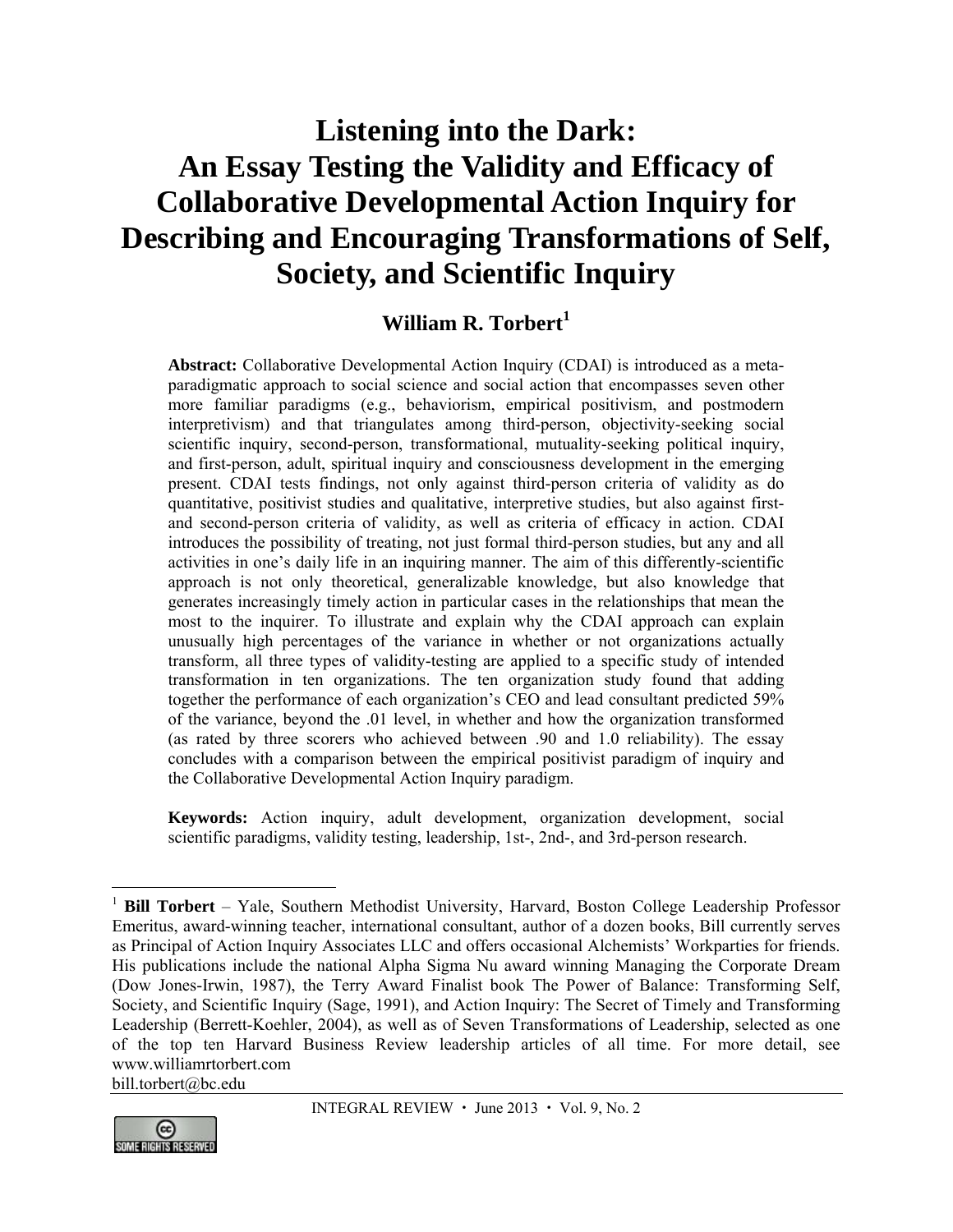## **Introduction2**

 $\overline{a}$ 

Collaborative Developmental Action Inquiry (CDAI) (Torbert, 1976, 1991; Torbert & Associates, 2004; Torbert & Livne-Tarandach, 2009) is a meta-paradigm of scientific inquiry that integrates first-person, adult spiritual inquiry and consciousness development in the emerging present with second-person, transformational, mutuality-seeking political action inquiry over a lifetime, and third-person, inter-generational, objectivity-seeking social scientific inquiry and its effects. In other words, CDAI seeks to triangulate among the subjective aspects of action and inquiry (within the first-person), the intersubjective interactional aspects of action and inquiry (between second-persons engaged with one another), and the objective aspects of action and inquiry (among a collective of third-persons-and-things at-a-distance-from and oftenanonymous-to one another). The intent is to generate:

- 1. our own distinct, personal integrity (which needs re-contacting, re-imagining, restrategizing, re-enacting, and re-assessing in each new engagement);
- 2. a mutually-vulnerable, mutually-empowering, and mutually-transforming dynamic in conversations, meetings, and other social occasions (which both feeds and requires inquiry together about shared purposes, useful roles, rules, and norms, as well as one another's relative efficacy, and the relative justice of outcomes);
- 3. more-generally-readable signs of the relative validity, fecundity, timeliness, and sustainability of longer term, purposive action projects.

Put in still another complementary way, the CDAI approach seeks to define, to practice, and to integrate both "during-the-act" research that influences present awareness and action and "before-and-after-the-fact" research that can influence future actions. In so doing, the very name Collaborative Developmental Action Inquiry recognizes that all research is also some form of practice, that all practice is also some form of research, and that we may later profoundly transform the very assumptions we are currently enacting about what constitutes research and action. (For recent related work that begins to describe the relationship among the first-, second-, and third-person aspects of inquiry, see Reason & Bradbury, 2001, 2008; Sherman & Torbert, 2000; Starr & Torbert, 2005; Torbert, 1997, 1999, 2000c; Varela & Shear, 1999; Varela & Shear, 1999; Velmans, 2000; Wilber, 1998).

This essay is a predominantly third-person "after-the-fact" form of social science, in three different and complementary ways: (a) it is written primarily for third-persons not directly involved in the research and action documented here (although at one point it offers a case of second-person action inquiry); (b) it is written primarily in a third-person voice (although at one point the first-person research voice is demonstrated and readers are invited to try a first-person experiment); and (c) it offers quite powerful statistical results in support of the third-person generalizability of some of its findings (powerful statistical results are results that account for large proportions of the variance and that are likely to misrepresent the "universe" from which the sample is drawn less than 1 in 100 times).

 $2$  With deep thanks for their contributions to this essay to; Hilary Bradbury-Huang of the University of Portland, Ron Dufresne of St. Josephs University, Benyamin Liechtenstein of UMass-Boston, Aliki Nicolaides of the University of Georgia, and Peter Reason of the University of Bath, Emeritus.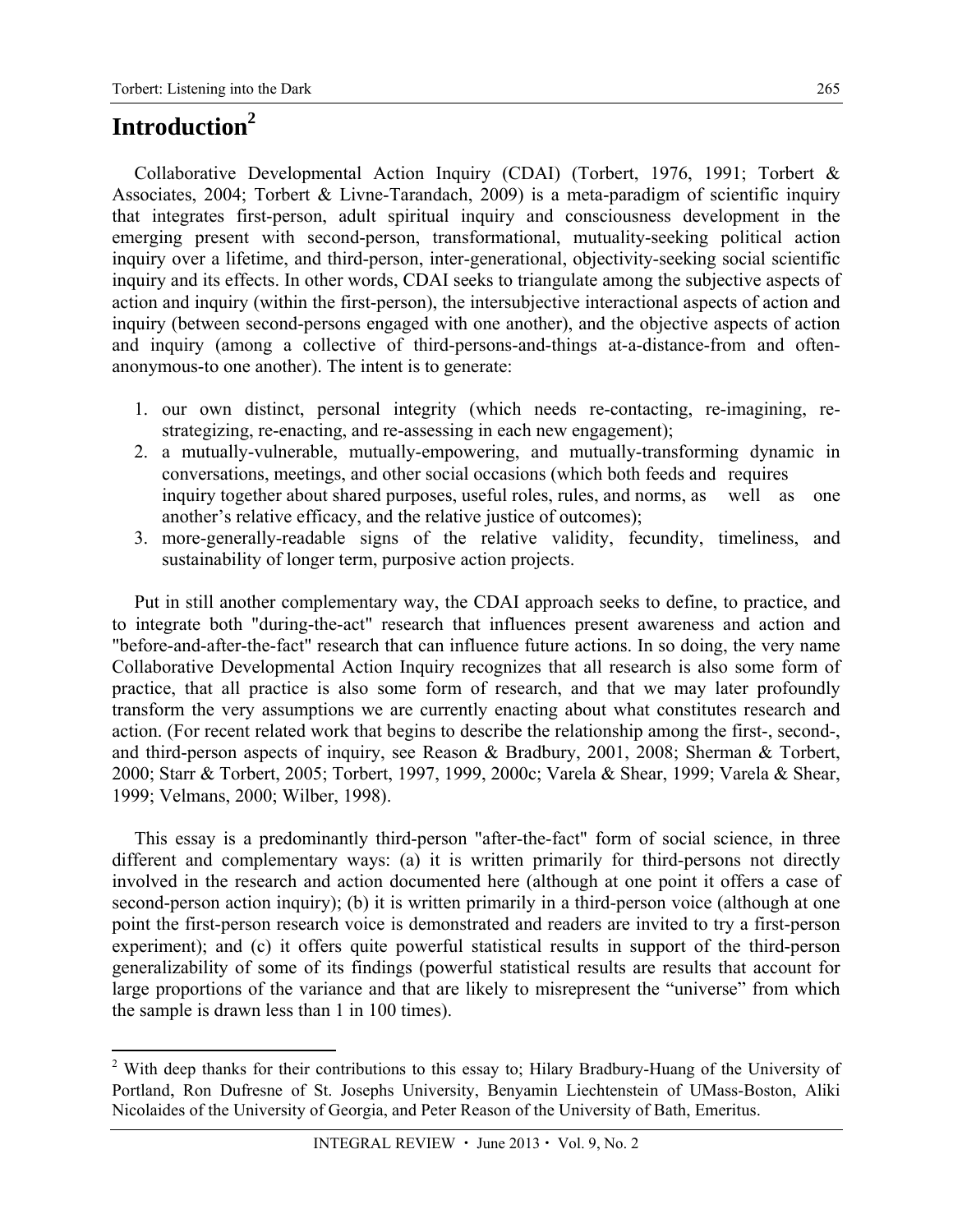But this essay is also *different* from typical Empirical Positivist (EP) scientific journal articles on validity testing of measures and findings in three major ways (see Table 1 for a typology of eight distinct scientific paradigms). First, the essay introduces the vast field of first-person research/practice and adult development leading toward empirically rare action-logics that are theoretically associated with increasingly timely and transforming action and inquiry, and that are statistically associated with successful leadership of organizational transformations by consultants and CEOs (see below). Second, the essay introduces the vast field of second-person research/practice that can directly generate personal, team, and organizational transformation (and offers a case study of such "during the act" research). And third, it offers forms of validity testing that include, but go beyond, third-person tests of the generalizability of data patterns (Cook & Campbell, 1979). These additional post-positivist validity tests (Argyris, Putnam & Smith, 1985; Denzin & Lincoln, 1994; Lather, 1993; Lincoln & Guba, 1985; Reason & Bradbury, 2001) begin to address the first-person integrity and the second-person mutuality of interactors in real-time.

The essay proceeds by offering first an introductory comparison among scientific paradigms conceived as based in different ones of the developmental action-logics that can also be used to distinguish individuals and organizations. These paradigms lead up to the CDAI meta-paradigm of paradigms that includes not only third-person inquiry, but also first- and second-person inquiry in the midst of action. In the following sections, examples of first- and second-person research are offered. Then, a close review of validity issues in a study of transformation in ten organizations is offered, in order to illustrate how the interweaving of first-, second-, and thirdperson research in the midst of action and after the action can generate unusually strong empirical findings. Finally, the CDAI paradigm of science is compared to the Empirical Positivist paradigm to see whether any conclusions can be reached about their relative comprehensiveness and about whether either resolves errors untouched by the other.

## **Background and Introductory Comparison among Scientific Paradigms**

The different action-logics identified by developmental theory can be used to distinguish the personal action-logics of different *individuals,* and this is the realm where most developmental research and theorizing has occurred since the path-finding work of Piaget, which, a generation later, was expanded by adult development theory (Kegan, 1994; Torbert, 1987; Wilber, 1999). In addition, developmental theory can be derived from and used in exploring the interactional action-logics of different conversations, project, teams or *organizations* (Torbert, 1976, 1987, 1989; Torbert & Associates, 2004). This essay focuses primarily on a yet a third locus of development, namely how the institutional action-logics of different *social scientific paradigms* compare (see table 1 and table 2 below and Sherman & Torbert, 2000), and why the Developmental Action Inquiry paradigm is more likely to reveal and support the dynamics of developmental transformation in persons and organizations than the dominant paradigms of social science up to the present. This essay will make no attempt to offer a systematic discussion of each scientific paradigm, but will introduce the idea impressionistically through Table 1 and Table 2, illustrated by a very brief overview of different patterns of management research during the twentieth century. Then, the main body of the paper introduces the principal methods of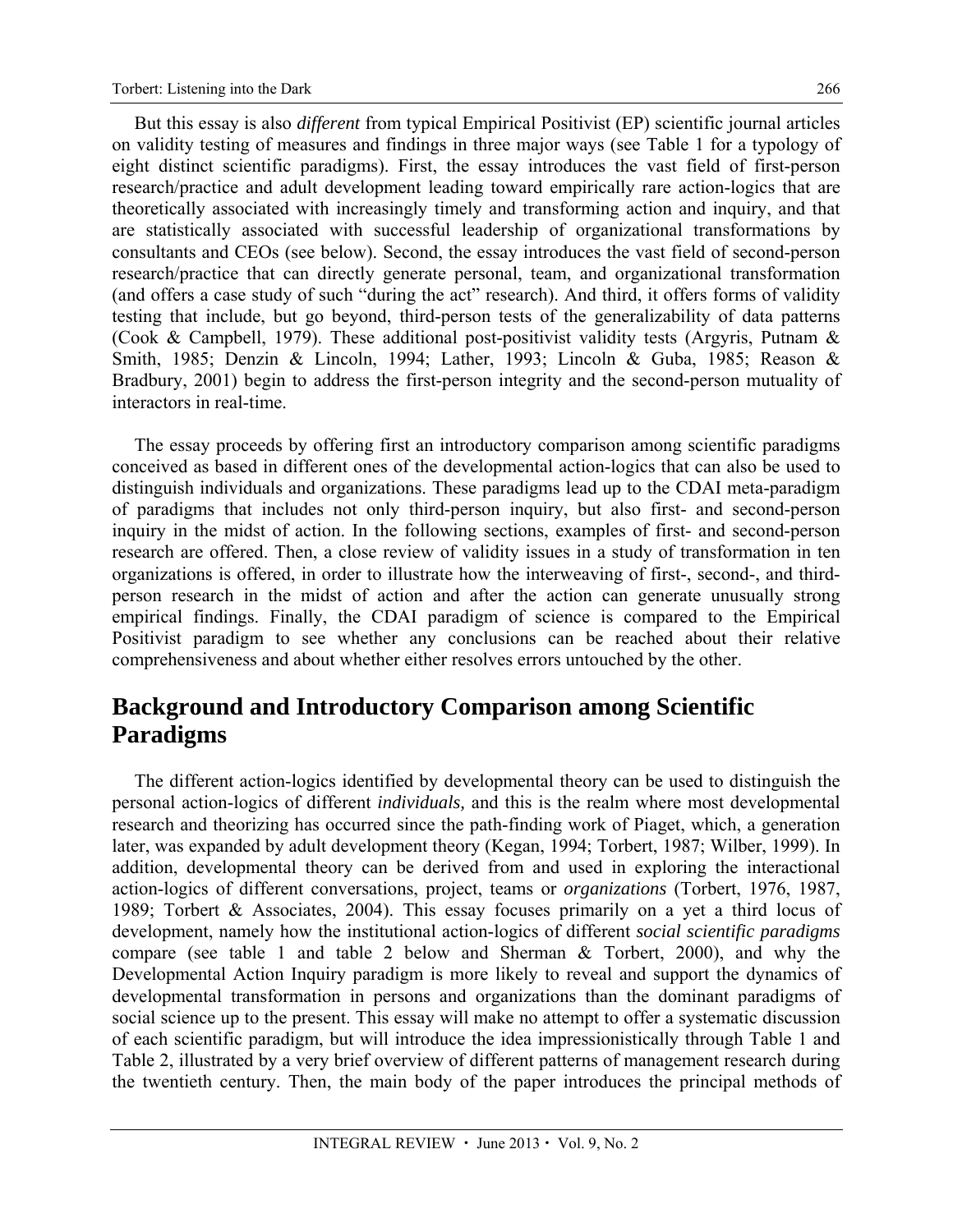CDAI, along with a close look at one study of intervention in ten organizations and the validity testing of the results.

In broad overview, behaviorism (e.g., Taylor, Watson, Skinner) and Gestalt psychology, sociology & anthropology (e.g., Mayo, Roethlisberger, and both George Mead and Margaret Mead [unrelated]) were the pre-eminent and dueling social scientific paradigms of the early twentieth century. Empirical positivism (e.g., Popper, Milgram, Campbell) became increasingly pre-eminent in management studies during the third quarter of the century. And today, the dominant research strategy in management is probably multi-method eclecticism, which makes a place for qualitative methods that can chart dynamic processes, along with quantitative methods that can measure whether outcomes are significantly different from one another.

One strategy typical of the multi-method eclectic approach in management research during the past decades is to say that there are two types of inquiry and knowing that can challenge, correct, and ultimately complement one another: a more qualitative, interpretive, close-to-thephenomena "inquiry from the inside" and a more quantitative, positivistic, theory-guided "inquiry from the outside" (Evered & Louis, 1981; Louis & Bartunek, 1992). Today it is fashionable to seek to integrate qualitative and quantitative methods, insider and outsider research, process descriptions and outcome measures, in attempts at triangulating toward useful approximations (Bartunek et al., 1993). But notice that these are all bi-polar triangulations. What would "strong triangulation" look like?

As qualitative methods have gained prestige in the Academy of Management during the past two decades, a second new wave of theory and research has "broken over" the management field as well. This second wave is far more controversial and impassioned than the first and doesn't blend as well with empirical positivism. In fact, postmodern interpretivism (e.g., Gadamer, Smircich & Callas, Morgan, Weick), aka "the language turn" can be downright antagonistic toward mainstream social science, viewing it as a key element in a process of hostile observation for purposes of unilateral, un-self-questioning, and non-mutually-questioning social control and of linear, technological manipulation of the natural environment (Boje et al. 1996; Gadamer, 1982; Schwandt, 1994).

Postmodern interpretivism foregrounds the subjective framing process that precedes all structured thinking and action and that we each go through, almost all of us without ever realizing it (and even those of us who realize this in principle realize it in practice *only now and then)*. This paradigm of inquiry and knowledge asks us what kind of "critical subjectivity" can help us become aware of, "deconstruct," and "transgress" beyond, our own taken-for-granted subjective frames and boundaries as researchers (and as actors, the following paradigms will add).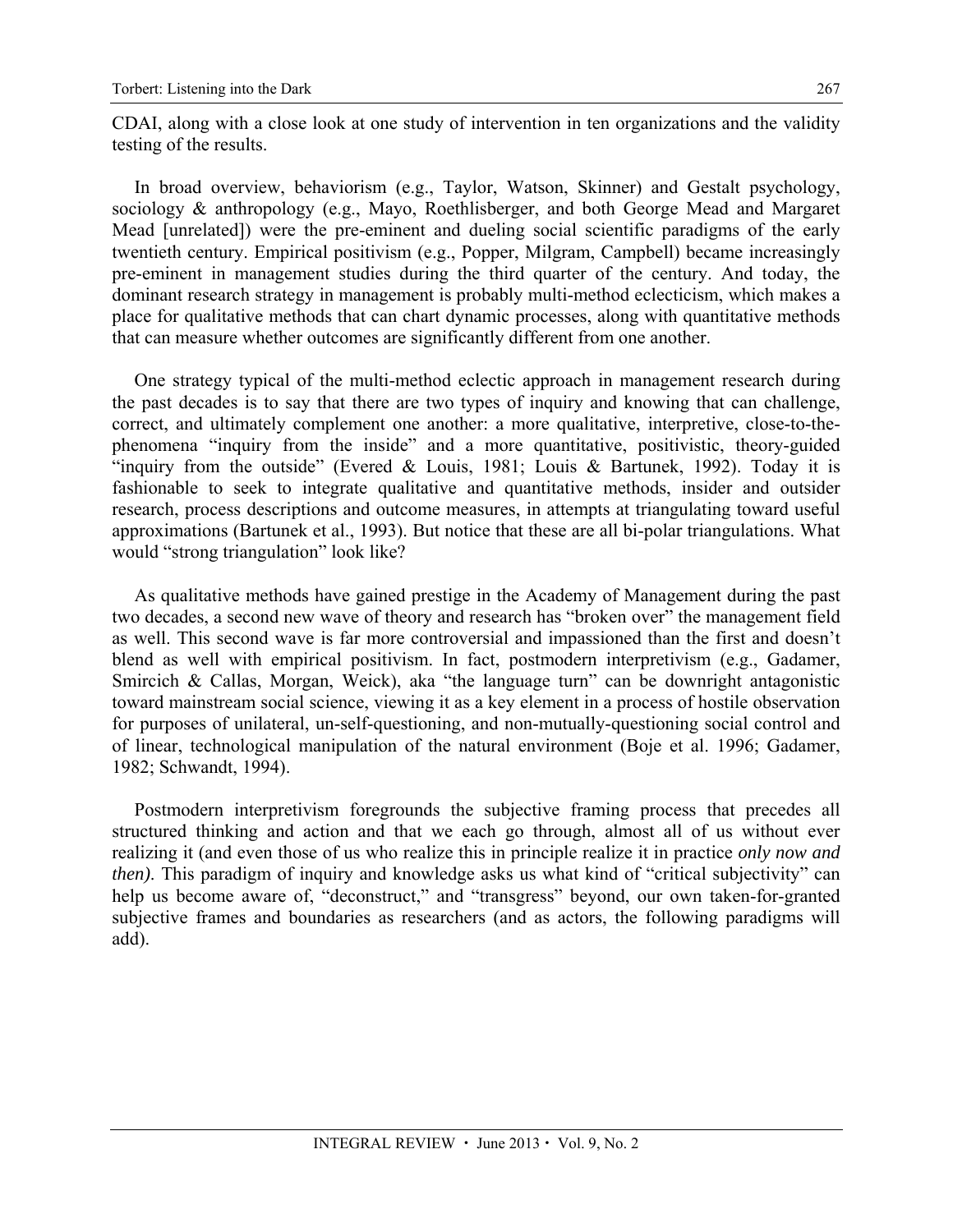| <b>Personal Development</b>                                                                                                                                                                                                      | <b>Organizational Development</b>                                                                                                                                                                                                             | <b>Social Scientific Development</b>         |  |  |  |
|----------------------------------------------------------------------------------------------------------------------------------------------------------------------------------------------------------------------------------|-----------------------------------------------------------------------------------------------------------------------------------------------------------------------------------------------------------------------------------------------|----------------------------------------------|--|--|--|
| I. Birth-Impulsive                                                                                                                                                                                                               | I. Conception                                                                                                                                                                                                                                 | I. Anarchism (e.g., see<br>Feyerabend, 1975) |  |  |  |
| (Multiple, distinctive impulses gradually resolve into characteristic approach; e.g., many fantasies into<br>a particular dream for a new organization).                                                                         |                                                                                                                                                                                                                                               |                                              |  |  |  |
| II. Opportunist                                                                                                                                                                                                                  | <b>II.</b> Investments                                                                                                                                                                                                                        | II. Behaviorism                              |  |  |  |
|                                                                                                                                                                                                                                  | (Dominant task: gain power [e.g., bike riding skill] to have desired effect on outside world.)                                                                                                                                                |                                              |  |  |  |
| <b>III.</b> Diplomat                                                                                                                                                                                                             | <b>III.</b> Incorporation                                                                                                                                                                                                                     | <b>III.</b> Gestalt Sociologism              |  |  |  |
| (Looking-glass self: understanding others' culture/expectations and molding own actions to succeed<br>in their [e.g., market] terms).                                                                                            |                                                                                                                                                                                                                                               |                                              |  |  |  |
| <b>IV.</b> Expert                                                                                                                                                                                                                | <b>IV.</b> Experiments                                                                                                                                                                                                                        | <b>IV. Empirical Positivism</b>              |  |  |  |
| (Intellectual mastery of outside-self systems such that actions = experiments that confirm or<br>disconfirm hypotheses and lead toward valid certainty).                                                                         |                                                                                                                                                                                                                                               |                                              |  |  |  |
| V. Achiever                                                                                                                                                                                                                      | <b>V. Systematic Productivity</b><br>V. Multi-Method Eclecticism                                                                                                                                                                              |                                              |  |  |  |
| (Pragmatic triangulation among plan/theory, operation/implementation, and outcome/assessment in<br>incompletely predefined environment. Reliably uses <i>single-loop feedback</i> to improve real-time<br>performance.           |                                                                                                                                                                                                                                               |                                              |  |  |  |
| VI. Strategist                                                                                                                                                                                                                   | VI. Collaborative Inquiry                                                                                                                                                                                                                     | VI. Postmodern Interpretivism                |  |  |  |
| (Self-conscious mission/philosophy, sense of timing/historicity, invitation to conversation among<br>multiple voices and to reframing of boundaries. Occasionally uses <i>double-loop feedback</i> to transform<br>performance). |                                                                                                                                                                                                                                               |                                              |  |  |  |
| VII. Alchemist                                                                                                                                                                                                                   | <b>VII. Foundational Community</b><br><b>VII. Cooperative Ecological</b><br><b>Inquiry</b>                                                                                                                                                    |                                              |  |  |  |
| Life/science = a mind/matter, love/death/transformation praxis among others; cultivation of <i>triple-loop</i><br>feedback and re-attunement among inquiry, friendship, work, and earthly/material goods).                       |                                                                                                                                                                                                                                               |                                              |  |  |  |
| VIII. Ironist                                                                                                                                                                                                                    | <b>VIII. Liberating Disciplines</b><br><b>VIII. Collaborative</b><br><b>Developmental Action Inquiry</b>                                                                                                                                      |                                              |  |  |  |
|                                                                                                                                                                                                                                  | (Full acceptance of multi-paradigmatic nature of human consciousness/reality, including<br>distances/alienations among paradigms, resulting in interruptions of, and failures to listen into, single-,<br>double-, and triple-loop feedback). |                                              |  |  |  |
|                                                                                                                                                                                                                                  | Source: Adapted from Hartwell & Torbert (1999), where greater detail on characteristics of each personal                                                                                                                                      |                                              |  |  |  |

#### **Table 1: Analogies Among Personal, Organizational, and Social Scientific Developmental Paths**

and organizational action-logic is available. (Note: in the most recent versions of this developmental theory, e.g., Figure 1 later in this paper, an additional action-logic, Individualist/Pluralist/Relativist, is described between Achiever and Strategist).

One characteristic that is common among all five of these already-mentioned approaches to social science is that none of them demonstrates how the insights gained from academic research can form the basis for effective interaction among second-persons, or within a first-person (you/me) in the everyday world. Empirical positivism, multi-method eclecticism, or postmodern intrepretivism can be of some use when we are apparently "at rest," reflectively analyzing a data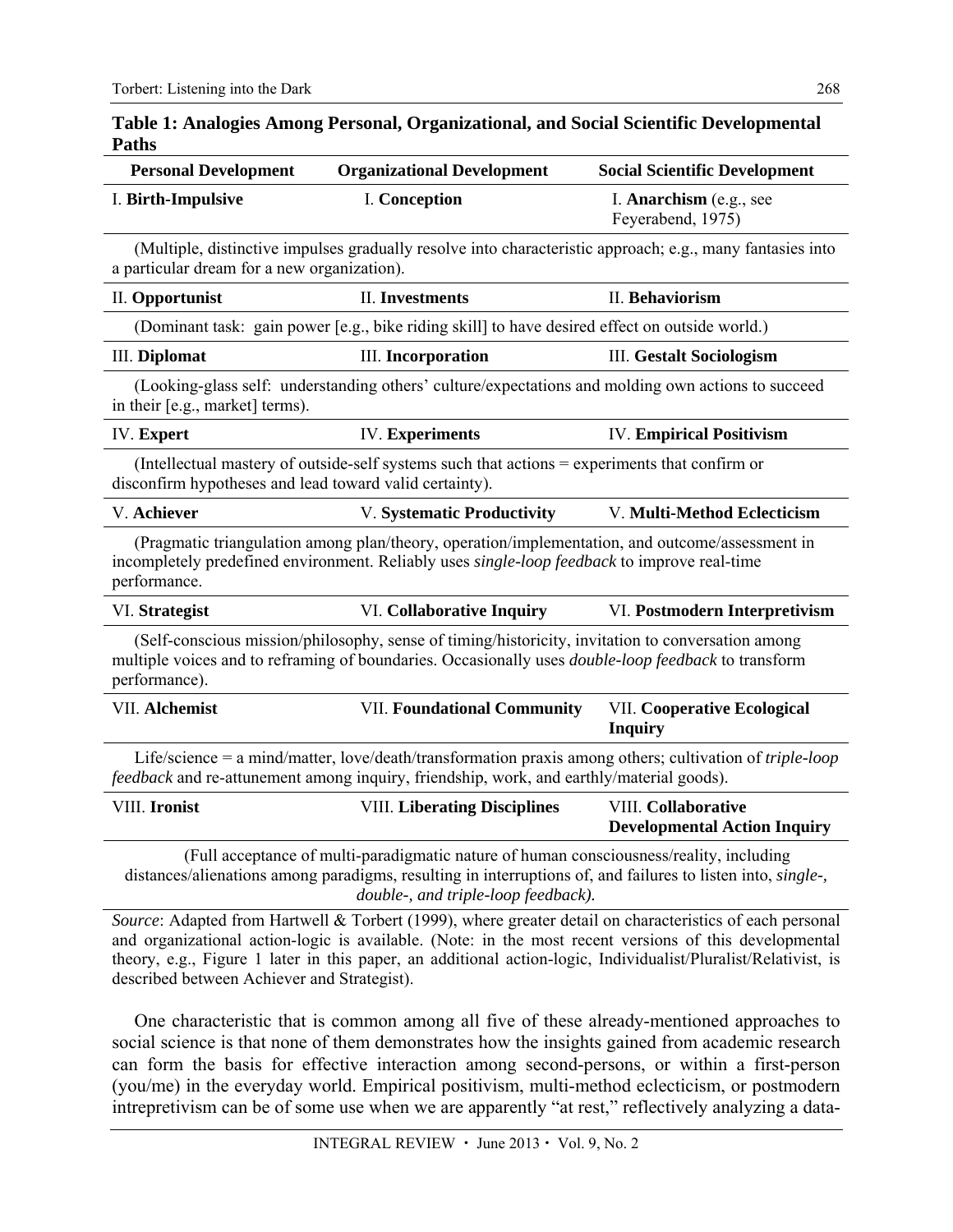set or our own patterns of thought. But these paradigms eschew the vast majority of life's variance… including all those moments when we are uncertainly in interaction with others or with ourselves alone, when the question is how to attend and act in a timely, idiosyncratic, ecologically sensitive fashion.

| <b>Behaviorism</b>                       | Assertive, physical quest for <i>reliable</i> , <i>unilateral control</i> through operant<br>conditioning of an unembarrassedly objectified and atomized external world.<br>Preferred method: laboratory experiments (maximizing the scientist's unilateral<br>control over variation). Nominalist presumption of isolatable "stimuli" and<br>"responses."<br>Skinner – an archetypal behaviorist (Skinner 1953, 1971;<br>Argyris, 1971).                                                                                                                                                                                                                                                   |
|------------------------------------------|---------------------------------------------------------------------------------------------------------------------------------------------------------------------------------------------------------------------------------------------------------------------------------------------------------------------------------------------------------------------------------------------------------------------------------------------------------------------------------------------------------------------------------------------------------------------------------------------------------------------------------------------------------------------------------------------|
| <b>Gestalt Sociologism</b>               | Appreciative, emotional quest for <i>understanding</i> of the overall pattern of<br>subjective beliefs, values, and rituals of given "Other" cultures. Preferred<br>method: field case studies based on non-interventionist, ethnographic<br>observation. Essentialist presumption of integrative ideas, norms, and selves<br>(Cooley, 1956; Mead, 1934).                                                                                                                                                                                                                                                                                                                                   |
| <b>Empirical Positivism</b>              | Critical (but not hermeneutically self-critical), intellectual quest for <i>predictive</i><br>certainty about deductively logical, universally generalizable, empirical<br>propositions (Cook & Campbell, 1979; Hunt, 1994). Privileges randomized<br>sample, experimental, statistically-analyzed hypothesis testing studies, along<br>with computer modeling of intelligence, because of the crisply clear<br>quantitative, binary certainty about distinctions between confirmation and<br>disconfirmation (e.g., Simon's theoretical and empirical demonstrations of the<br>concept of bounded rationality; Simon, 1947, 1957, 1969, 1989, 1991; March<br>& Simon, 1958; Turkle, 1991). |
| Multi-Method<br>Eclecticism              | Practical quest to increase validity, understanding, and applicability of<br>findings. Recommends triangulation among quantitative and qualitative<br>methods. Currently fashionable and in flower in the managerial disciplines<br>(e.g., Campbell et al., 1970; Eisenhardt, 1989; Dyer & Wilkins, 1991;<br>Bartunek et al, 1993).                                                                                                                                                                                                                                                                                                                                                         |
| Postmodern<br>Interpretivism             | Self-conscious accounting for the radical subjectivity and fragmentariness of<br>perspective that embraces every languaged perception and conception.<br>Preferred method: wishes to <i>deconstruct the implicit</i> background of: (a) the<br>objects foregrounded in single-frame, early-paradigm studies; and (b) of the<br>researcher and of the writing of the author of the critique (e.g., Denzin $\&$<br>Lincoln, 1994; Macey, 1993; the 1990s Pfeffer-Van Maanen debate in<br>managerial studies was between an early single-frame "Pfeffer-digm" and Van<br>Maanen"s rhetorical interpretivism [Pfeffer, 1993; Van Maanen, 1995; Frost,<br>Pfeffer, Van Maanen, 1995]).           |
| Cooperative<br><b>Ecological Inquiry</b> | Commitment to creating real-time communities of inquiry (i.e., communities<br>that bridge subjectivities and differences of perspective, that confront<br>incongruities among vision, strategy, action, and outcomes, and that support<br>voluntary, mutual personal and social transformation [Bradbury, 1998;<br>Cooperrider & Srivastva, 1987; Heron, 1996; Lather, 1993; Weick, 1998;                                                                                                                                                                                                                                                                                                   |

| Table 2: Brief Descriptions of Seven Social Scientific Paradigms <sup>3</sup> |  |  |
|-------------------------------------------------------------------------------|--|--|
|                                                                               |  |  |
|                                                                               |  |  |
|                                                                               |  |  |

 3 (See Torbert, 2000a, 2000d for greater detail)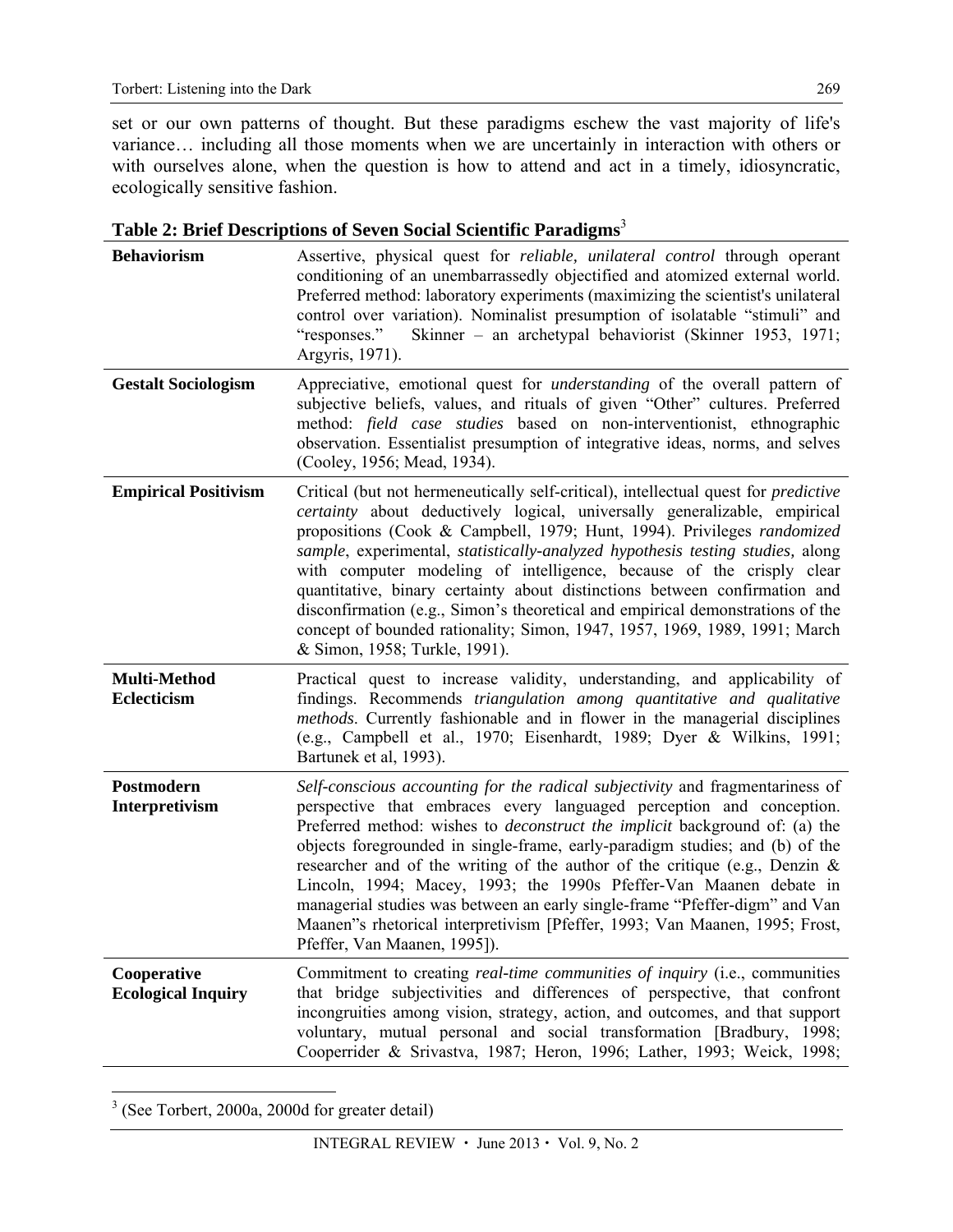|                                                         | Reason, 1994, 1995; Reason & Bradbury, 2001, 2008; Spretnak, 1991;<br>Torbert, 1976]). Gregory Bateson (1972), Margaret Mead (1960), and their<br>daughter, Mary Catherine Bateson (1984, 1990) the archetypal "family of real-<br>time inquiry". New methodological challenge: how to test validity publicly in<br><i>real time</i> - how in the midst of participating intersubjectively in specific<br>situations, to listen, experiment, and seek disconfirmation (Argyris, Putnam $\&$<br>Smith, 1985) in a timely fashion (Torbert, 1991).                                                                                                                                                                                                                                                                                                                                                                                                                                                                                                                                                                                                                                          |
|---------------------------------------------------------|-------------------------------------------------------------------------------------------------------------------------------------------------------------------------------------------------------------------------------------------------------------------------------------------------------------------------------------------------------------------------------------------------------------------------------------------------------------------------------------------------------------------------------------------------------------------------------------------------------------------------------------------------------------------------------------------------------------------------------------------------------------------------------------------------------------------------------------------------------------------------------------------------------------------------------------------------------------------------------------------------------------------------------------------------------------------------------------------------------------------------------------------------------------------------------------------|
| Collaborative<br><b>Developmental Action</b><br>Inquiry | Recognizing different moments, persons, organizations, and cultures as<br>complex, chaotic interweavings of the six prior paradigms (Pondy $\&$ Mitroff,<br>1979), highlights the contrapuntal rhythms, interruptions, and interventions in<br>developmental movement from one paradigm or action-logic to another,<br>whether in single conversations or in whole lives (Fisher, Rooke & Torbert,<br>2000; Kegan, 1994; Rooke & Torbert, 1998; Torbert, 1989, 1991; Wilber,<br>1995). Seeks interweaving of first-, second-, and third-person<br>research/practice with single-, double-, and triple-loop feedback that can<br>sustain inter-paradigmatic conversation, work, meditation, and play.<br>Generalization is recognized as occurring primarily one-at-a-time: one person<br>at a time, as she or he practices awareness-expanding first-person action<br>inquiry at more and more moments; one second-person organization at a time;<br>one third-person research study at a time; though the entire statistical<br>armamentarium remains appropriate within its limiting premises (as is<br>illustrated by the validity testing of the ten organization study later in this |

The objective of the "action turn" in the social sciences (Bradbury, 1998; Reason & Rowan, 1981; Sherman & Torbert, 2000; Torbert, 1976, 1991; Reason & Torbert, 2001) is to go beyond the postmodern "language turn," and, whether we are professional social scientists or bricklayers or investment bankers, to bring inquiry into as many of our moments of action as we can (in the interests of increasing our own *întegrity* and *mutuality*, as well as the *sustainability* of inquiries and actions such as ours). In this context, it is important to clarify that action research, as it has been known during the second half of the twentieth century, very rarely represents anything like this "action turn" and the CDAI paradigm to be described presently. More frequently, in its clinical and case-oriented qualities, action research has represented instances of Gestalt sociologism; or, when it combines quantitative and qualitative methods with widely spaced feedback episodes, action research becomes a kind of multi-method eclecticism.

essay).

Like all personal, organizational, or scientific transformations, this transformation – this action turn – toward the paradigms we name cooperative ecological inquiry and Collaborative Developmental Action Inquiry in Tables 1 and 2, is anything but linear and straightforward. A metaphor that better communicates the unexpected twists that an action-logic engages in as it transforms toward wider inclusiveness might be "a backward stumbling double somersault through a trap door." Figure 1, below, shows how we have digitally illustrated developmental transformations in an earlier book (Torbert & Associates, 2004). To better imagine the unforeseeable twists and turns of this transformation, if you are a scholar/ scientist/ therapist/ consultant, imagine that you were seeking forms of social inquiry that you would want to "work" not just in your professional life, but with your immediate organizational and family life (e.g., with your 15-year-old child!), as well as in your spiritual, artistic, craft, exercise, conversational, sexual, and other activities…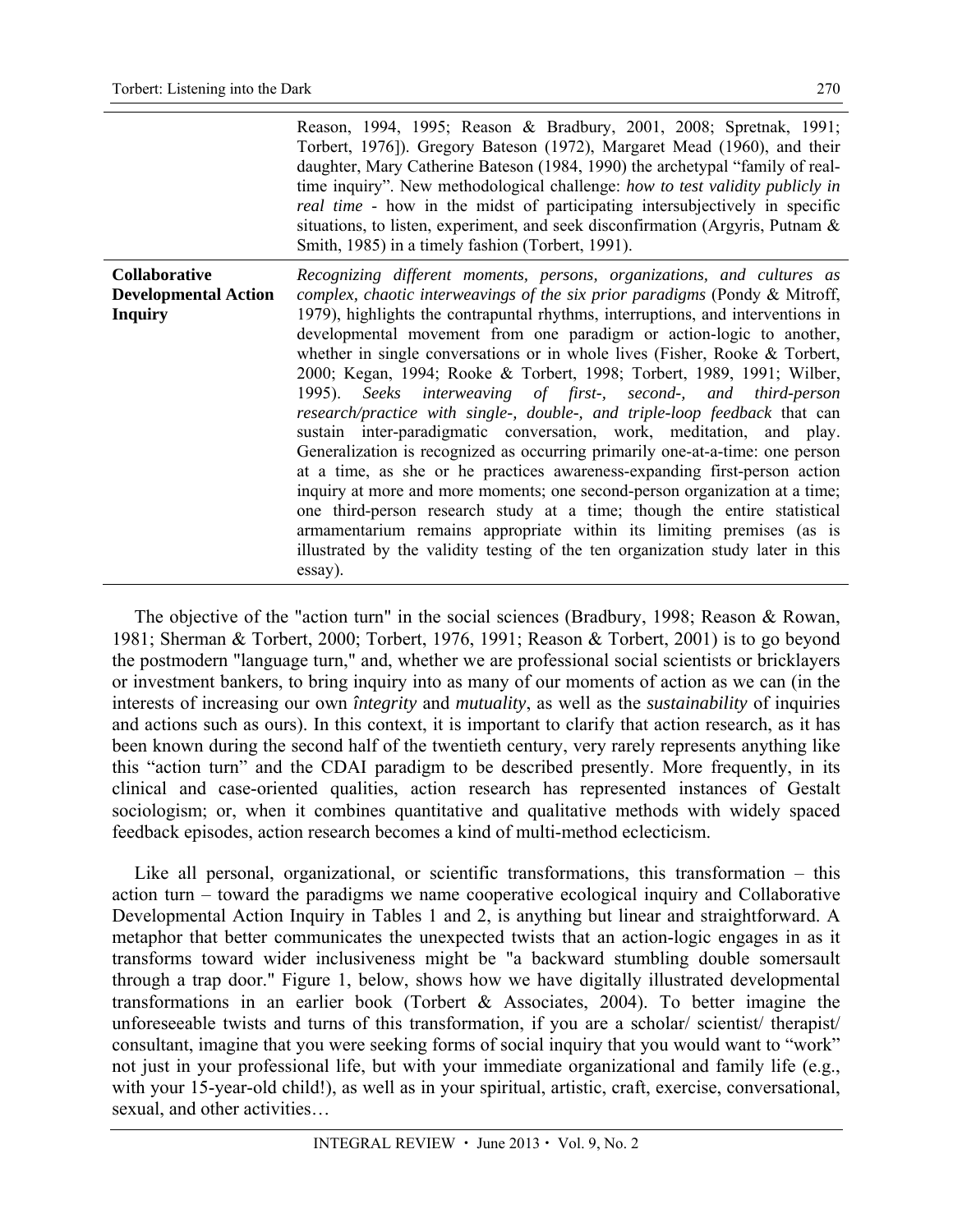Despite its "degree of difficulty" and its "relative unpremeditatability," this twisting, "action turn" is equally open to anyone willing to commit to integrating quantitative, qualitative, and action inquiry into their practices among others in everyday personal and professional settings (Reason & Torbert, 2001). But who is willing to do this? If we try to observe our own daily lives like scientists (Torbert, 1991, ch. 15), we come to realize:

- 1. *how rarely we actually practice such observation in action* (because our actions are largely habitual, and we forget to observe at the time, or to realize we don't know how to observe);
- 2. *the degree to which we can't imagine in any given present moment why we should observe now ("Nothing interesting's going on right now… and aren't I doing enough anyway?")*;
- 3. *how little we act like inquiring scientists in our relations with our colleagues, our intimates, or strangers* (because most relationships are bounded by issues that are tacitly treated as undiscussable); and
- 4. *how rarely in our enacted lives we are in a position to apply anything like Empirical Positivist standards of certainty and universalizability*, or even that paradigm's version of truth as representational (because in speaking each statement is active or presentational [Reason, 1994] as well as reflective or re-presentational [the technical term for this mix is "quasi-performative" (Pitkin, 1981)]).



**Figure 1.** A Quasi-Performative Appreciation of the Dynamics and Simultaneity of Different Action-Logics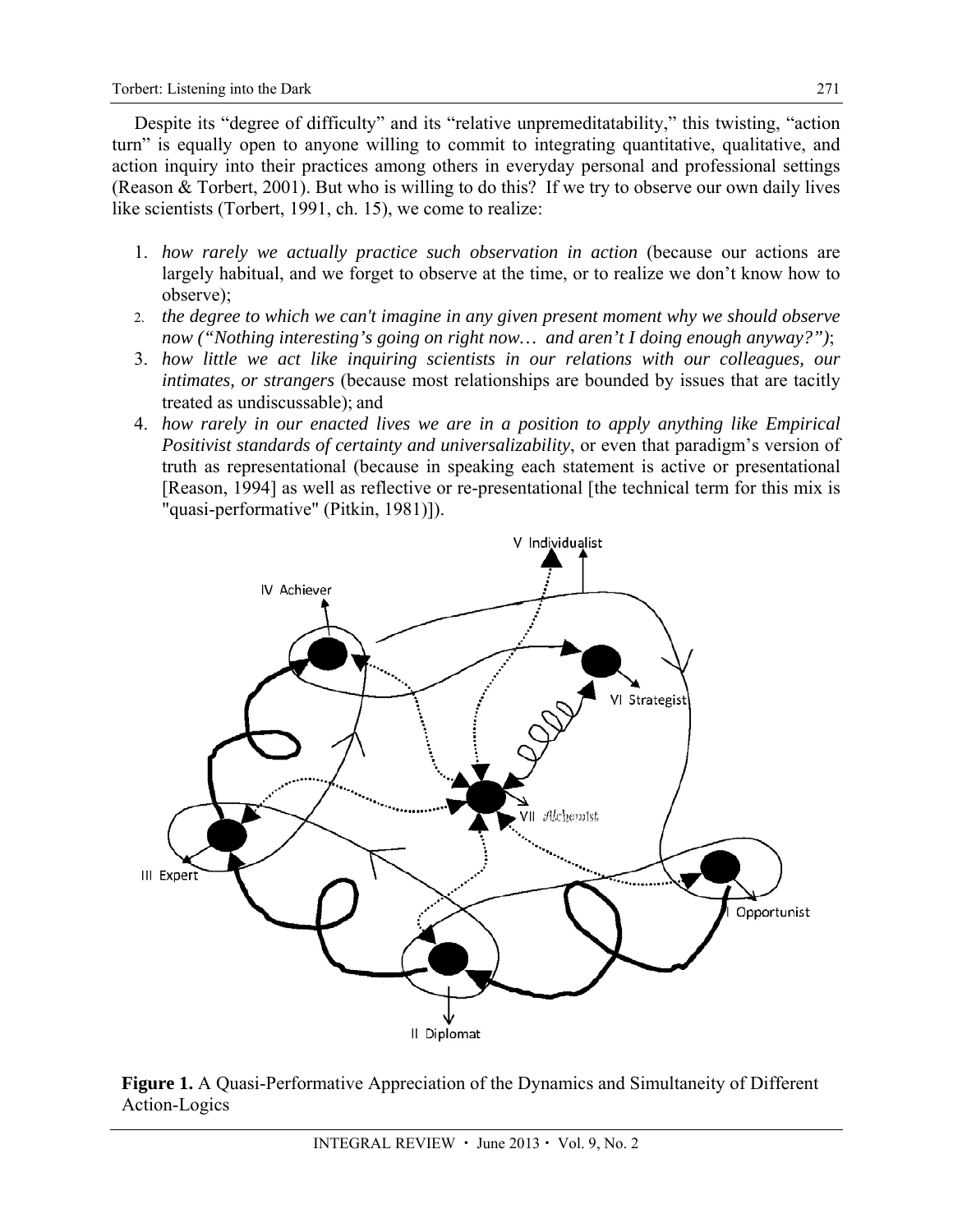When we are in interaction with one another and simultaneously seeking to determine to what degree we are hearing or telling truth or something as close to it as we can now get, or whether we are acting as effectively and/ or transformationally as we wish: A host of first- and secondperson questions arise that simply don't arise in the paradigms of inquiry codified in twentieth century social science…

*What kind of first-person awareness do I (or you) require in real time to continue thinking, acting, and perceiving "toward" my (your) objectives as I ordinarily do (or in a meandering, non-purposive fashion as I/you also often do)… while simultaneously registering the "shapes" of my thoughts, actions, and effects in an inquiring way that gives me the choice of changing the shape of my thinking, acting, and effecting in each succeeding moment? (Torbert, 1973; Varela & Shear, 1999; Velmans, 2000)* 

*And what kind of second-person talking, listening, and non-verbal gesturing is required to invite others in the interaction to participate in this kind of second-person research/practice that permits the interacting group to move "forward," while simultaneously having the choice to re-vision its aims, or to restructure itself, or to adopt new tactics in each succeeding moment? (Argyris, 1993; Isaacs, 1999; Torbert, 1976, 2000b).* 

Also, how does the *propositional* knowledge of third-person inquiry and action (e.g., this article) relate to and encourage or discourage the *experiential* knowing of first-person research/practice and the *presentational* and *practical* knowing of second-person research/practice and vice-versa? (For detail on these four types of knowing, see Heron, 1996; Reason, 1995).

## **Foreground - Taking the Action Turn**

When a given person takes the foregoing questions seriously and discovers a wish to become a disciplined first-, second-, and third-person research/practitioner… S/he may enter any number of first-person disciplines, such as schools of meditation (Taoist, Buddhist, Hindu, Gurdjieffian, Quaker, Sufi, Jesuit, Hassidic etc.), in order to receive guidance in first-person research/practice (Alexander & Langer, 1990; Anthony, Ecker & Wilber, 1987; Chandler, 1991; Gendlin, 1981; Ouspensky, 1949; Torbert, 1973; Trungpa, 1970; Wilber, 1998).

S/he may also enter any number of second-person research/practice schools more or less simultaneously (e.g., therapy, psychodrama, Tavistock group relations conferences, t-groups, a woman's circle, a men's group, action science study groups, etc.) (Argyris, Putnam & Smith, 1985; Bion, 1961; Isaacs, 1999; Schein & Bennis, 1965; Sedgwick, 1999; Truax & Carkhuff, 1967).

And s/he may enter any number of third-person academic disciplines (education, management, philosophy, etc.) in a university.

Rarely, however, are the relationships among the first-, second-, and third-person aspects of the work well articulated. For example, this author spent some years simultaneously: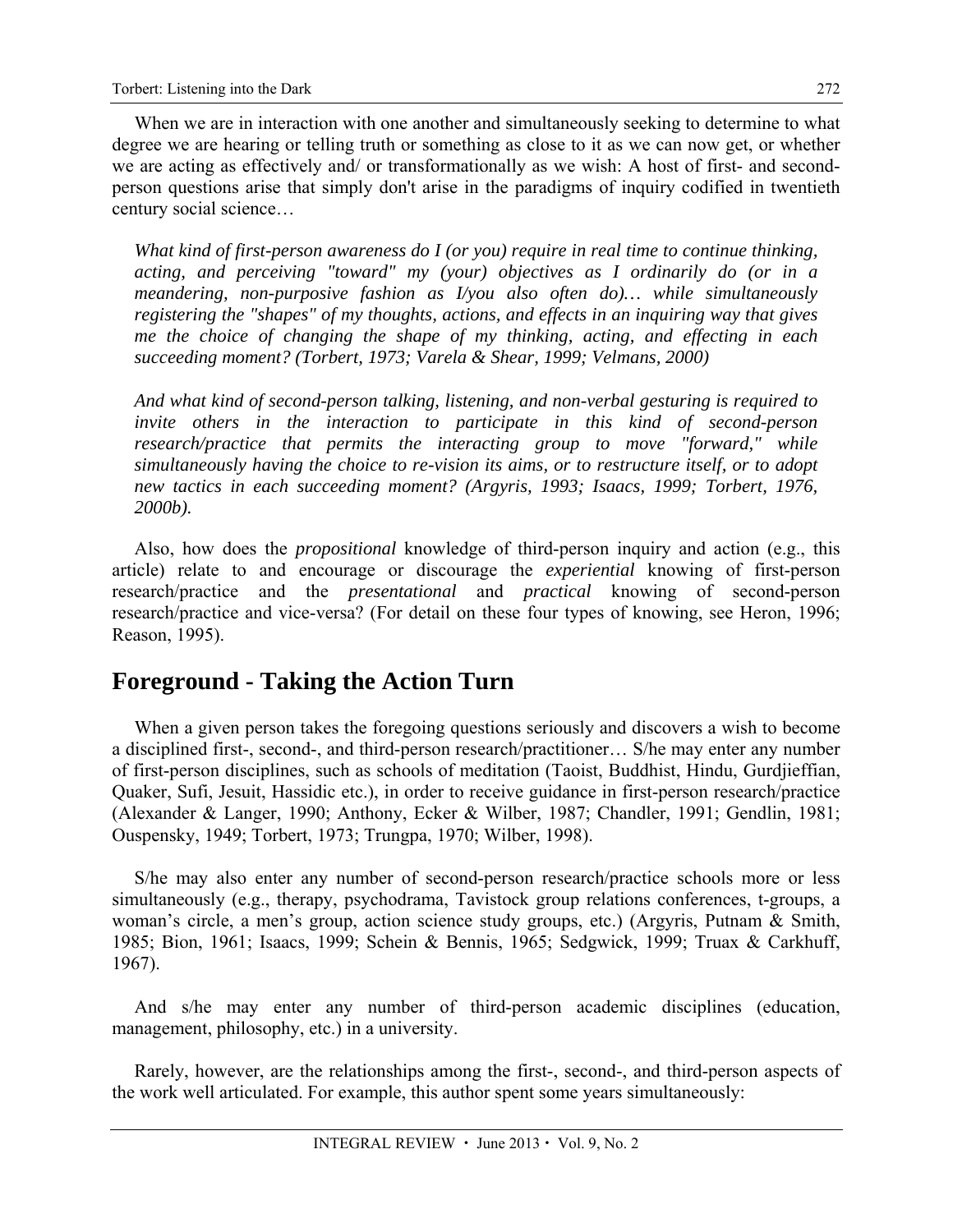- 1) in a first-person research/practice school (the Gurdjieff Work) in which *not expressing negative emotions* was an explicit injunction and exercise;
- 2) in a second-person research/practice school (the Bethel National Training Laboratories) in which *expressing negative emotions passionately but non-evaluatively* was an explicit exercise; and
- 3) in a third-person research/practice setting (a PhD program) that did not address first-and second-person research practices at all as legitimate research methodologies in any of its methodology courses.

Because of experiences like this, before a person goes very far pursuing all three types of research/practice at once, s/he will realize, implicitly and intuitively, if not explicitly and intellectually… that the scale of learning to which s/he is committing… embraces, not just incremental, single-loop feedback that influences one's choices of behavior in specific situations in order to reach whatever specific goals one may have. Learning to interweave the subjective, the intersubjective, and the objective aspects of inquiry and action also embraces double-loop feedback that repeatedly transforms the overall action-logic through which we interpret and act in the world. Furthermore, this scale of learning includes triple-loop feedback that revivifies and reconstitutes the breadth and depth of our moment-to-moment attention (thereby increasing our awareness of the still vaster volume of inchoate, implicit possibilities and incongruities in each moment). (For different but related treatments of single-, double-, and triple-loop learning, see Bartunek & Moch, 1987, 1994; Nielsen, 1996; Starr & Torbert, 2005; Torbert 2000b; Torbert & Fisher, 1992; also, Table 1 gives an indication of when in the course of human development action-logics gain the capacity to digest these different types of feedback and potential learning.)

Analogous scales of potential learning can come to characterize one's second-person relationships with family, friends, and colleagues, as well as one's third-person relationships as a member of multiple organizations, ethnic and language groups, spiritual traditions, or professions.

In other words, a scientific paradigm such as Collaborative Developmental Action Inquiry that aims at integrating first-, second-, and third-person research/practice is equally open to all adult human beings, though, obviously, adults who are already heartfelt and disciplined practitioners of any number of schools of first-, or second-, or third-person research/ practices are initially likely to pick up the overall CDAI approach more quickly. More particularly, persons already engaged deeply in first- or second-person research/practice are more likely than the average person (and more than Ph.D.s who have no explicit first- or second-person research/practice) to be attracted, rather than initially threatened, by the following implications of the CDAI paradigm. First, that each CDAI practitioner faces unforeseeable personal transformations… Second, that s/he is invited to engage in relational transformations with friends and work peers… Third, that his or her own development and that of the organizations s/he belongs to will be supported by taking leadership roles, by writing to be read and critiqued by others, and by generating and attending to measures of the relative efficacy of one's own and one's organizations' performance… Fourth, that personal and organizational development are supported by increasingly exercising mutually-transforming power and inquiry in preference to unilateral power… Fifth, by a deepening search to act increasingly in ways that reverberate as timely across spatial and temporal scales… And, finally, by the gradual realization that the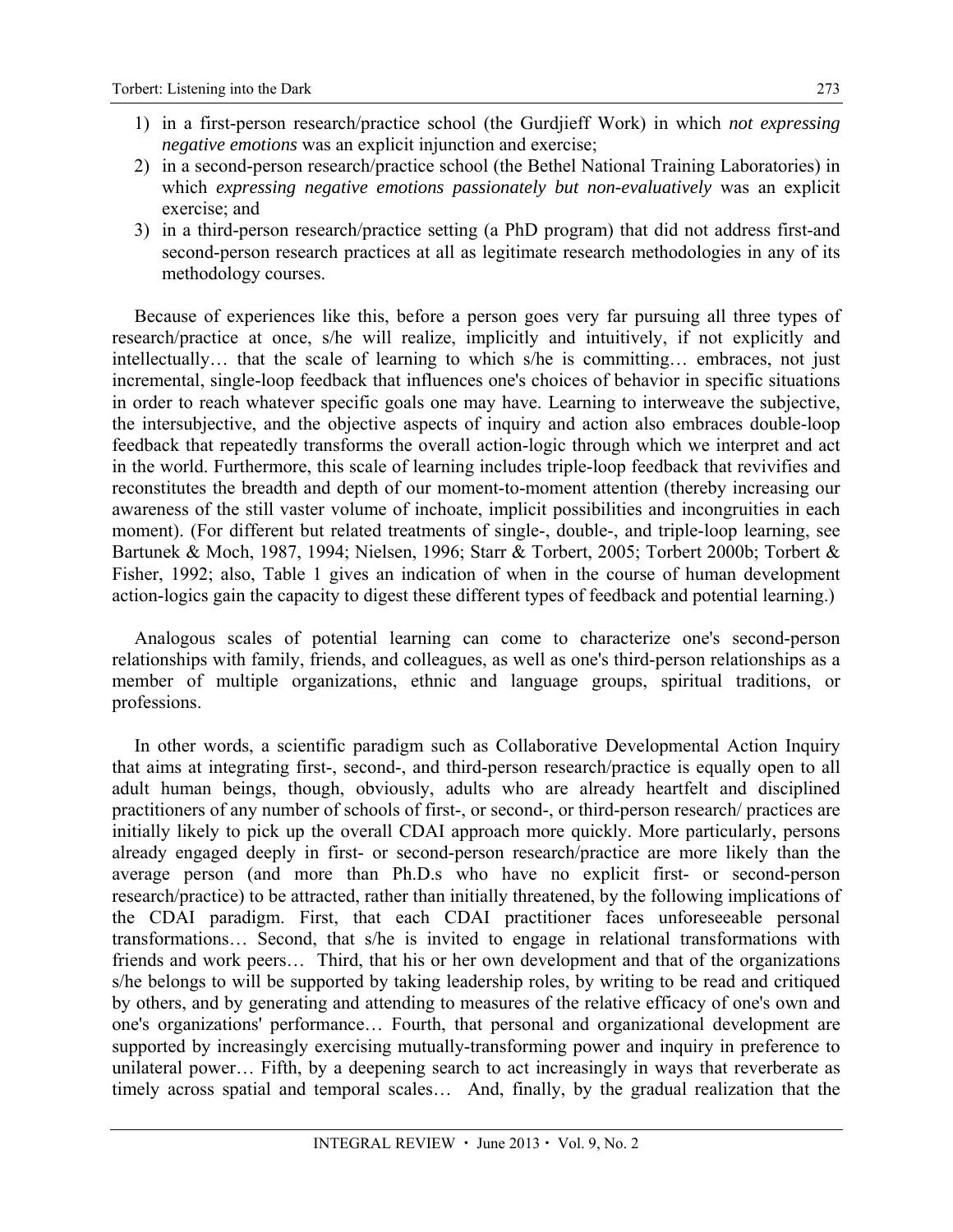question of what constitutes timely action and interaction in any current situation can never be validly solved once and for all for oneself or others, but rather at best grows more engaging of each inquirer and each community of inquiry.

Consider in this light, for example, Socrates' development from soldier … to later doing civic duty as a citizen judge… and still later to becoming a kind of street philosopher who died for his dedication to inquiry.

Socrates' living inquiry led him from objective manual labor as a soldier who in war protected his student, Alkibiades, from death… through intersubjective emotional work as a citizen-judge… to his late-in-life subjectively-defined role as a sort of wandering minstrel – not, like the blind seers Homer or Teiresias, wandering across the countryside, telling stories from long ago, but rather wandering about the city gyms and markets, asking questions within the city of Athens, as it was at that moment: losing the Peloponnesian Wars to Sparta, less than a generation after having been, in Pericles' words "the School of Hellas."

All this Socrates did, and it unforeseeably led to his going to jail as a very old man. He had killed no one, stolen nothing, done no violence of any kind, nor any kind of injury to any one individuals' reputation (though he may have punctured the false self-esteem of a few). He had done no worse, let us say, than the comedian Aristophanes did to him in his comedy "The Clouds…" nor no worse than the tragedian Euripides' did to Aristophanes in twisting his (E's) comic attack on him (A) into "The Bacchae."

Once in jail, Socrates' friends arranged the not-unusual opportunity for him to escape into exile, but, through the action inquiry of his final conversation with his friends, he determined not to leave the civil jurisdiction of Athens despite the possible injustice done him by the city he loved. His decision to drink the hemlock when he did, rather than accept his friends' offer to help him escape from jail, was an instance of action inquiry so vulnerable and so transformational that it resonated as timely across his roles as mentor, friend, and citizen, as well as across the ages, repeatedly raising the question for new generations who read Plato, *"What kind of inquiry throughout our lives can generate timely integrity, mutuality, and sustainability?"*

## **The First-Person Voice Describing First-person Action Inquiry Practice**

If the reader turns back through the foregoing several pages, you will find a number of instances, such as the question just before this section, where the author has used italics. The italics are meant to capture sentences that are in more of a first-person voice than in a thirdperson voice. Thus, the question just above is a first-person question for the author, and he is also exploring whether it resonates as a question that at least some readers are concerned with for themselves.

*I am now going to speak with you, dear readers, in my first-person voice just a little, in order to share a piece of writing by my friend Peter Reason, with his kind permission, in which he*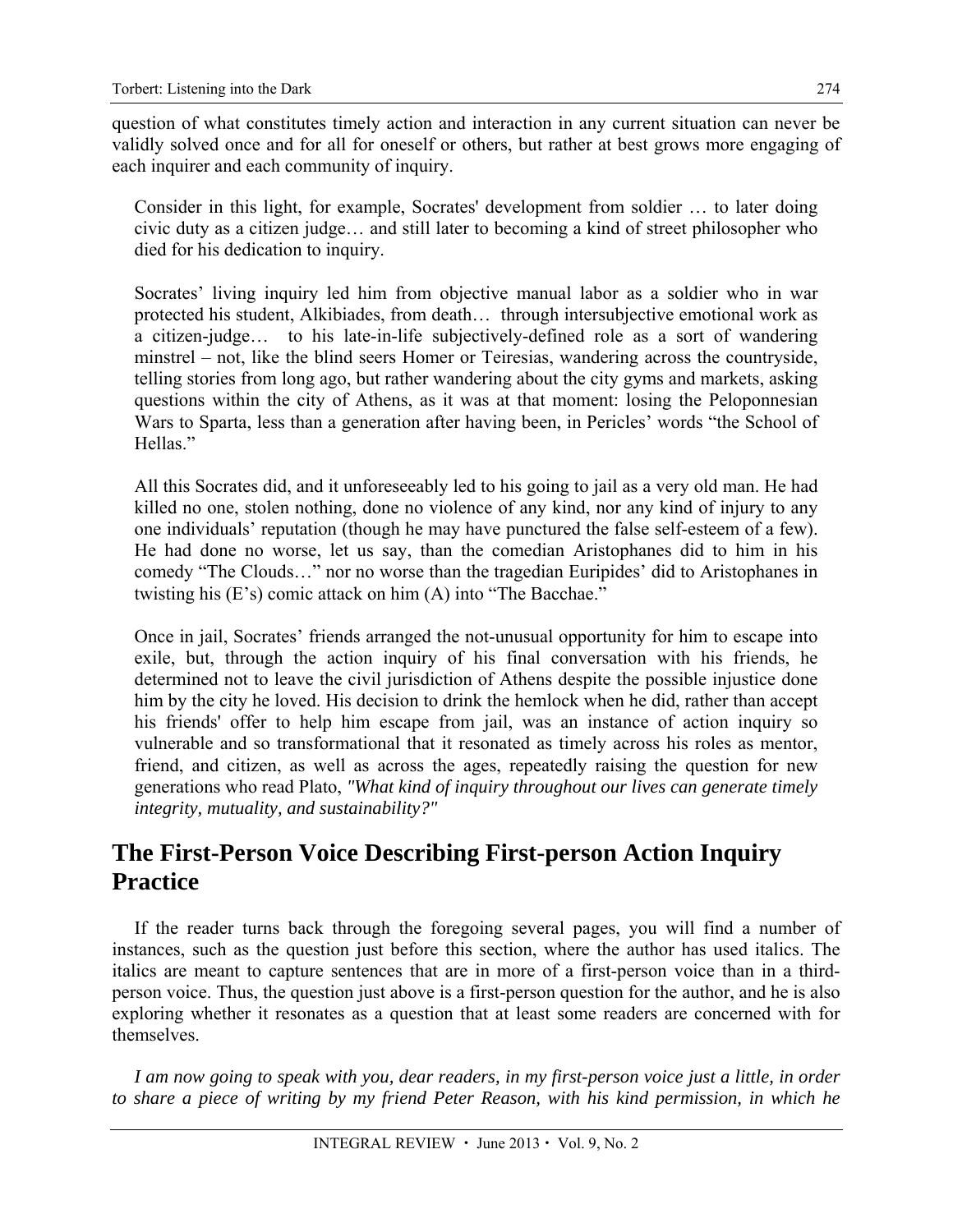*illustrates the use of first-person voice to describe an example of his first-person research on his first-person practice:* 

#### *Freefall carving*

*I have been curiously wondering why some pieces of writing don't "work" for me. I have a sense of when I have dropped into the freefall mode these days, as I feel a sense of calm and spontaneous deliberateness, which sometimes just doesn't seem to be with me.* 

*I noticed a similar kind of feeling as I started woodcarving again: freefall writing (Turner-Vesselago, nd: see also Goldberg, 1986) is all very well, but since I spend so much of my time writing and reading, I do find my eyes get tired and I simply have enough of words. This week I picked up some of the carving pieces that have been around all summer while I have been busy with the boat—a bowl which Steve turned for me on his lathe, leaving a blank of wood around the rim for me to carve oak leaves into; and a green-man candlestick which I started for Sarah and put aside in some disgust.* 

*That disgust was because it was not perfect. I felt I hadn't done the research, got a clear image in my mind as to what I was carving, and in particularly hadn't studied the kind of leaves I was building into his face. Elizabeth said to me, "I like that green man, it's ok," so I took it up and looked at it with some renewed affection. Most of the face and the sides of the head have been roughed out so you can see the features and how the leaves sprout and spread around, it just needs the design finished at the back, where the leaves from each side will meet, and then it needs careful finishing and tidying up.* 

*So I took my pencil and boldly drew some outline leaves, following the kind of tri-foil pattern I have been using, thinking more about how the individual leaves would overlap rather than if they were "correct" as leaves. I cut around the design with the v-tool, getting a feel for how each leaf fitted within the curve of the wood and how it might come forward or fall back in relation to its neighbours. And I cut out some of the background, noticing how boldly I was cutting down the edges of the pattern and moving the gouge round to chop out quite big chips of wood. I felt almost a delight at holding the carving gouge in one hand, the round mallet in the other, having pulled my carving chops out from under the bench and dusted them off. I fell into the design without anxiety, with a positive pleasure at the feel of the wood under my tools.* 

*So to chop down along the edge of a leaf, feeling the way the gouge enters the wood, noticing the different quality as it enters softly, squishily, when along the grain, firmly and soundly when across the grain, and harshly and unpredictable at that knot which sits in such an awkward place. My hands, my whole body, notices this feel, this communication almost, between gouge and wood, so that carving in freefall mode simply adjusts itself as if it needs little attention from my conscious mind—indeed it does need little attention from my conscious mind.* 

*But mind does come into it as well! When I was carving the rim of oak leaves around the bowl, following Elizabeth's design, I realised that I was wasting time by cutting the details of each leaf before I had carved out the planes on which they were to sit, with each leave*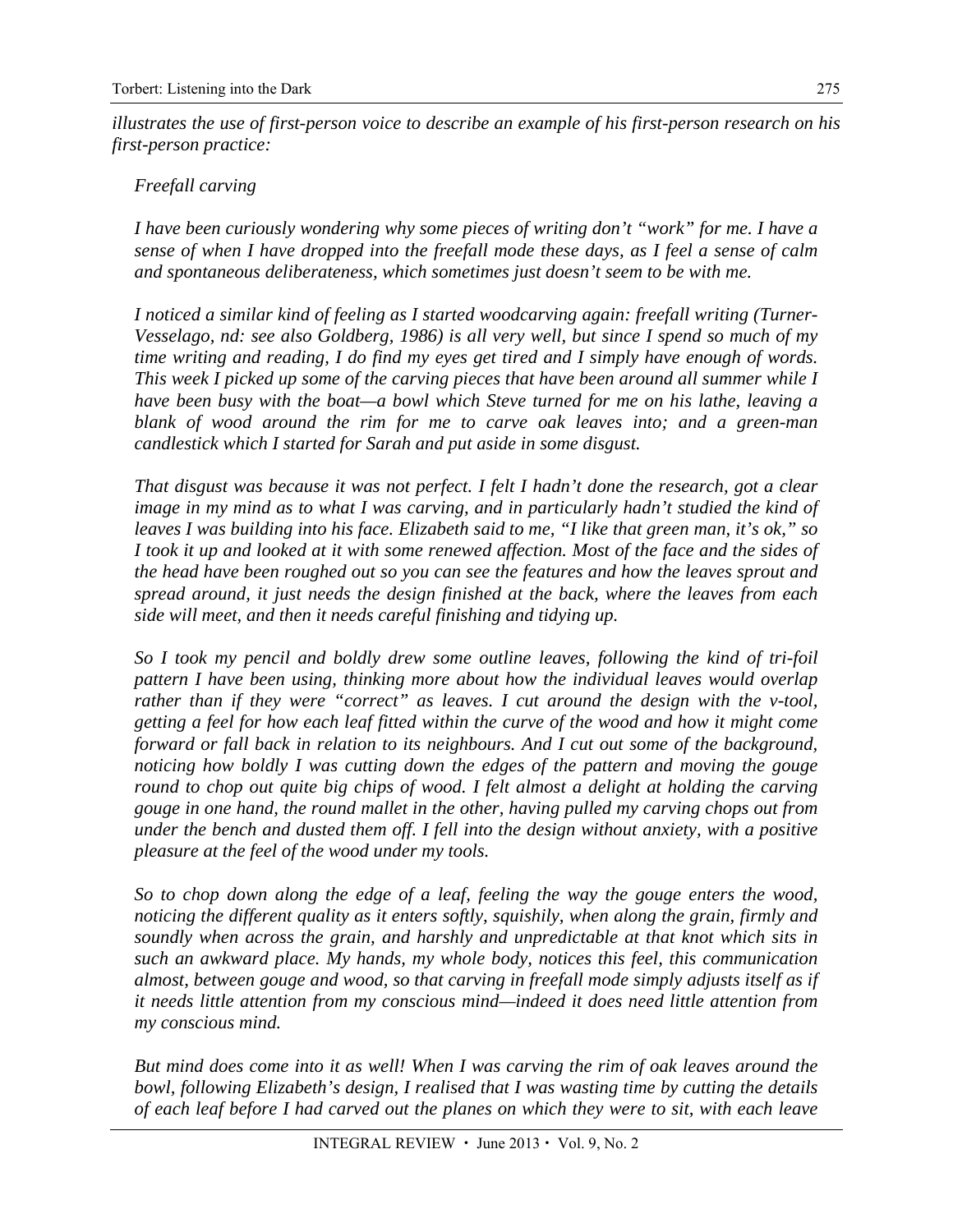*overlapping the previous and underlapping the next. So I chose consciously to cut over and destroy the design details in order to do that, choosing a strategy and then falling into the skill of practice, coming out again to assess what I had done and re-establish the design, so I can now fall back into the skilled based cutting of the leaves. It IS like freefall writing, in that there is a time for the mind to choose ("I will sit down for ten minutes to write") and a time to allow the writing/ carving "without a parachute" to take itself forward (Reason, 2001).* 

Clearly, the point in conducting such first-person research/practice and then writing about it in this way is not to generalize some "true answer" about practice to everyone else, but rather: (a) to make the activity more pleasurable; (b) to make one's work more effective or beautiful or integral by bringing a better attention to it; and/or (c) to invite other first-persons (you, me) to consider engaging in such first-person research/ practice themselves. In first-person research/practice one attempts to generalize, not the outcomes of the search to everyone else, but rather the practice of such research to more times in one's own life.

Another point that Reason's report of his self-observation of his carving makes clear about first-person research is that although it can concern the past (e.g., writing autobiographically about oneself in an inquiring mode), as does almost all formal third-person scientific research, it is perhaps most at home as research on one's present activity that can feed back instantly on one's actions. (First-person research on the future is also possible [e.g., intentional "dreaming" about wishes for the future, or role playing possible ways of conducting an important upcoming conversation].)

## **Second-Person Research Voices Describing One Another's Second-Person Practices**

An example of second-person research voices occurs if team members are asked by an interviewer to assess each other member's performance, and if each person receives as feedback, not some average number that masks the range and quality of different perspectives on his or her performance, but rather the actual phrases different people say (typically without the names of who said what). Obviously, such feedback may contain significant contradictions and incommensurabilities among the voices. For example, Jack, a COO, received these comments from others among the seven-person senior management team: "Jack is good on the budget and at talking and selling. He's not good at personnel and unfortunately he thinks he is." "Good relationship with George (the CEO) which helps the company." "When Jack is upset in a meeting, he tends to be patronizing or to avoid the issue." "He sometimes unloads on others, gets hysterical." "Jack sometimes acts like an unsure lover – he laughs too loud at George's corny jokes."

From a third-person, objective point of view, such results would seem to signal a lack of reliability among the raters and to reduce the validity and meaningfulness of the data. But from a second-person, intersubjective point of view, the quotes communicate the actual divergent effects of Jack's actions on his significant others (of course, someone may be lying, or someone may later reconsider). The dilemma the recipient of this inconsistent feedback faces in determining how to act more effectively as a team member in the present and future is a real one.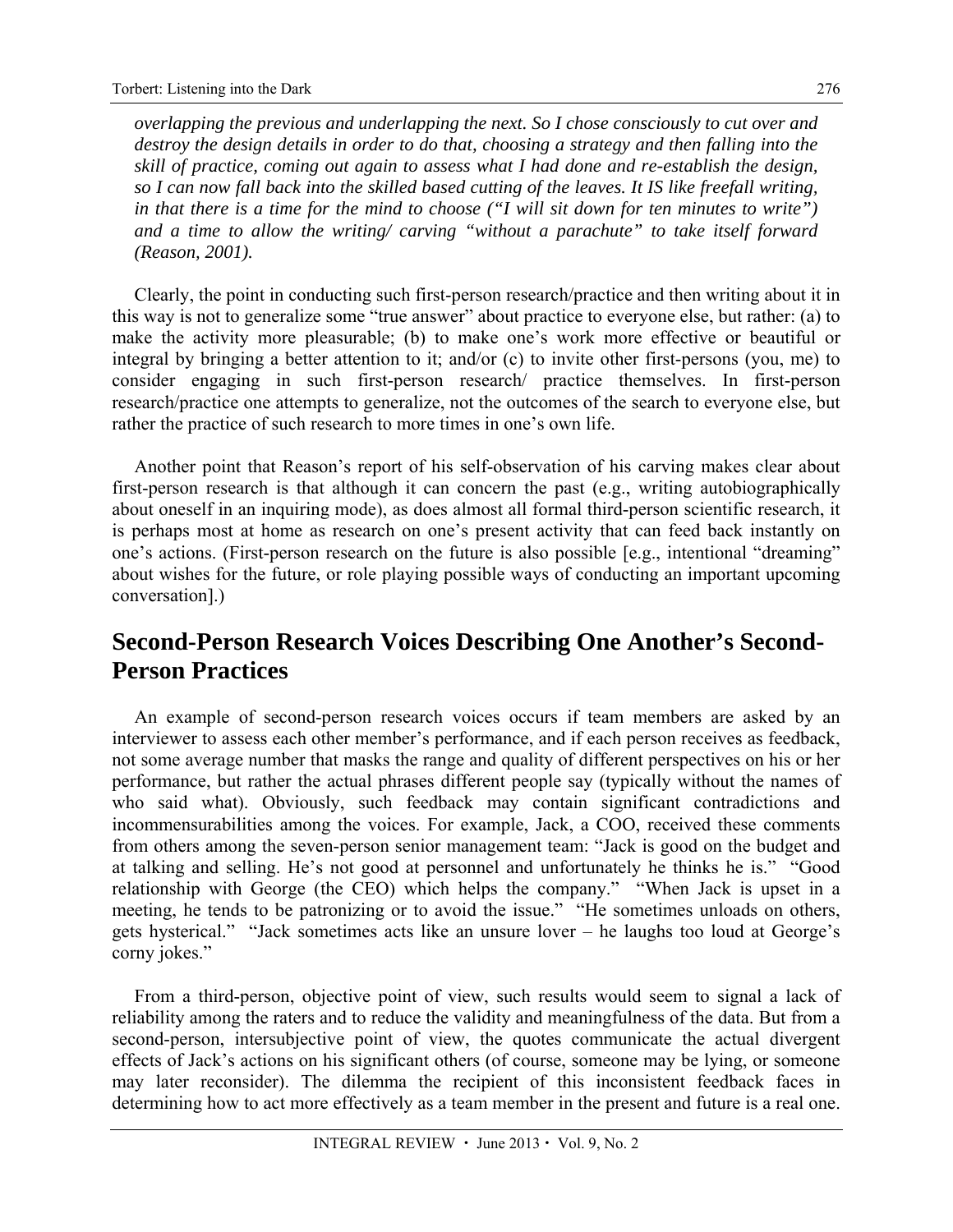(Basically, it is a sign that no single-loop change in behavior will please all; rather, a double-loop change in strategy or action-logic used in the present [and/or a triple-loop change in the kind of attention the practitioner pays to interactions with other team members] is called for.)

This *second-person research on first-person practice in the past* can transform into *firstperson research on first-person practice in the present and for the future*, if the condition is created whereby the team members are invited (and at least some freely choose) to discuss what implications for their future action the (anonymous) feedback they've received suggests. In Jack's case, when he took the lead in revealing the feedback he had received to the rest of the team, his initiative, his openness to the data, and the subsequent conversation permanently transformed his tentativeness and shiftiness in this setting, as well as his actual relationship to each other member of the team and the ethos of the team as a whole. In a word, what this specific example of research/practice generated, and what second-person research on second-person practice in general seeks to generate, is increased openness to difference and increased *mutuality* (Isaacs, 1999; Hartwell & Torbert, 1999).

What this example also begins to suggest is that there are many different types of possible and complementary social research. Indeed, there are at least 27 distinguishable types of research possible in any social situation: first-, second-, or third-person research on first-, second-, or third-person practice in the past, present, or future  $(3x3x3=27)$  (Chandler & Torbert, 2003). The developmental path through the octave of personal, organizational, and scientific action-logics is a hypothesized sequence through which human, intelligent systems can question the assumptions on which their current action-logic is based and transform toward action-logics that progressively make fewer assumptions and progressively deepen their capacity for listening into the dark inquiringly more of the time.

### **Using CDAI Theory in First- and Second-Person Research/Practice**

The following case study (in some ways condensed and in some ways expanded from Fisher, Rooke & Torbert, 2000) attempts to breathe a little more life into Table 1 and Figure 1 and the question of how to test CDAI theory in the midst of action. The case study, told in a third-person voice, describes an organizational consultant cultivating a special first-person attention in the emerging present, much like the woodcarver in the earlier story, and then using CDAI theory in the midst of second-person practice with an organization. The case shows the consultant exploring in a short ten-minute break toward the end of his first day at the company: (a) how each senior manager and the organization as a whole *descriptively* reflects CDAI theory; (b) whether using the theory *normatively*, by inviting each person and the organization as a whole to experiment with the successive developmental action-logic, catalyzes change and transformation toward greater awareness, mutuality, and sustainability in himself, others, and the organization; and (c) whether using the theory *analogically* across the scales of the individuals, the intervention event, and the organization pinpoints a particularly powerful type of collaborative leverage for transformation available at this particular time.

Here is how the story evolves: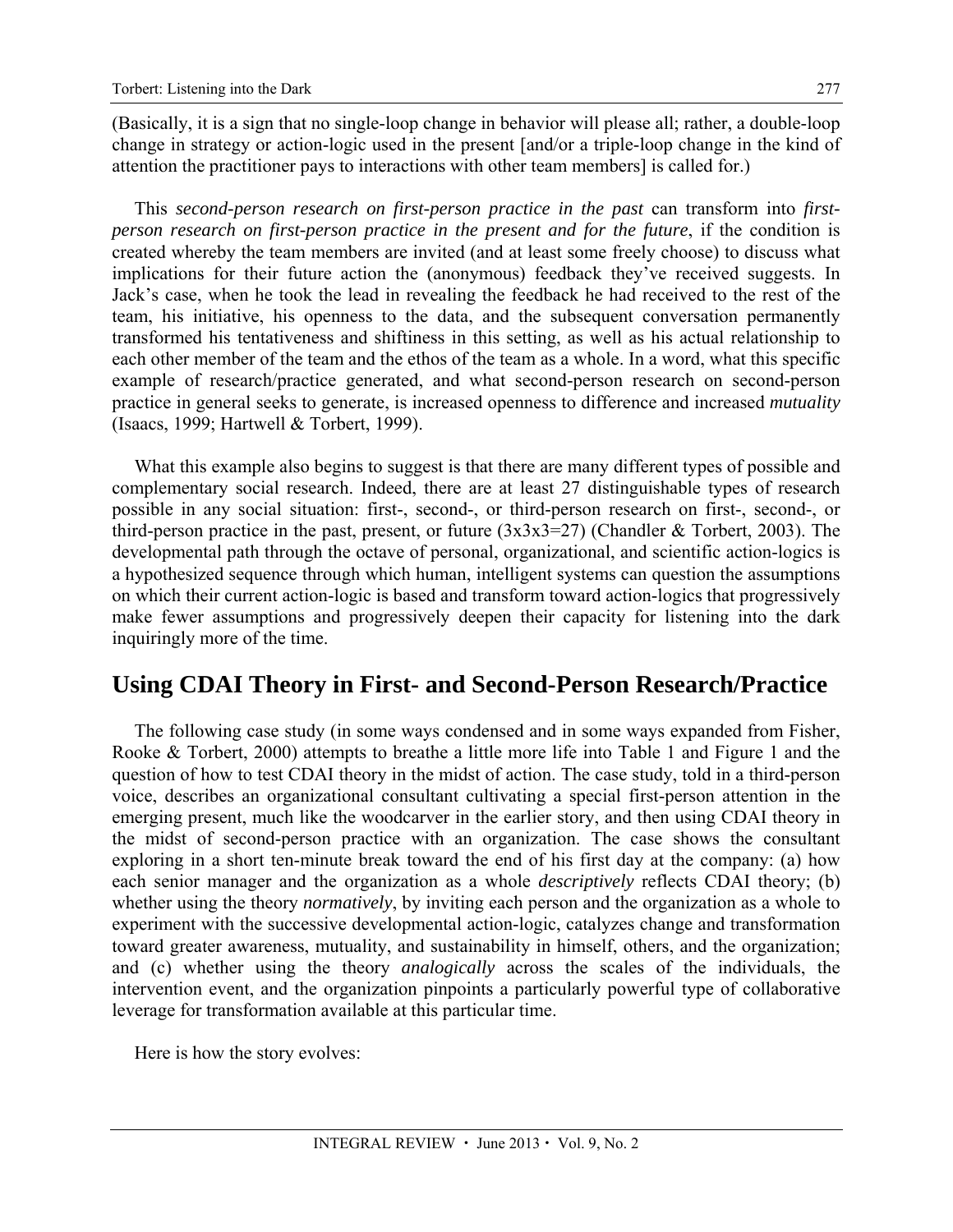A small software company has burned through its initial round of venture financing, with net revenues for its products not yet foreseeable on the horizon. The partners are seeking a second round of venture capital, and everybody at the company knows they must make a breakthrough in marketing and sales. Yet, this "bottom-line" negative feedback alone, as stark as it is, is not propelling the company into a new operating pattern.

An organizational consultant who takes a CDAI approach is invited to help the company over a two-day period. He approaches the assignment with the sense that he must discover what disharmonies among the corporate dream, the leadership's strategies, and the day-today operations account for the company's continuing losses. But more than this, he must discover a positive way to reframe or restructure the situation with the leadership and company members, so that they become motivated to correct the disharmonies.

The consultant interviews the top management (the president and the three vice presidents for production, marketing, and sales) of the computer software company, which numbers 35 employees in all. The president is a generation older than the three vice presidents, and the company is a partnership between the president and one of the vice presidents. Together, the two of them developed the initial product.

In the following three years, the company has produced a large number of high-quality products, but they are not selling well. The consultant discovers numerous problems that have remained unresolved for a long time. Neither mission nor market is well defined. Pricing is a subject of acrimonious controversy. Employee morale is fragile because it is unclear whether competence or cronyism is the basis for rewards. Decisions are not driven by any internal sense of mission; they are made only when situations deteriorate into external emergencies.

The bottleneck in decision making appears to be the relationship between the two partners. They respect one another and attempt to share responsibility as though equals. But they repeatedly fall prey to differences in age, formal role, and managerial style. The president plays the role of optimistic, benign, absent-minded father. The vice president plays the role of pessimistic, sharp, rebellious son.

Having interviewed the senior managers individually during the first six hours of his twoday visit, the consultant is next slated to meet with the two partners to set the agenda for the next day's senior management retreat. But based on what he has heard, the consultant fears that the agenda-setting session may itself fall prey to the partners' well-intentioned wrangling.

In his 10-minute walk around the outside of the building prior to the session, the consultant engages in a first-person research/practice of intentionally bringing his attention first to his breathing and then, following that, to the vividness of the outside world, then to his feelings, and, only when he has established an ongoing circulation of attention, to what he now knows about the company. First, he becomes clear that the partners' pattern of behavior must change before any other productive decisions are likely. Next, he applies developmental theory to the individual partners, to his two-day intervention itself, and to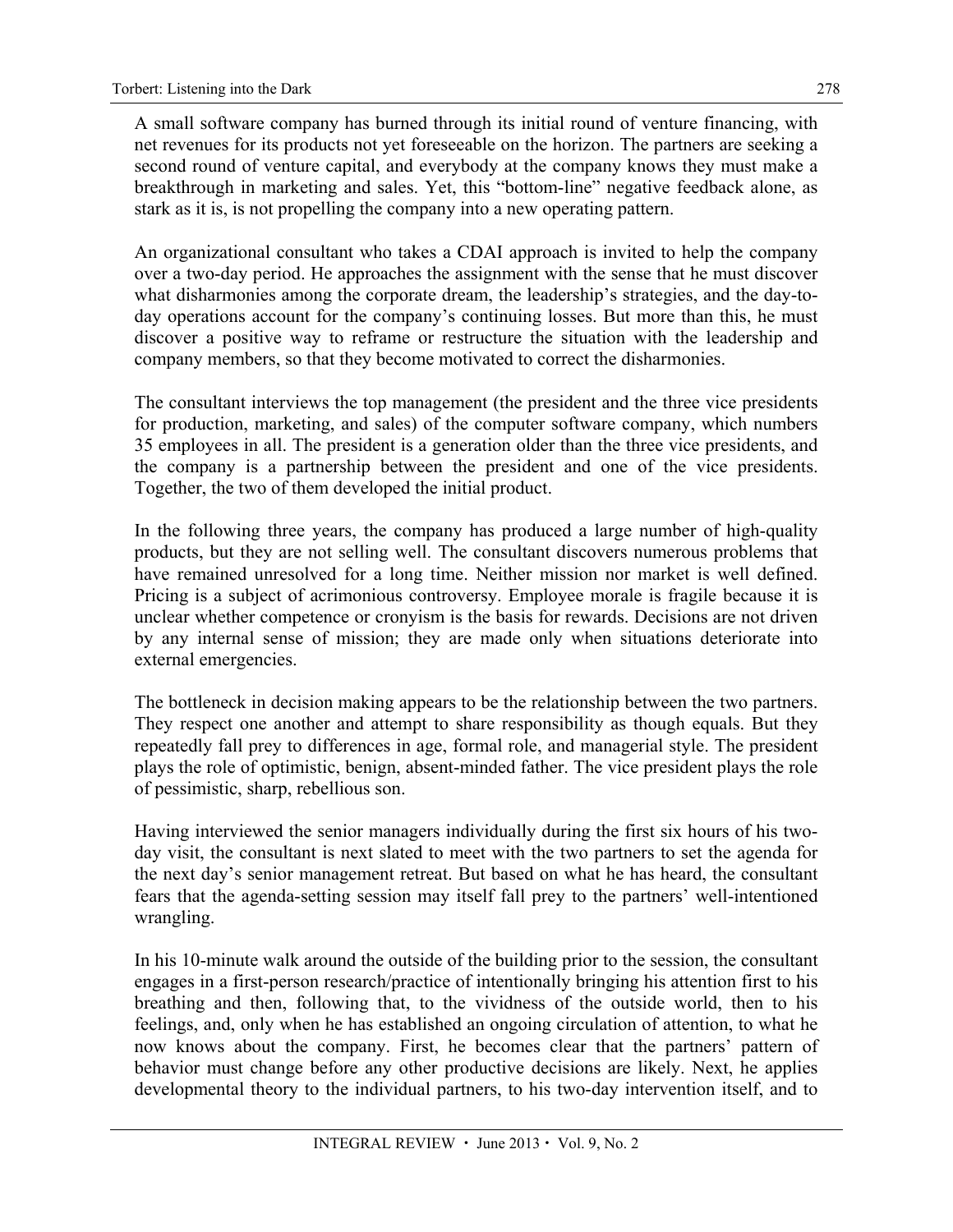the company as a whole, to help him generate design ideas for his meeting with the partners… only moments away.

Applying the developmental theory to each of the partners as individuals, the consultant estimates that the vice president is in transition from Expert to Achiever, both itching for and resisting the true executive responsibility that a person at the Achiever action-logic relishes. The consultant estimates that the president is in transition from Achiever to Strategist, ready to give up day-to-day executive responsibility in favor of an elder statesman role of mentoring his junior partner and godfathering the company's research and development function (indeed, the president has spoken wistfully of his preference for the VP R&D position).

Applying the developmental theory to the company as a whole (refer to Table 1), the consultant sees the organization as spread-eagled across the fluid, decentralized Investments and Experiments action-logics, still living off venture capital on the one hand, while on the other hand experimenting with a whole line of products. At the same time, the company is failing to "bite the bullet" and meet the limiting, centralizing, differentiating demands of the Incorporation action-logic – the demand, in short, for net revenues.

Applying the developmental theory to his own two-day visit, the consultant interprets the initial interviews as the Conception action-logic of the intervention. In this light, the agenda-setting session with the two partners may represent Investments **–** in particular, how much investment each of the three leaders in this meeting is willing to make in truly experimenting with new ways of working together. If so, the question is how open is the consultant himself to restructure his consulting style at this point from a more passive, receptive interviewing process to a more active, intervening process that highlights both the consultant's own investment in the process and the new investment the partners must be willing to make in decisiveness, if they are to achieve the major changes necessary in the organization as a whole. Looking ahead to the following day, the consultant also feels that binding decisions need to be made there and then in the spirit of the Incorporation action-logic. Analogically, the two partners, the company as a whole, and the senior managers and the consultant must act conclusively in the next day.

In this Incorporation action-logic spirit, the consultant first decides to recommend at the upcoming agenda-setting session that only the partners and the consultant participate in the next day's retreat and that whatever decisions the partners reach the next day be put in writing with definite implementation dates. As for the agenda-setting session itself, the consultant's reasoning leads him to ask how he can reframe the partners' expectations and pattern of behavior from the very outset of the agenda-setting session. In their initial interviews earlier in the day, both partners have used the image of ballots to describe their relative power within the company. The president, referring to their equal salaries and to his style of consulting his partner on all significant decisions, speaks of the partners as holding "ballots of the same size" in company decisions. The vice president, however, spoke of the president as having the larger vote. The consultant now reasons that if the two switch their formal roles, at least for this one day, the (erstwhile) president should still see their votes as equal, while the (erstwhile) vice president should see his vote as having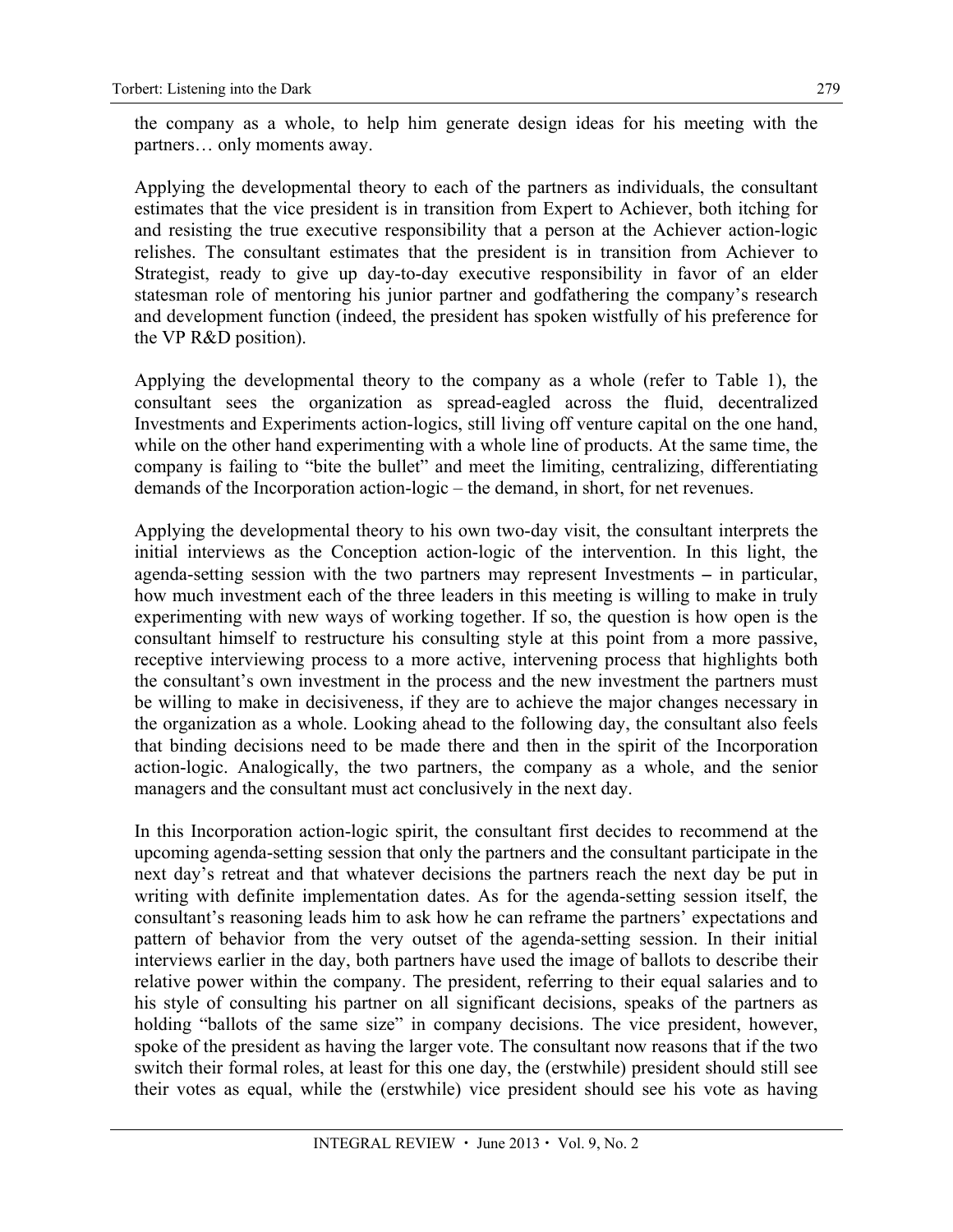become larger. Thus, the twosome should be more powerful, especially since the junior partner will now be in a proposing role rather than an opposing role. Moreover, the new roles should be more appropriate to each partner in terms of helping each to move to a wider action-logic. More immediately, the mere fact of having the two officers reverse roles for the agenda-setting meeting and the day-long retreat should alter their usual dynamics and put them into the serious-role-playing posture of simultaneous rehearsal and performance conducive to action inquiry. (All these images occur in much less time than it takes to read about them in this paragraph.)

Of course, the consultant himself will be in a similar posture as he makes this unexpected suggestion (and of course the partners won't necessarily agree!). As he walks into the room where he and the partners will now be meeting, the consultant is reminded of the analogy between the kind of Incorporation action-logic initiatives he is now planning and the hexagram in the Chinese *Book of Changes (I Ching)* named *Biting Through Energetically.* 

He arrives two or three minutes early, viewing himself as the host of this meeting, just as the partners are his hosts at the company. It can be a meeting of three peers. He arranges the three chairs in a triangle, without a table between them, and sits, facing the door through which the partners will enter. Leaning forward in a relaxed position, with his hands on his thighs, he exhales thoroughly, then draws in his hara three or four times before his next longer and deeper and quieter inhaling, followed by an equally long exhale, and now perhaps 7 or 8 clenchings-in-of-his-hara, and a third turn. *His* challenge in this meeting, he realizes, is to "bite through" and invite the partners to *collaboratively* "bite through" the norms that paralyze their action-taking capacities.

The consultant begins his feedback/agenda-setting session with the two partners by proposing that the vice president either resign or become president. This puts the vicepresident in the action role right away, rather than his usual role of reacting to the president. Although quiet, the president seems to smile slightly, ready to play whatever this game may be. On the other hand, true to his customary "opposing" role, the vice president objects to "rehearsing" as president. "It's fake." "Oh, you don't believe you could be or ought to be president?" asks the consultant. After considerable further probing by the vice president, the two senior officers agree to play this serious game.

Now the vice president (in the role of the president) acts decisively rather than reacting combatively. He and the consultant propose various changes, with the president (in the subordinate role) making constructive suggestions and raising questions. The two partners reach written agreement on six major organizational changes the next day. The first of these is implemented at lunch that day. The vice president for sales is invited to join them. The partners discuss the major changes they are considering, and ask him to accept a demotion. He agrees, expressing both his disappointment that he has let the company down and his relief that his duties will be more circumscribed (why this turns out so well is explored further in the version of this case presented in Torbert & Associates, 2004). A month later, all the changes have been implemented. Two months later, the company completes, six months ahead of schedule, a first-of-its-kind product for a definite and large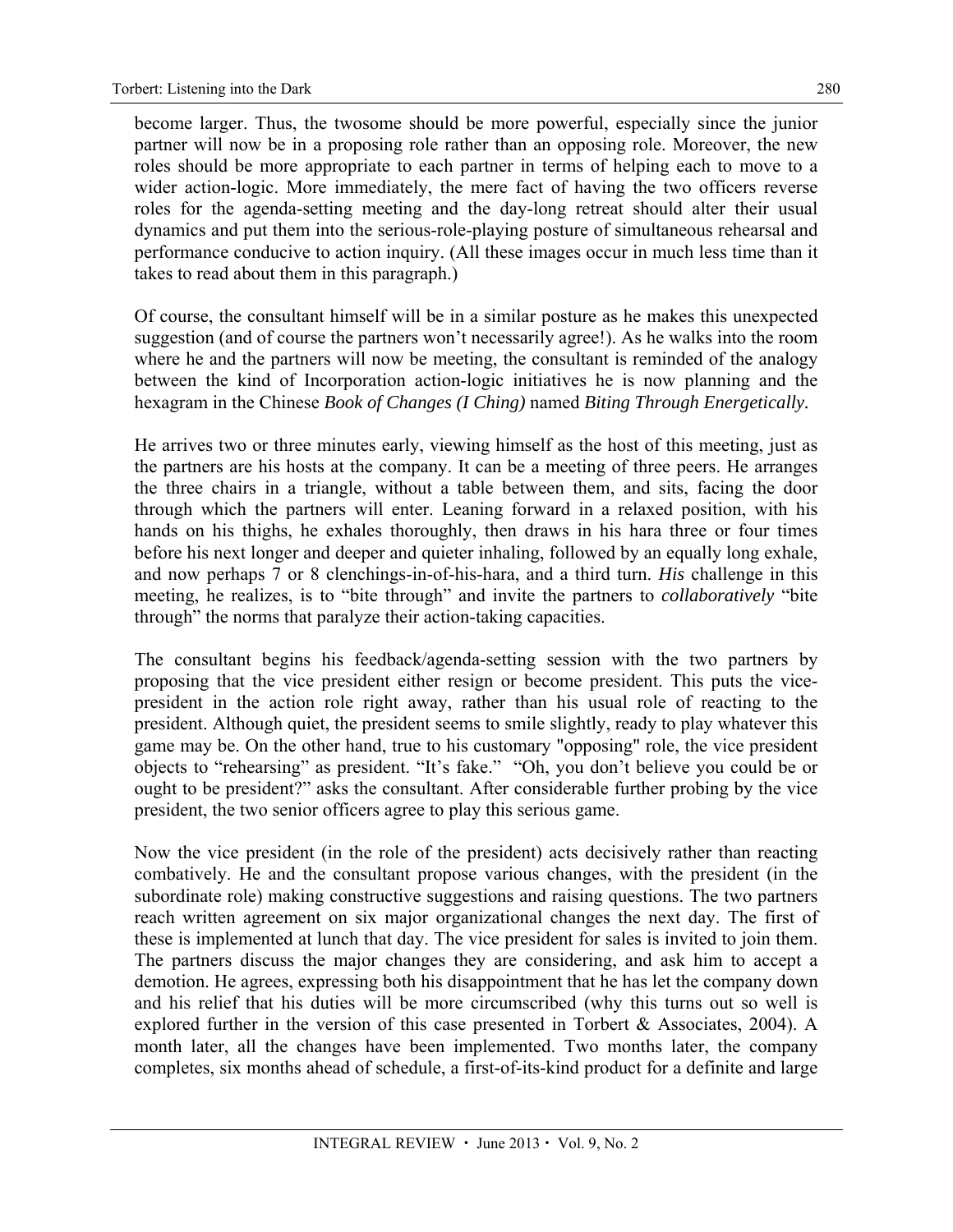market. The company fails to get a second round of venture financing, but sales revenues begin to exceed costs for the first time in the company's history due to the new product. In the meantime, the vice president decides *not* to become president. The president stipulates that henceforward he will draw a higher salary and exercise the managerial authority of CEO on a day-to-day basis.

Another three months later, the vice presidential partner decides he wishes to become president after all and negotiates the change with the other partner.

This case illustrates how CDAI becomes a first-person research/practice for a consultant engaged with his client and how that, in turn, generates a second-person action inquiry process among the senior members of a company who, in turn, transform the way the company operates, even though the partners and other members of the company themselves, in this case, remain unaware of developmental theory. CDAI theory predicts that a consultant's intervention (or a CEO's leadership) is increasingly likely to encourage organizational transformation if the interventionist is operating at the later action-logics (Strategist, Alchemist, Ironist) where one engages in action inquiry increasingly intensively and becomes increasingly open to double- and triple-loop feedback. (In this case the consultant was measured at the Alchemist action-logic.)

Of course, the claim that the company has transformed is based on rather impressionistic (but also, we argue, relatively plausible) bits of data: generating net revenues through sales for the first time; and more sharply differentiating, assessing, and adjusting leadership roles. Moreover, because this is only one case, we have no statistical way of testing the general validity of our causal attribution: that the consultant's intensive use of both the theory and practice of CDAI at the Alchemist action-logic is the independent variable that leads to the eventual organizational transformation. This hypothesis we became able to test statistically sixteen years later after an eight-year study of ten organizations during which the action-logics of all ten CEOs and all four consultants were measured, as well as the transformations (or lack of transformations) in each organization. We now turn to a description of that study.

## **A Quantitative, Third-Person Study of Organizational Transformation in Ten Cases**

The foregoing consultant and three others each engaged for many years in various forms of first- and second-person research/practice of the sort described in the prior example prior to taking organizational consulting roles with the ten organizations included in the third-person study presented next. This study was first published in clinical, case detail in Fisher & Torbert (1995), then with statistical results in Rooke & Torbert (1998), and most recently with an expanded analysis, including new clinical and the quantitative results in Torbert  $\&$  Associates (2004).

Here, we offer a brief overview of the quantitative study in particular, first as an exemplar of how first-, second-, and third-person research/practices can mutually interweave, and second in order to help explain why triangulating in this way is likely to explain more of the empirical variance than third-person-research-only studies. This study tests the empirically confirmable or disconfirmable proposition, derived from developmental theory (Torbert, 1987, 1991), that only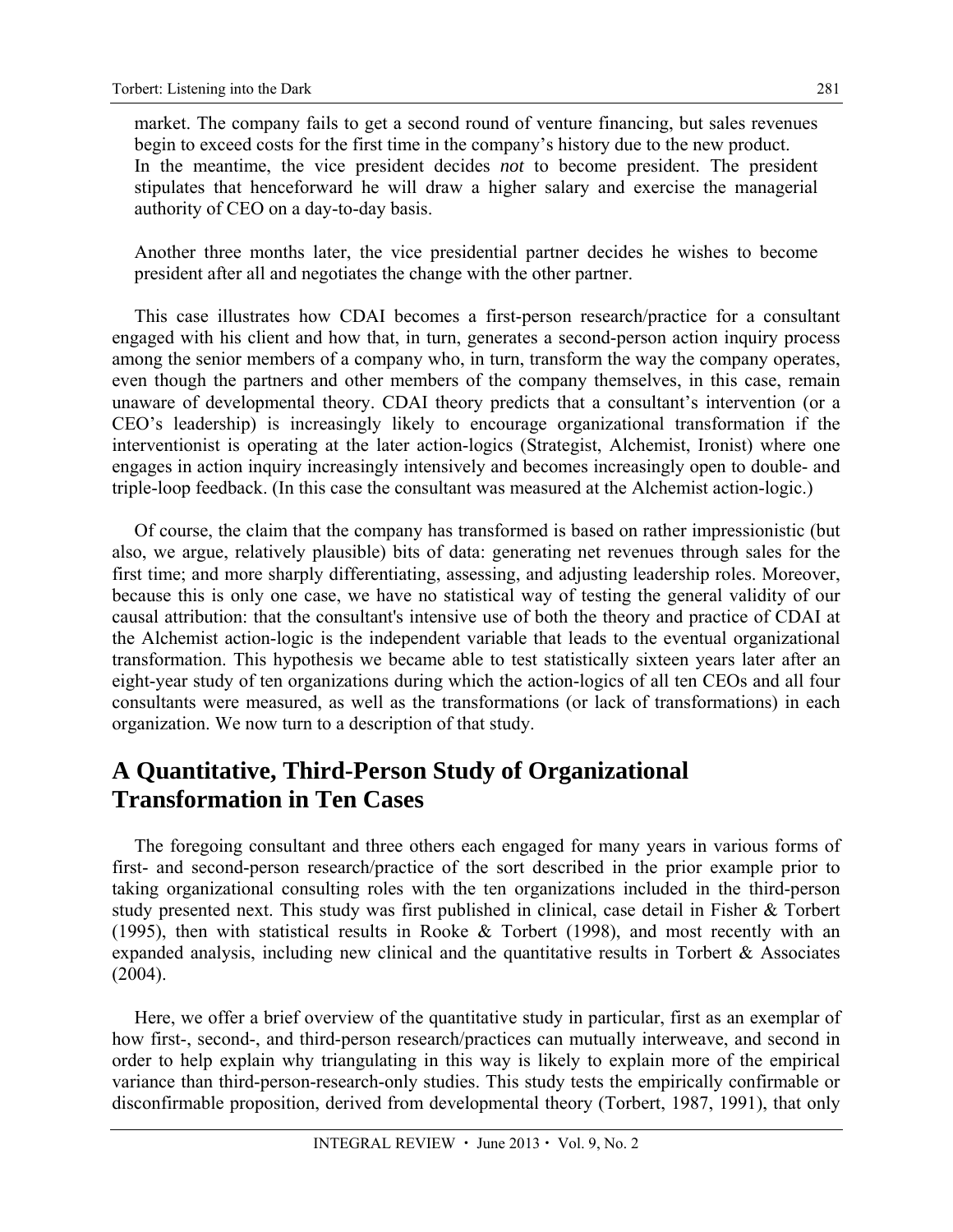persons who transform to the Strategist action-logic or beyond reach the capacity to reliably support organizational transformation. This is so because only at these late action-logics do people regularly (and more and more intensively) inquire about and transform their own action for greater efficacy, and also because only at late action-logics do people seek to exercise sharedcommitment-enhancing, mutually-transforming powers, not just unilaterally-forcing types of power that gradually erode others' trust and commitment.

To determine the center-of-gravity action-logics of the key individual players, the 10 organization study uses one of several measures derived from Jane Loevinger's Washington University Sentence Completion Test and adapted to work settings and leadership issues by Cook-Greuter and Torbert. These three closely related measures are Cook-Greuter's (1999) Mature Adult Profile, Harthill's Leadership Development Profile, and Torbert's Global Leadership Profile (see Herdman & Torbert, 2010, and Torbert & Livne-Tarandach, 2009 for reliability and validity studies of the measure). In the 10-organization study, five of the ten organizations' CEOs are measured as performing at relatively early action-logics (1 Diplomat, 2 Experts and 2 Achievers). It measures the other five CEOs and three of the four consultants as performing at the Strategist action-logic, and the fourth consultant as enacting the Alchemist action-logic. Table 3, below, summarizes the data from the study.

The four consultants worked in different combinations with the ten organizations for unusually long periods – an average of 4.2 years. Using various additional data sources, including organizational growth and profitability, customer and employee satisfaction, reputational measures, archival data, and "thick descriptions" (Geertz, 1983) of longitudinal cases, as well as a measure of organizational transformation to be described, the study calls itself a "retrospective field quasi-experiment" (Rooke & Torbert, 1998: 16).

Business and reputational measures showed that seven of the ten organizations improved dramatically during the intervention/studies, while the other three declined either mildly or dramatically. Based on the thick descriptions of the individual cases, three raters achieved perfect reliability (1.0) in scoring whether each organization transformed, remained at the same organizational action-logic, or regressed (they also achieved .90 reliability in agreeing how many transformations occurred in each organization). During the ten consulting interventions, the seven economically-and-reputationally-successful organizations all transformed (sometimes more than once) to later organizational action-logics. The three remaining organizations either remained at the same action-logic or, in one case, regressed. The initial main findings were that: (a) The five CEOs at the Strategist action-logic or beyond all supported positive organizational transformations and increased business success; and (b) by contrast, three of the five CEOs at earlier action-logics were associated with lack of transformations and even organizational regression and business failure.

The CEOs' action-logic accounted for a statistically significant 42% of the variance in whether the organization positively transformed (Spearman's rank order coefficient rho=.651, one-tailed *p*<.05). Cohen (1983) classifies a "large effect size" as one that accounts for 25% of the variance in a correlational test (that is,  $r=0.50$ ). Thus, a test that accounts for 42% of the variance, as this one did, represents an unusually robust empirical finding. Moreover, if one adds together the action-logic scores for the CEO and the lead consultant in each effort at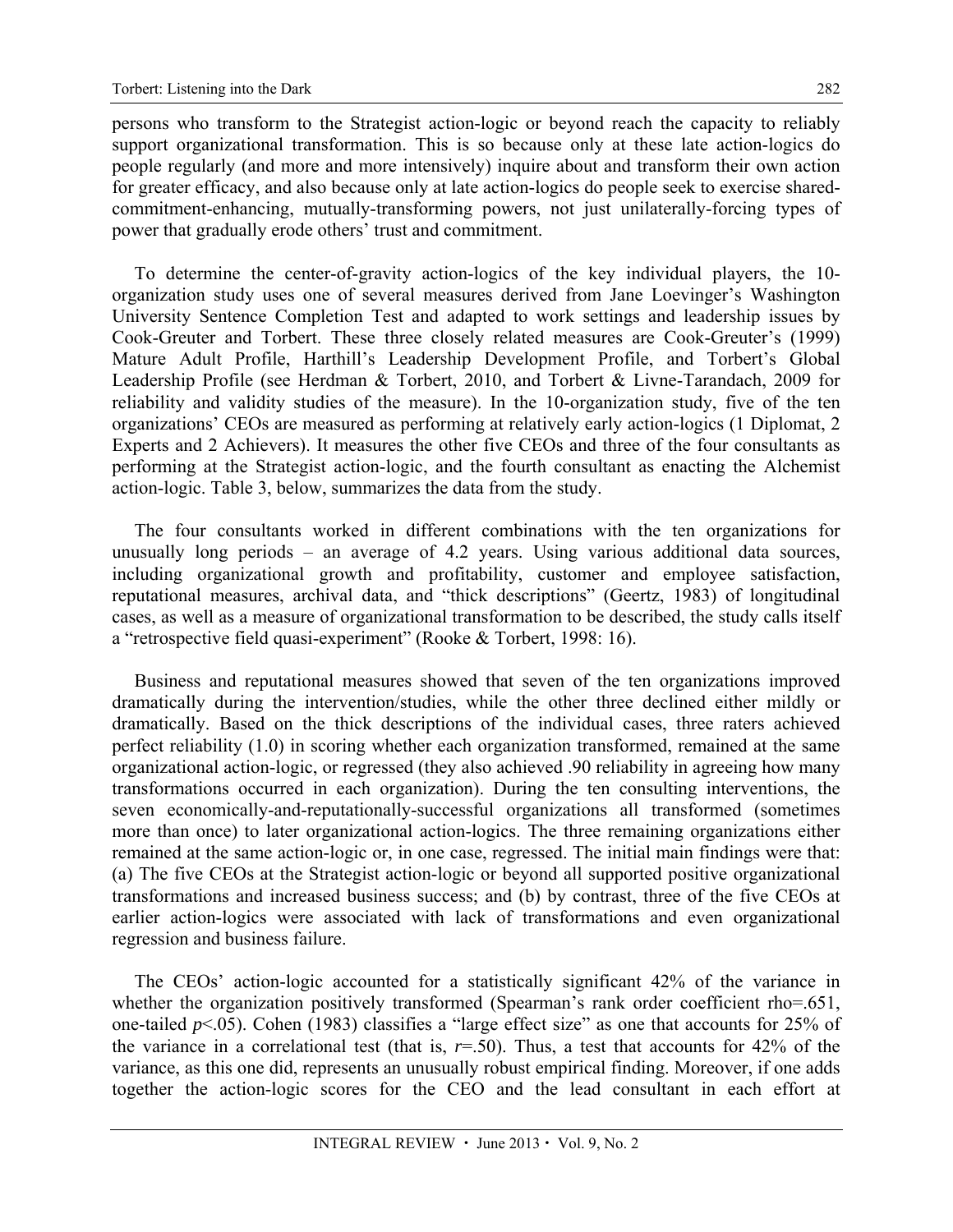organizational change the resulting correlation accounts for 59% of the variance at the .01 level of significance (Torbert & Associates, 2004). The increase in percentage-of-the-varianceexplained in the later analysis is due to the fact that the one Alchemist action-logic consultant led the only two engagements when pre-Strategist CEOs were associated with positive organizational transformation. In short, in these ten cases the developmental action-logic of the CEOs and their lead consultants emerged as the single largest cause in whether or not the organization transformed.

The foregoing study appears to offer powerful, quantitative confirmation for CDAI theory, practice, and method. But no critical reader will want to accept such results at face value. The critical reader will wish to inquire in greater detail how this "small-*n*" study coped with various potential threats to the Empirical Positivist, third-person, quantitative conception of validitytesting, and how it holds up against additional and different standards of validity associated with first-, and second-person research/practices, that we will presently adduce from the varied and dispersed social science literature on validity (Scheurich, 1997).

| Type of<br>Org'n<br>$(For-profit/$<br>$Not-for-p)$ | Size<br>$(\# \text{ of }$<br>emplo<br>yees) | ето реторисны элест от сандалонат таноготналон<br>Length & Type of<br><b>Consulting</b><br>Relationship | Lead<br>Consultant's<br><b>Action-Logic</b> | <b>CEO</b> Action-<br>Logic | Organizational<br><b>Transformation?</b><br>$(+ = yes; 0 = no$<br>$change$ ; - = regression) |
|----------------------------------------------------|---------------------------------------------|---------------------------------------------------------------------------------------------------------|---------------------------------------------|-----------------------------|----------------------------------------------------------------------------------------------|
| 1. Not-for-<br>profit                              | 325                                         | 5 years consulting<br>& board                                                                           | Alchemist                                   | Strategist                  | + from conception to<br>collaborative. inquiry                                               |
| $2. For-$<br>profit                                | 43                                          | 6 years consulting<br>& board                                                                           | Alchemist                                   | Strategist                  | + from incorporation<br>to collaborative.<br>inquiry                                         |
| 3. For-<br>profit                                  | 10                                          | 7 years consulting<br>& management                                                                      | Strategist                                  | Strategist                  | + from conception to<br>experiments                                                          |
| $4. For-$<br>profit                                | 732                                         | 15 months<br>consulting                                                                                 | Strategist                                  | Strategist                  | + from systematic<br>productivity to<br>collaborative. inquiry                               |
| 5. Not-for-<br>profit                              | 627                                         | 6 years consulting<br>& management                                                                      | Alchemist                                   | Strategist                  | + from experiments to<br>collaborative inquiry                                               |
| 6. Not-for-<br>profit                              | 847                                         | 5 years consulting<br>& board                                                                           | Alchemist                                   | Expert                      | + from experiments to<br>collaborative inquiry                                               |
| 7. For-<br>profit                                  | 183                                         | 2 years consulting                                                                                      | Alchemist                                   | Achiever                    | + from experiments to<br>systematic<br>productivity                                          |
| 8. For-<br>profit                                  | 1019                                        | 2 years consulting                                                                                      | Strategist                                  | Achiever                    | 0 systematic<br>productivity                                                                 |
| 9. Not-for-<br>profit                              | 584                                         | 4 years consulting<br>& management                                                                      | Strategist                                  | Achiever                    | 0 systematic<br>productivity                                                                 |
| 10. Not-<br>for-profit                             | 481                                         | 4 years consulting                                                                                      | Alchemist                                   | Diplomat                    | - regression from<br>collaborative inquiry<br>to incorporation                               |

**Table 3: Ten Organization Study Size & Type of Organization, Consultant Relationship, CEO Developmental Stage, and Organizational Transformation**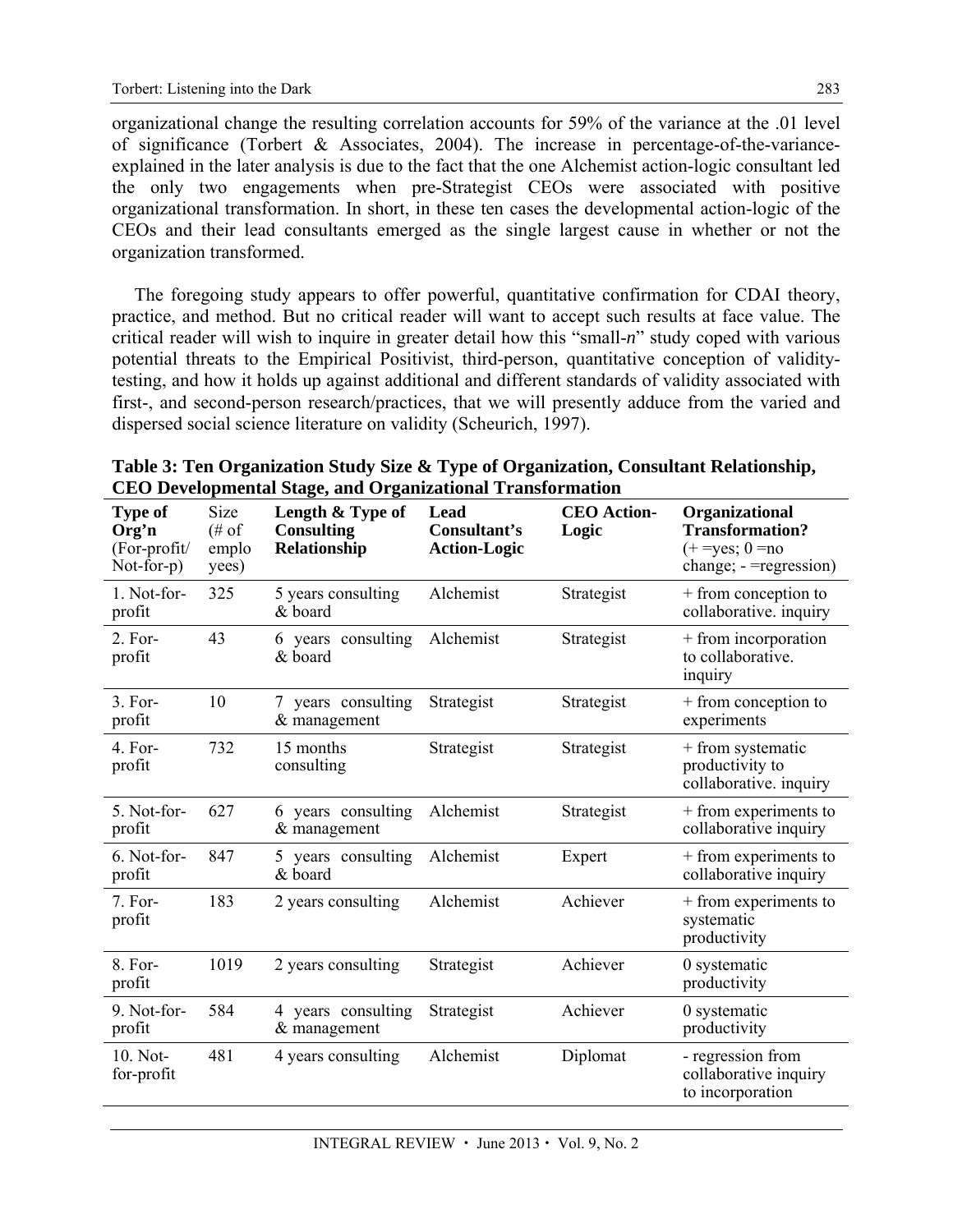### **Testing the Third-Person, Internal and External Validity of the 10- Organization Study**

Validity criteria that test the third-person generalizability of empirical findings "after-the-fact" are enumerated and described relatively exhaustively by Cook and Campbell (1979). Their conceptualization of validity has two general components, *internal validity* and *external validity*, defined as follows:

Internal validity refers to the approximate validity with which we infer that a relationship between two variables is causal or that the absence of a relationship implies the absence of cause.

External validity refers to the approximate validity with which we can infer that the presumed causal relationship can be generalized to and across alternate measures of the cause and effect and across different types of persons, settings, and times. (Cook & Campbell, 1979, p. 37)

Cook and Campbell (1979) list 19 different potential threats to internal validity and 13 different threats to external validity. They suggest that researchers focus on the threats most likely to have a significant effect on the validity of their work. We will, therefore, here address only the most salient threats to the validity of the Rooke and Torbert (1998) study. (In Cook and Campbell's terms, the study is best described as a *nonequivalent control group quasiexperimental design*, whose "treatment" is the presence and action of a CEO and lead consultant at the Strategist action-logic or later and whose "effect" is organizational transformation.)

The most significant threats to internal validity in such a study are the *interaction of selection and maturation*, *instrumentation*, *local history*, and *threats to statistical conclusion validity*. And the most significant threat to external validity comes in the form of *insufficient construct validity* (Cook & Campbell, 1979). Another important threat to the external validity of the study would appear to come from the *small sample size*.

Let us start at the beginning. The internal validity threat of selection-maturation would arise in the Rooke and Torbert (1998) study if Strategist action-logic CEOs happened to be associated with types of organizations that had growth patterns systematically not encountered by the types of organizations headed by CEOs at earlier action-logics. In such a case, it could well be that extraneous causes, not CEOs' and consultants' action-logics, would account for the organizations' transformation. In the Rooke and Torbert study, however, there was considerable variety: 1) in the size  $(10-1,019)$  employees, average=485); 2) in type  $(5$  for-profit  $/ 5$  not-forprofit ); and 3) in line of business (investing, automobiles, energy, consulting, education, health care). Moreover, the successes and failures in organizational transformation are not associated with any of these variables (e.g., two of the three organizations that failed to transform were notfor-profits, but three of the five not-for-profits succeeded in transforming).

The threat of *instrumentation* arises when there are scaling problems with the measurement of the dependent variable (organizational transformation, in this case)… such that changes are more likely to be measured in one group than the other. Looking, we find differences in the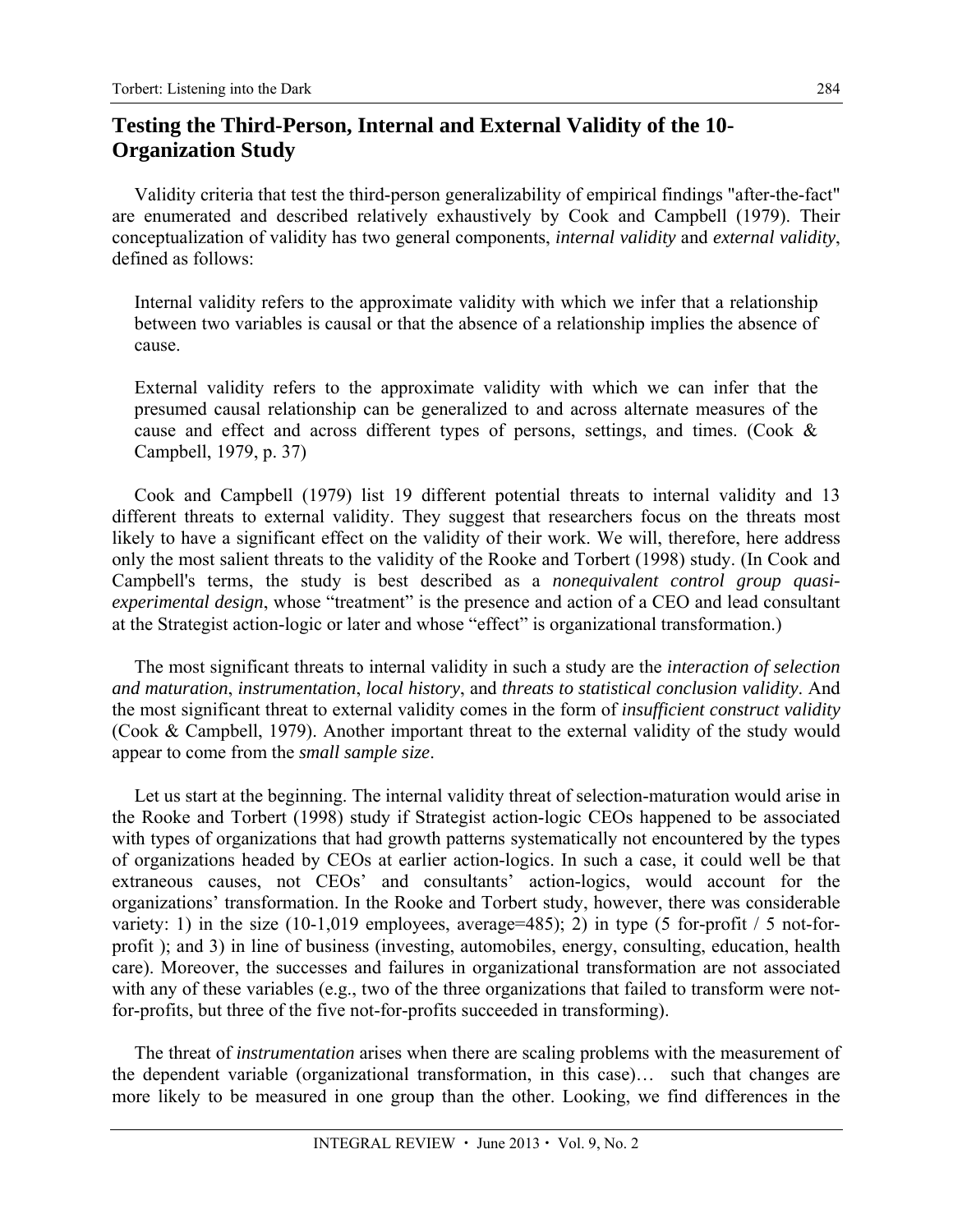baseline action-logics of organizational development of the different organizations, and we find that the three organizations unsuccessful in transforming were among the four organizations in the study that began at the Systematic Productivity action-logic (see Table 2). At first, this seems to suggest that the coding scheme the raters employed may not be sensitive to transformations above the Systematic Productivity action-logic, or that such late-action-logic transformation is much less likely to occur than transformations through the earlier action-logics (and all this could be explained as statistical regression toward the mean). However, a closer look reveals that six of the seven organizations that were coded as having transformed actually progressed to the Collaborative Inquiry organizational action-logic (beyond Systematic Productivity), thus showing that the dependent variable was in fact sensitive to such transformations and that they do occur with some frequency.

Another credible threat to internal validity, *local history*, is troublesome if there are events that only affect the experimental group and not the control group. Here, there were ten experimental groups of somewhat varying developmental configuration and no control groups, one might say. Or, one might say, there were five experimental groups (the five organizations with Strategist CEOs) and five non-Stategist-led control-group organizations. As far as we can tell, this threat of *local history* is substantially eliminated by the variety in geography (multinational), industry (six industries), and market niche of the ten organizations in the Rooke and Torbert (1998) paper.

Lastly, *threats to statistical conclusion validity* also endanger the internal validity of studies in the Empirical Positivist tradition. Statistical conclusion validity concerns our ability to determine statistically significant (within a specified  $\alpha$  level) co-variation between our independent and dependent variables (Cook & Campbell, 1979). In the focal study, the threats to statistical conclusion validity were minimized since the authors used the Spearman rank order test, which is the appropriate nonparametric statistical test, and found results that were statistically significant at the .01 level. (Note that nonparametric tests make fewer assumptions about normality of the distribution and interval distances between numbers, and that they are therefore less likely to make false assumptions.)

With regard to *external validity* of the measure of a person's leadership action-logic, Rooke and Torbert's (1998) detailed discussion of the history of reliability and validity studies of the sentence completion measure at that time, thus minimizing many of the threats to construct—and also, by definition, external—validity. A decade later, additional reliability and validity studies of the measure have further demonstrated its reliability and validity (McCauley et al, 2006; Torbert & Livne-Tarandach, 2009; Torbert et al, 2010).

The construct validity of the organizational action-logics can be claimed, less voluminously and less conclusively, on three grounds:

- 1. by the theoretical analogy between personal and organizational development (as shown in Table 1);
- 2. by the clinical usefulness of the developmental theory for organizations to the consultants themselves and their clients during their interventions (e.g., the consulting case offered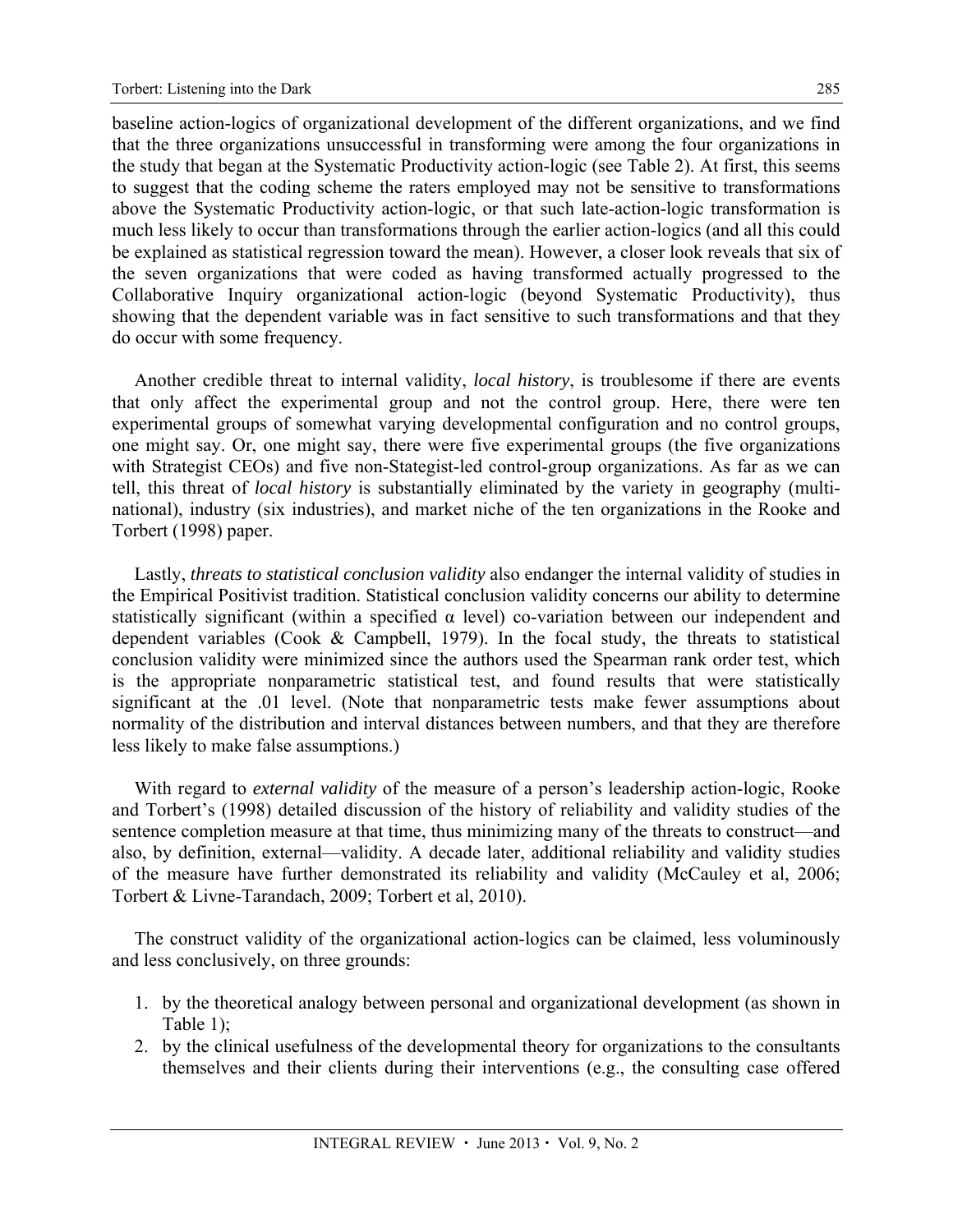above; see also Fisher, Rooke, & Torbert, 2000, chapters 8-10, for thick qualitative descriptions of numerous interventions using CDAI); and

286

3. by the high inter-rater reliability achieved by the three coders in this study (again, 1.0 on whether and if so, which way, an organization transformed; and .90 on the exact number of transformations in each case).

But what about the *small sample size* in the 10-organization study? Isn't that a huge barrier to claiming that the results are in any way externally generalizable to other organizations? *(It's always been amazing to me how it's the quant jocks that jump in with these objections first, even though they're the ones who ought to know better.)*

In fact, the answer is "No." The small sample size did introduce a slightly higher risk of a Type II error (falsely rejecting a valid finding), since the statistical power is slightly less than the conventional .80. But this small-sample-size effect would have affected the interpretation of the results only if a significant correlation had *not* been found. What a small sample that explains a high percentage of the variance indicates is how powerful a causal factor the independent variable is, for almost every recorded case must align with the hypothesis. Put differently, what an *n* of 10, accounting for 59% of the variance at the .01 level of statistical significance means is just the same as an *n* of 1,000 at the .01 level of statistical significance – namely, that the hypothesis is confirmed, with less than one in a hundred chances that the inference is in fact false. Put yet again differently, if the *n* had been 1,000 and the result had achieved the .01 level of statistical significance, then although the hypothesis would still be confirmed, the independent variable (CEOs' & consultants' action-logic, as measured by the LDP) might have accounted for a much lower percentage of the variance in the dependent variable and would therefore not have been demonstrated to be as powerful a causal factor as it has been demonstrated to be in this study.

At the same time, however, it is important to remain cautious about the generalizability of the findings in two regards. Since the largest business unit in the study had 1,019 employees, we cannot know whether the findings will hold for Fortune 500 size. Also, the organizations in this study, whether for-profit or not-for-profit, are all productive, economically-oriented, work organizations; hence, the findings may not be representative of all types of organizations (e.g., spiritual organizations, temporary political campaign organizations, families, or government agencies). On the other hand, the results should be generalizable to the more than 95% of business and competitive not-for-profit organizations that have 1,000 employees or less.

#### **Other Third-Person Validity-Enhancing Criteria**

Cook and Campbell (1979) are not the only authors who have addressed the validity of thirdperson research. For instance, Lincoln and Guba (1985) have advocated for methods that are likely to positively increase the validity and trustworthiness of objective social science, rather than explicating lists of threats to be minimized. The qualitative validity-enhancing methods that Lincoln and Guba recommend include:

- 1. conducting prolonged engagements;
- 2. engaging in persistent up-close observation; and
- 3. triangulating sources, methods, and investigators.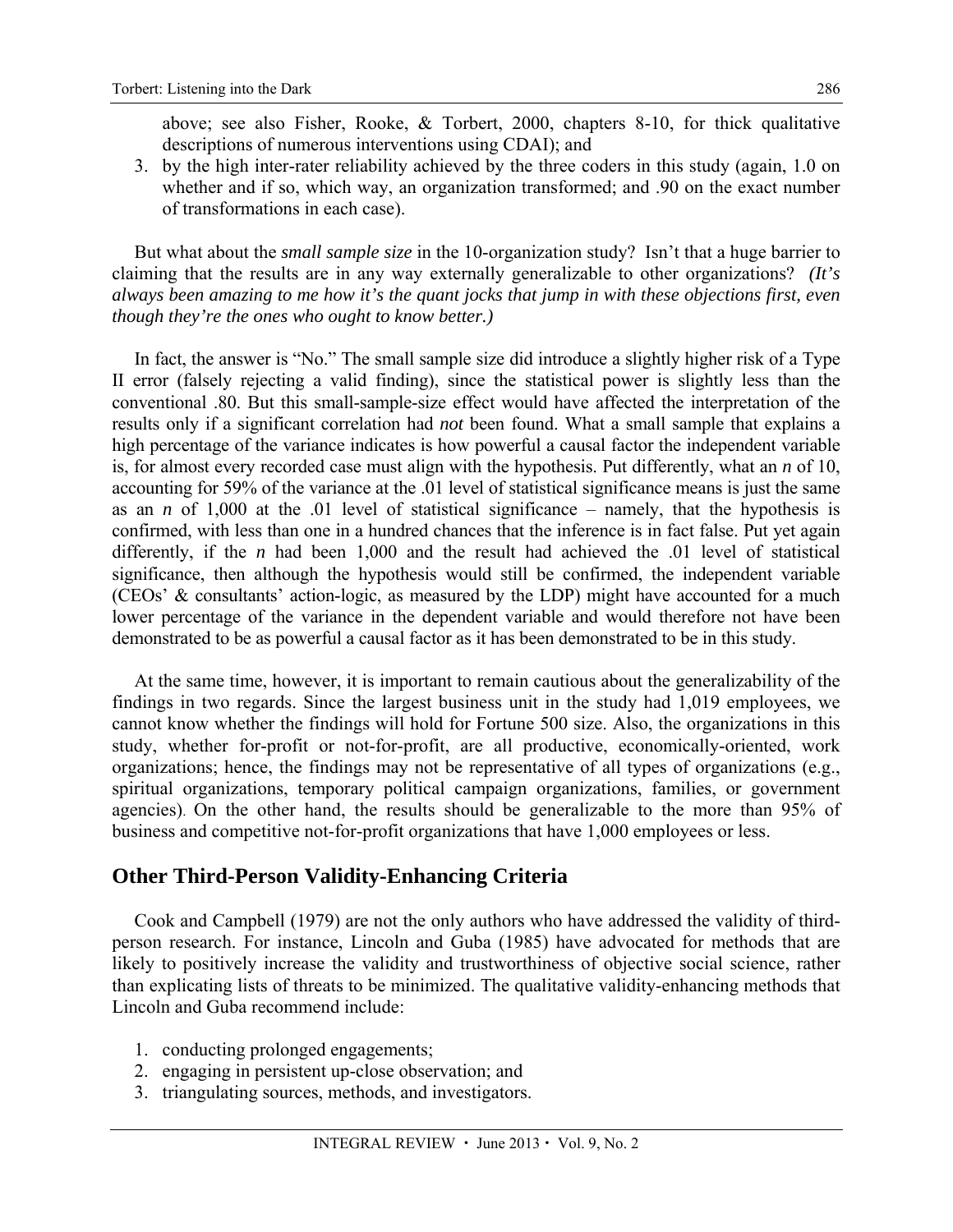Let us review briefly how the Rooke and Torbert (1998) CDAI action/ research in the 10 organization study fares in these terms.

- 1. the engagements were certainly prolonged (4.2 yr.s on average), with
- 2. persistent observation (the four participant/ consultant/ researchers intensively engaged at least the CEOs and the top management levels);
- 3. the researchers triangulated methods (by using an extensively validated psychometric measure to test the developmental stage of the CEO and many members of the top management teams and the consultants as well as using wide-ranging business indicators, interview data, and meeting-behavior data to make assessments about organizational development and success. The use of multiple coders who displayed a high level of interrater reliability also increased the credibility of the assessments. In terms of the 27 "flavors" of action research [Chandler & Torbert, 2003], the organizations that successfully transformed engaged in as many as 15 different kinds of action research).

These validity-enhancing postmodern interpretivist features of the study suggest that it produced credible findings and predictions (reinforcing the empirical positivist validity test findings described in the previous pages). Note that the researchers' intimacy with the data is generated by the fact that they included themselves within the experiment and collected data on themselves as well as the other subjects.

### **First- and Second-Person Validity Testing and Enhancing Methods Applied to the 10-Organization Study**

While Lincoln and Guba (1985) do address the objective, third-person aspects of qualitative validity, they also emphasize the techniques used to increase the trustworthiness of research by attending to the second-person aspects of research. Two additional, key techniques that they propose are (a) *peer debriefing* among researchers as a qualitative external check on the inquiry process; and (b) *member checking*, or direct testing of findings and interpretations with the human sources from which they have come. In Rooke and Torbert's (1998; Torbert & Associates, 2004) 10-organization study, we find a high degree of both *peer debriefing* and *member checking*. By engaging each other as mutual co-researchers, the four consultants would repeatedly (at every possible break when directly engaged with clients) seek each other's (dis)confirmation of the validity of their actions. Moreover, *member checking* is a vital, ongoing feature of research in the CDAI paradigm. All senior management members in the ten organizations who agreed to take the developmental psychometric measure were offered feedback about the results, along with careful inquiry about the participant's sense of the validity of the result (further *member checking*). Seven of the ten CEOs had estimated themselves at the same action-logic as the LDP found; the rest agreed after discussion and further clinical debriefings of later action episodes. In a later study, we offer an example of a case when member checking about the LDP rating led to a change in both the member's estimate and in the researcher's view (McGuire, Palus & Torbert, 2007).

More generally, theories related to first- and second-person research encourage on-the-spot and at-the-moment validity tests. Thus, the first-person theory of "four territories of experience" (Torbert 1973; Torbert & Associates, 2004) permits any of us to test how many territories of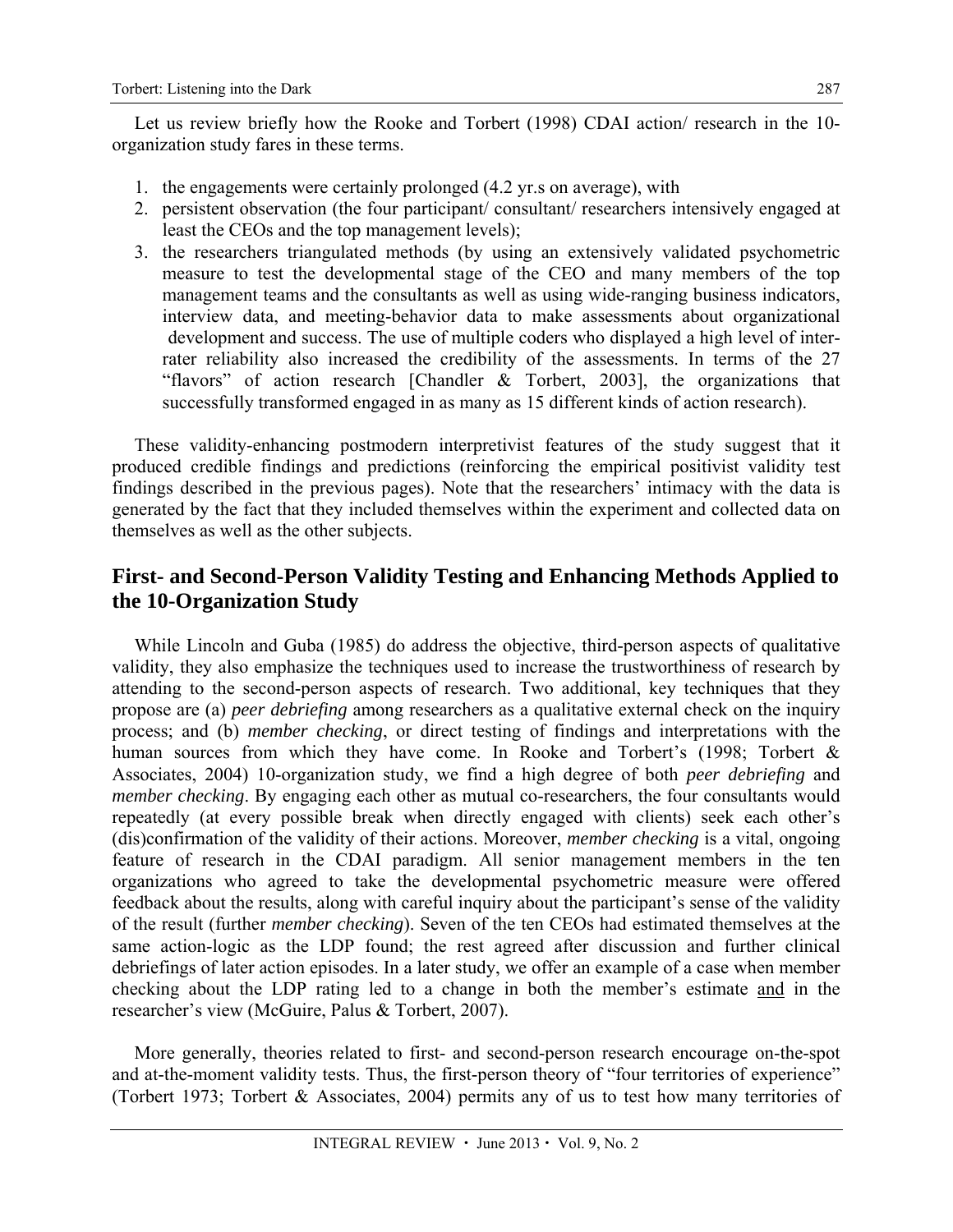experience our awareness is embracing (the outside world, our own sensations as we know them from within, our own thoughts and feelings, and the dynamics of the attention itself) anytime we choose to investigate. Likewise, the second-person theory of four distinct, but interweavable speech acts that generate increasing efficacy as they are interwoven permits any of us in conversation the potential to test which we are missing as we are speaking (the four speech acts are named framing, advocating, illustrating, and inquiring [Torbert, 2000b; Torbert & Associates, 2004, ch. 2]). (Argyris' version of action science [Argyris, 1993; Argyris, Putnam, & Smith, 1985] offers a challenging discipline for going beyond mere *member checking* to testing whether the entire quality of interpersonal dialogues is such as to increase or decrease the likelihood that one is learning the most significant valid information available. Currently, increasing attention is being paid to the validity of intersubjective, second-person, "during-theact" research [Bradbury & Lichtenstein, 2000; Heron, 1996; Reason & Bradbury, 2001; Torbert, 2000b].

Let us explore further, into the realm of second-and-first-person criteria of validity. In her article "Validity after Poststructuralism," Lather (1993) introduces four additional types of validity that have implications for first-, second-, and third-person research/ practice. Lather calls these qualitative, Postmodern interpretivist ways of enhancing validity: *paralogical validity*, *ironic validity*, *rhizomatic validity*, and *voluptuous validity*.

*Paralogical validity*, according to Lather, requires the researcher to develop methods that help her "unlearn her own privilege" (Lather, 1993, p680) and be open to multiple interpretations from the audience. Here, Lather uses the Lincoln & Guba categories of "peer debriefing" and "member checking" that we have already discussed above; so we will take this criterion as having been met by the ten-organization study, without further discussion.

*Ironic validity, according to Lather, problematizes the existence of "truth." It invites the* researcher, writer, and readers to question the foundations of their epistemologies (their assumptions about what knowledge is and how to tell the difference between truth and error). For example, our two stories earlier (the  $1<sup>st</sup>$ -person story of woodcarving and the  $2<sup>nd</sup>$ -person story of consulting [told in a 3<sup>rd</sup>-person voice]), hopefully suggest arenas and voices for scientific truthseeking that problematize the impersonal tone regulative of most of this article and of Empirical Positivist descriptions of studies in general.

In addition, developmental theory itself, properly understood, should problematize each person's sense of truth. For, in studying the theory (e.g., Kegan 1994, Torbert, 1991, Wilber, 1999) we come to recognize that, no matter what our action-logic, all our perceptions and conceptions are framed by assumptions that *only a minority of other people share*. How come any of us is so sure?

A third example of *ironic validity* is found in the hypothesis of the Rooke and Torbert (1998) study:

CEOs whose cognitive-emotional-sensory structure recognizes that there are *multiple ways of framing reality* and that personal and organizational transformations of structure require mutual, voluntary initiatives—*not just single-framed hierarchical guidance*—are more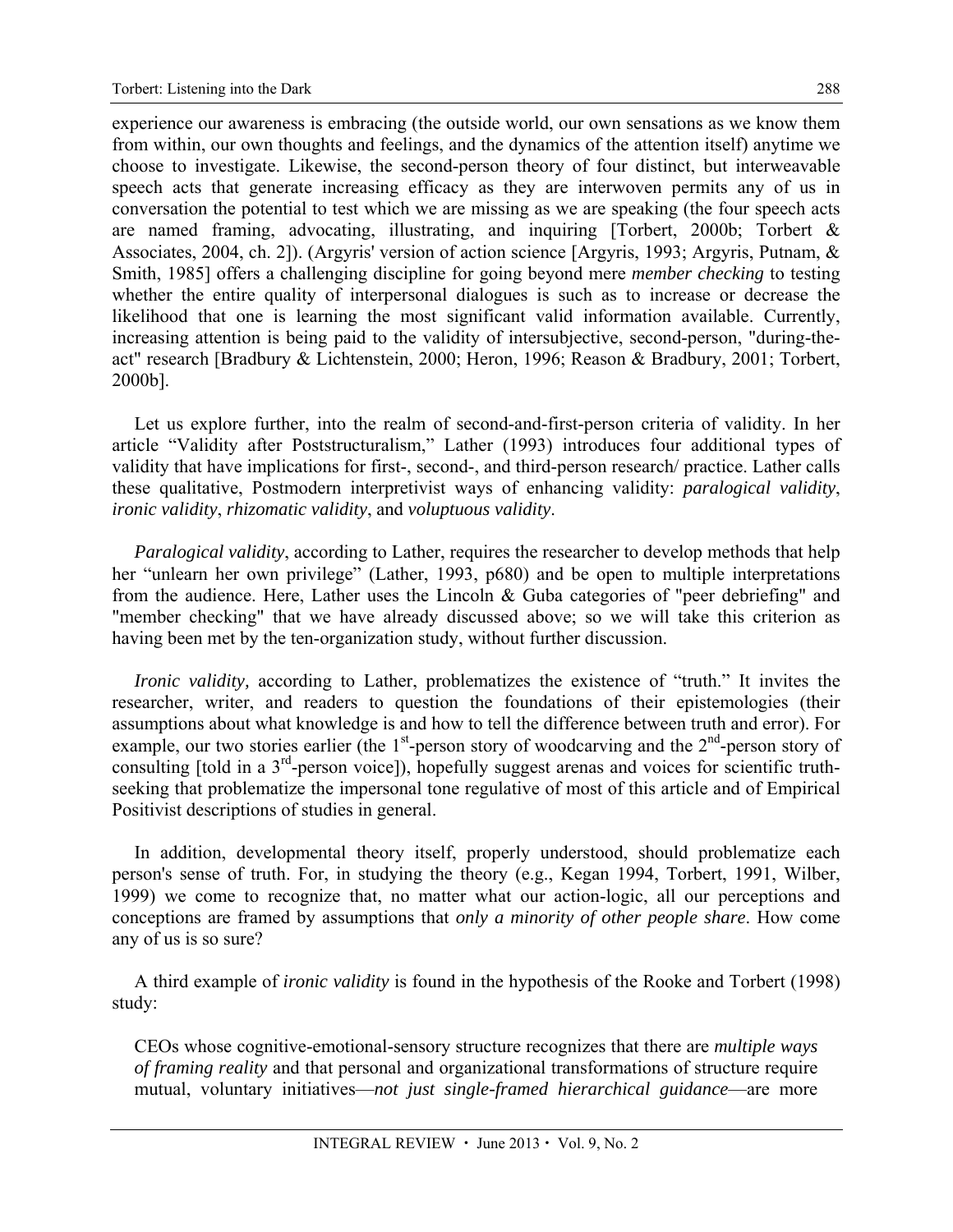likely to succeed in leading organizational transformation. (Rooke & Torbert, 1998); underline in original, italics added)

In other words, the ironic proposition of the ten-organization study is: leadership that relies primarily on unilateral causal power based on the leaders' "truth" is less likely to cause organizational transformation than leadership that "listens into the dark" beyond its current version of truth (because that leadership, based more on inquiry-in-the-present and mutuallytransforming power than on unilateral power, is attuned to generating mutual causality and outcomes better than anyone's unilateral truth would have predicted at the outset).

*Rhizomatic validity*, Lather's third type of validity (in analogy with the underground stems and aerial roots of rhizomes), fits jigsaw-puzzle-like with the mutual-power idea just mentioned. *Rhizomatic validity* requires the maintenance of contradiction by a listening and a reportage that both reflects, and is itself an instantiation of, the unexpected emerging present in all of its multivoiced contradictoriness. In the ten-organization study this form of validity was enhanced by interviewing all members of the senior management teams early in the consulting processes before the consultants developed other preconceptions, with feedback to each member shortly afterwards of the verbatim (anonymous) comments of his or her peers, so that each "heard" the raw, possibly discordant voices of all one's significant others. The teams were then offered a non-compulsory opportunity to reflect on that feedback with those same peers. Usually, the first to volunteer was the person who had received the most unexpected negative feedback. Thus, that person, usually the most discordant and disliked before, suddenly became the most transparent and vulnerable, therefore playing a big role in setting a new norm of testing differences of perspective early and often in the subsequent organizational transformation effort.

Yet another example of *rhizomatic validity* (and, more generally, of 1<sup>st</sup>- and 2<sup>nd</sup>-person research/practice written up for a 3rd-person audience) is the book *Action Inquiry* (Torbert & Associates, 2004). It is full of vignettes, analyses, and action experiments described *in the voices of many different protagonists holding many different interpretive frameworks* (different actionlogics). Lastly, to pick an example closer to your (the reader's) current experience: we expect that different readers may be touched by different "moments" of this article, while feeling indifferent to, or alienated from, other sections… member check invited!

*Voluptuous validity*, Lather's fourth and final type of validity-enhancing method, *voluptuous validity*, increases when the researcher is both engaged and self-reflexive in the study, not distanced and detached. Indeed, Lather "goes wild" here, espousing such engaged and selfreflexive practice "to the point of leaky, runaway, risky practice" (Lather, 1993, p. 686). A neophyte musician is encouraged "to play the difficult passages and mistakes loudly," in order to hear the mistakes better and to learn faster. Based on the earlier example of freefall carving and writing, would you call those practices runaway, risky practices? (I might call them more selfreflexive, disciplined dances.) Would you say that the practice of the consultant in the case study of the software company presented earlier (e.g., when he asks the two partners to switch organizational roles) exemplifies risky, engaged self-reflexivity? In any event, the landscape and the writing style provided through first- and second-person verbal and written action research descriptions surely promise to be slightly livelier, or at least less dessicated, than the traditional third-person peer-reviewed academic-research-journal article.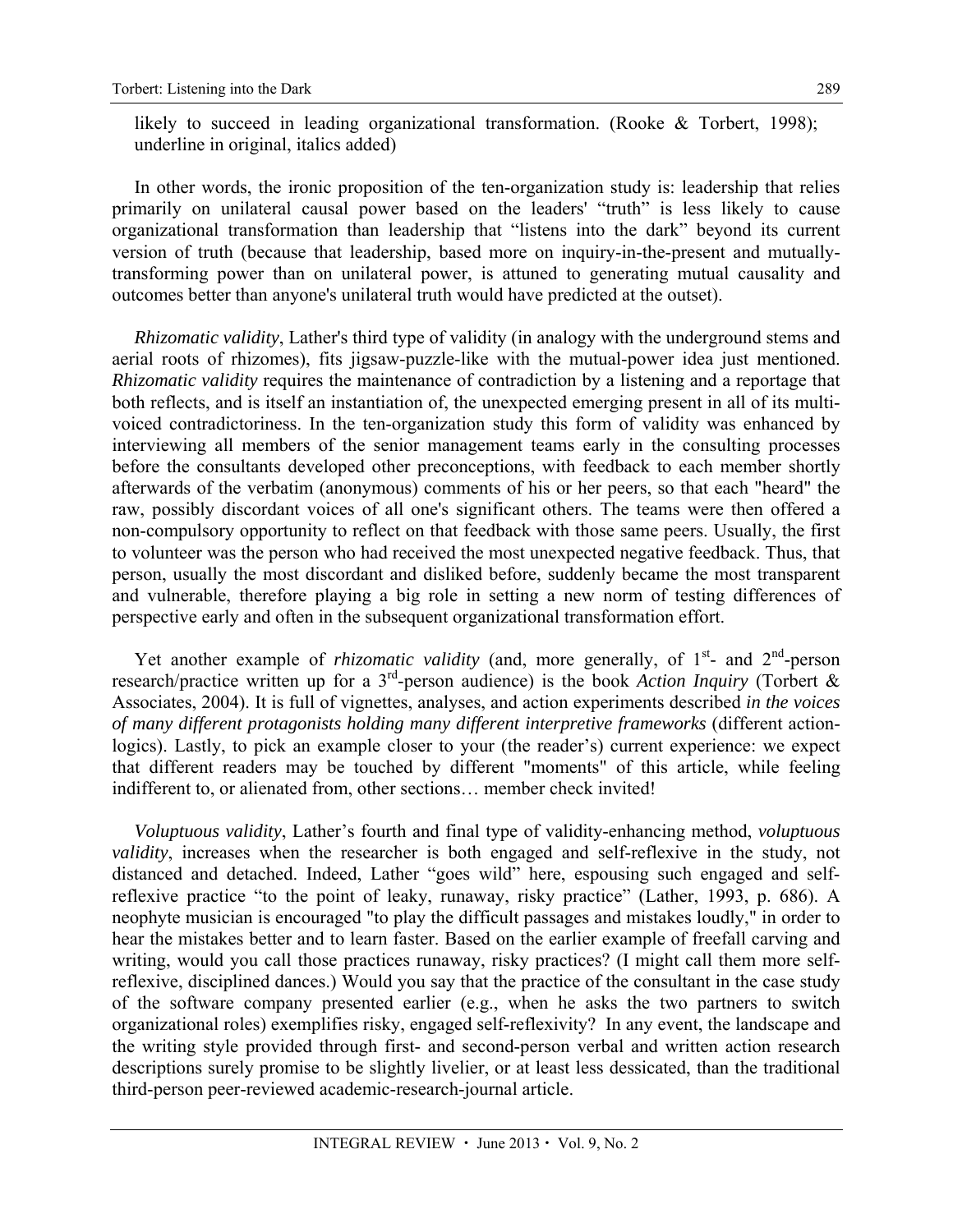The notion of *voluptuous validity* offers a final opportunity to state why the LDP, based on CDAI theory, is so successful at pinpointing which CEOs and consultants successfully support organizational transformation in the ten-company study: *each later action-logic is increasingly open and committed to integrating action and single-, double-, and triple-loop inquiry* ("listening into the dark" "engaged and self-reflexive at each moment of practice"). *This increasing frequency of listening into the dark is likely to increase the frequency of timely, transforming actions and organizational results.* Because the CDAI paradigm at its core understands and enacts power as primarily mutual, and only secondarily and usually less effectively as unilateral… And because the vast majority of organizational members in all contractorganizations today operate at action-logics that treat unilateral power as real-er than mutual power… Organization-members' behavior will initially tend to be heavily influenced by whom they regard as having the most conventionally-tamed unilateral power (e.g., a CEO or a lead consultant to an organization-wide strategic-action). Such CEOs must be able, by example, not just rhetoric, and through the liberating disciplines of timely action-projects, to lead mutually and thereby teach others to lead mutually as well. Exercising vulnerable, mutually-transforming power and inquiry in spontaneously timely action amidst others may constitute the essence of voluptuous validity.

### **Validity-threats that Apply to Positivist Research more than to CDAI Research**

Once one commits in practice to first- and second-person action inquiry, some of Cook and Campbell's (1979) specific threats to internal and external validity are much less likely ever to become an issue in research theoretically and practically informed by CDAI. For example, Cook and Campbell (1979) address the threat of *hypothesis-guessing by subjects*, which is best avoided by making hypotheses hard to guess or deliberately giving subjects false hypotheses. These "remedies" (utilizing uninformed researchers and lying to subjects) are neither attractive, nor regarded as ethical in paradigms after the action turn, like cooperative ecological inquiry and Developmental Action Inquiry. Paradigms after the action turn invite researchers to test the efficacy of their own actions and assumptions with peers (Kahane, 2010; Senge, 1990; Scharmer, 2007; Torbert, 2000b), and invite all involved in the research to become "observant participants" (Torbert, 1991) who seek mutuality and trust through their actions and inquiries as one condition for the inquiry element of each timely action, as well as for the full mutuality necessary for successful relational and organizational transformations.

Another threat to the Empirical Positivist version of validity that applies much more lightly to CDAI is the threat of *experimenter expectations*. This threat describes any situation in which the researcher taints the subjects with his or her experimental goals. To reduce the effects of this threat, Cook and Campbell suggest employing experimenters with no expectations or false expectations (Cook & Campbell, 1979: 67). Since the "experimenters" in paradigms after the action turn are sometimes also key actors in the experiment, providing them with false expectations seems likely to be considered stupid, as well as unethical, and less likely to lead to efficacy and validity than:

1. empowering all research/ participants to aim high for themselves and the community of inquiry as a whole in terms of new actionable learning;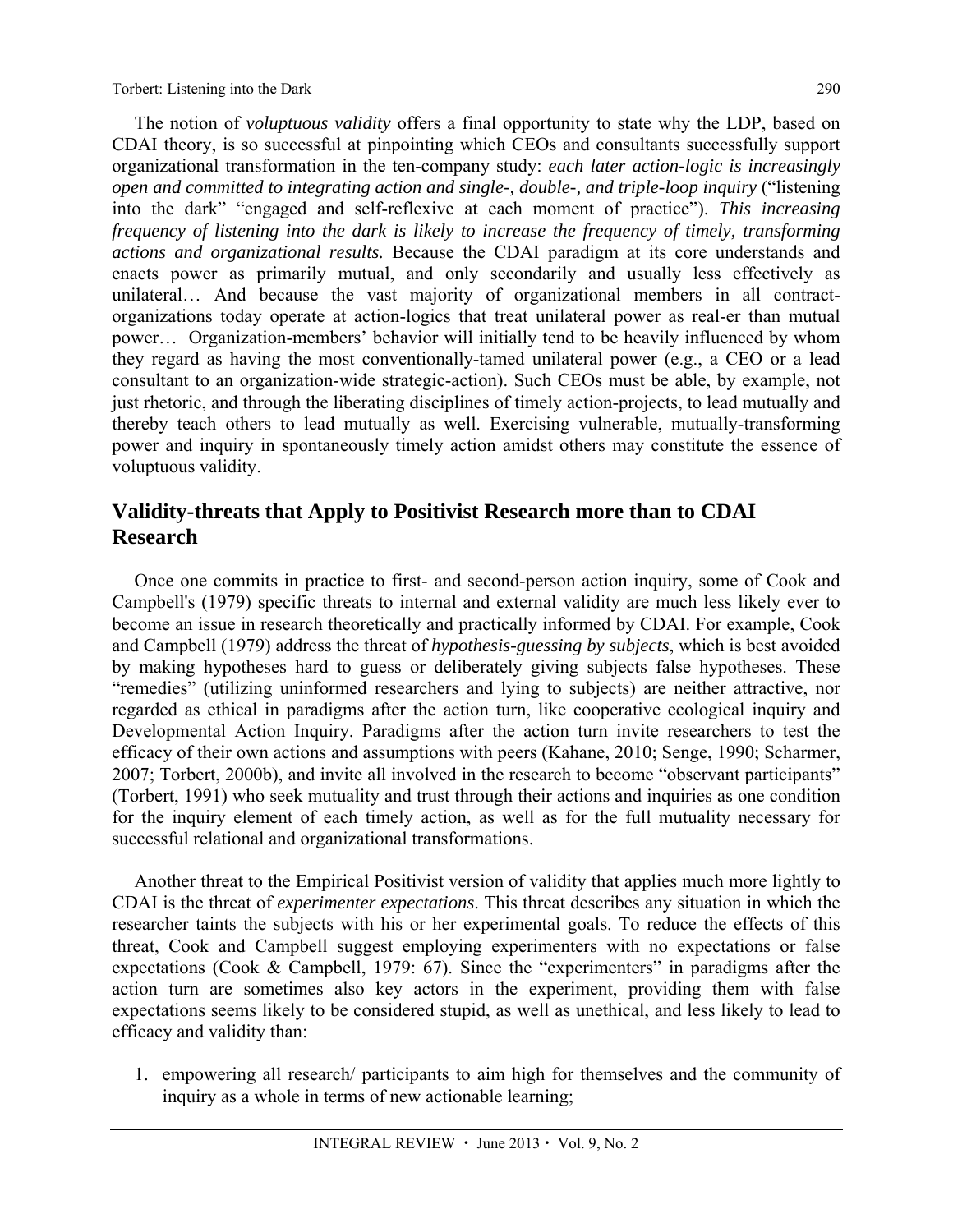- 2. creating exercises for all research/ participants to master performances synchronous with their own aims;
- 3. creating measures by which research/participants may estimate their own and the community's performance;
- 4. assuring the primary experimenter(s) operate(s) at a late action-logic (since action inquirers at late action-logics are the least likely to rely on expectations to begin with and the most likely to recover from false expectations the fastest by testing the validity and efficacy of their own and others' actions, theories, and assumptions in the course of the study); and
- 5. creating a context where the experimenter is motivated to help all research/participants equally (a condition the ten organization study meets because each organization was an independent, paying client and the division between experimental and control groups was made only analytically and only after the all the consulting assignments were complete).

A second way that social scientific research after the action turn combats the threat of *experimenter expectations* is by studying topics, such as adult development and organizational transformation in real time, as the 10-organization study does, where positive results are very desirable, but also very difficult to achieve. (Jane Loevinger, a self-confessed Expert and Empirical Positivist, once advised against using her original version of what now constitutes three-quarters of the items of the leadership-related sentence-completion measures in studies seeking to generate transformation… because, she said, she knew of no studies that showed anything other than "no change," like most educational-intervention research. [And at that time, given the pre-action-turn-methods used both in research and in intervention practice, she was right (Torbert, 1981)].)

A third way that social scientific research after the action turn guards against the distorting effect of *experimenter expectations* is by using measures that are difficult to cheat on, no matter what experimenter or participants expectations may be. For example, there is specific research to show that even when research subjects are invited to "cheat up" on the Loevinger sentence completion measure (forerunner of the LDP), they almost never succeed (Redmore, 1976).

Fourth, experiments after the action turn concern real-time events of vital concern to the research participants (e.g., the future of their careers and their organizations), so they are much less likely to abdicate power to researcher/ consultant/ interventionists who are not acting credibly or effectively.

Fifth, the primary researcher/ activists themselves (if they have developed to the Strategist action-logic or later and are attuned to the action-turn-spirit of acknowledging incongruities as a precondition for transformation) want to learn the truth about how and when their theories work or do not work in practice, since they want to increase their effectiveness in real-time in the future more than they want to fake results for the purpose of academic success.

For example, in the Rooke and Torbert (1998) study the primary purpose of the thirdperson research project, undertaken after the first-and-second-person research-andconsulting processes had been completed, was *not* to prove the success of the approach in general, but rather *to learn more about why we clearly failed in certain cases. One way of generalizing what we learned is that, as consultants with the mission of helping small and*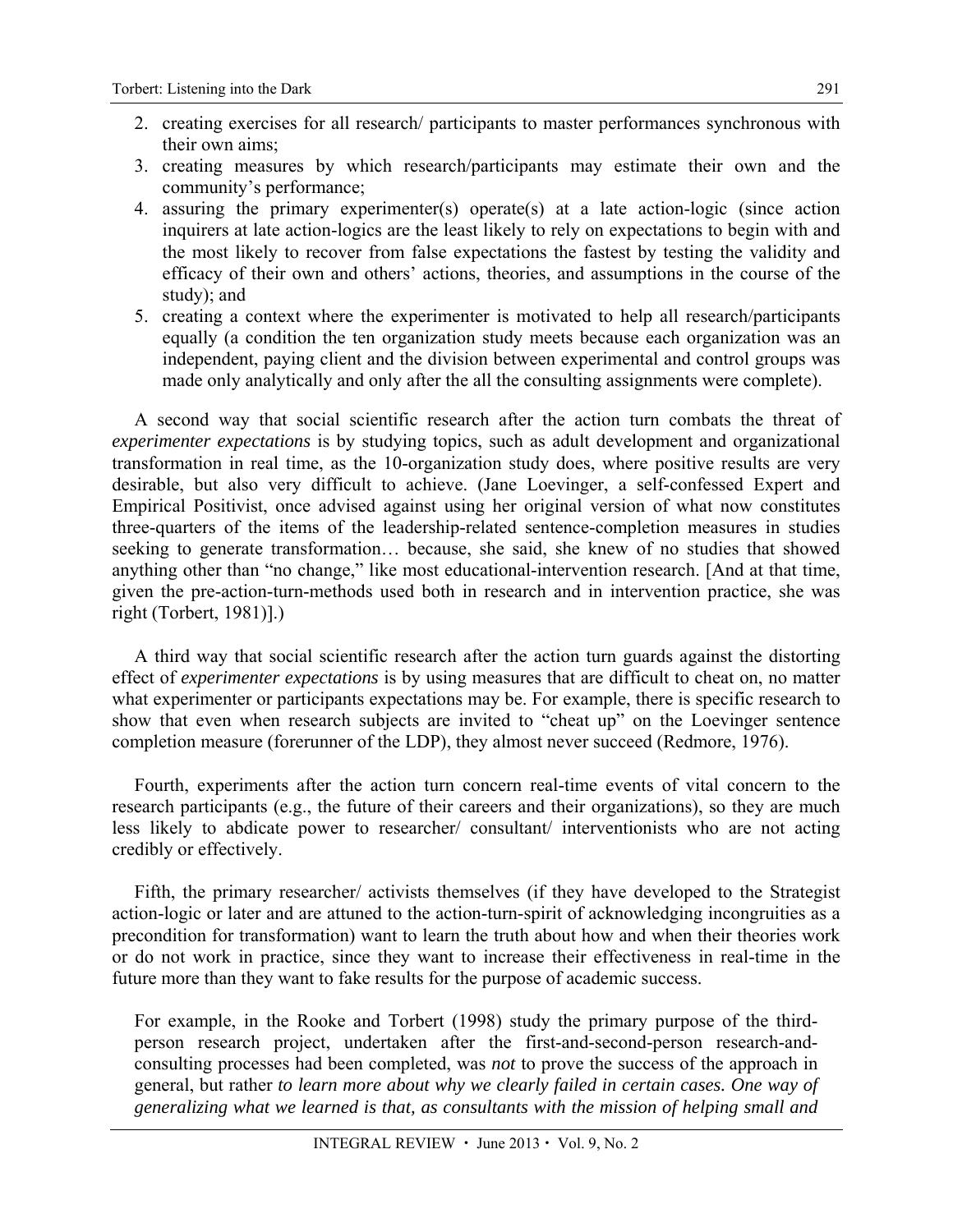*mid-sized organizations transform constructively, when we encounter an organization whose CEO does not measure at Strategist or later, we ought to direct as much attention to testing the validity of that finding and to helping the CEO transform (or find a different role) as we direct toward helping the organization more broadly to transform*.

### **Testing the Comparative Validity of Two Paradigms**

Having now reflected on the 10-Organization study and on the construction of this article as two opportunities to assess the various types of validity against which research in the CDAI paradigm can be tested, we next address the issue of the relative validity of the paradigm itself compared to a currently-legitimate scientific paradigm such as empirical positivism. Lichtenstein (2000), in a kind of review of research paradigms in management, reframed Taylor's (1992) characterization of paradigm transitions, arguing that there are three criteria by which it is possible to judge the relative validity of two paradigms. The criteria Lichtenstein proposes are:

- 1. whether the new paradigm is more comprehensive than the former;
- 2. whether the new paradigm can self-reflectively explain why it is more effective, and
- 3. whether the new paradigm adequately eliminates an erroneous finding of the previous paradigm.

By analogy, Lichtenstein shows how quantum mechanics is more valid than Newtonian physics with its ability to explain more (e.g., subatomic behavior), explain why it can explain more (e.g., providing the dynamic equation through which mass and energy transform into one another), and by correcting errors in the Newtonian model (e.g., using warped space-time to correct Newton's inaccurate predictions of planetary orbits). We will use these same criteria to adjudicate the validity claims of the CDAI meta-paradigm.

#### **Is CDAI more Comprehensive than EP?**

About the first criterion, asking whether the new paradigm (here, CDAI) is more comprehensive than other paradigms (here, EP), Lichtenstein (2000, p. 1352) writes:

Models that are more inclusive of all aspects of science and of human nature would be more valid than those that focus only on scientific frameworks… For example, research models that take into account the subjective quality of human perception while at the same time using objective measures of perceived phenomena would be more inclusive than those that focus on either a subjective account or an objective one alone.

As we believe we have shown, action inquiry is distinctive in its call to integrate objectivity, intersubjectivity, and subjectivity -- through third-, second-, and first-person research/practice. According to this paradigm, the truth-quest is insufficiently engaged if we are solely concerned with retrospective views of patterns there-and-then; we can also attend to and question *our mutuality* and the *integrity* of *our* actions here-and-now, as well as the interplay among first-, second-, and third-person processes in the past, present, and future.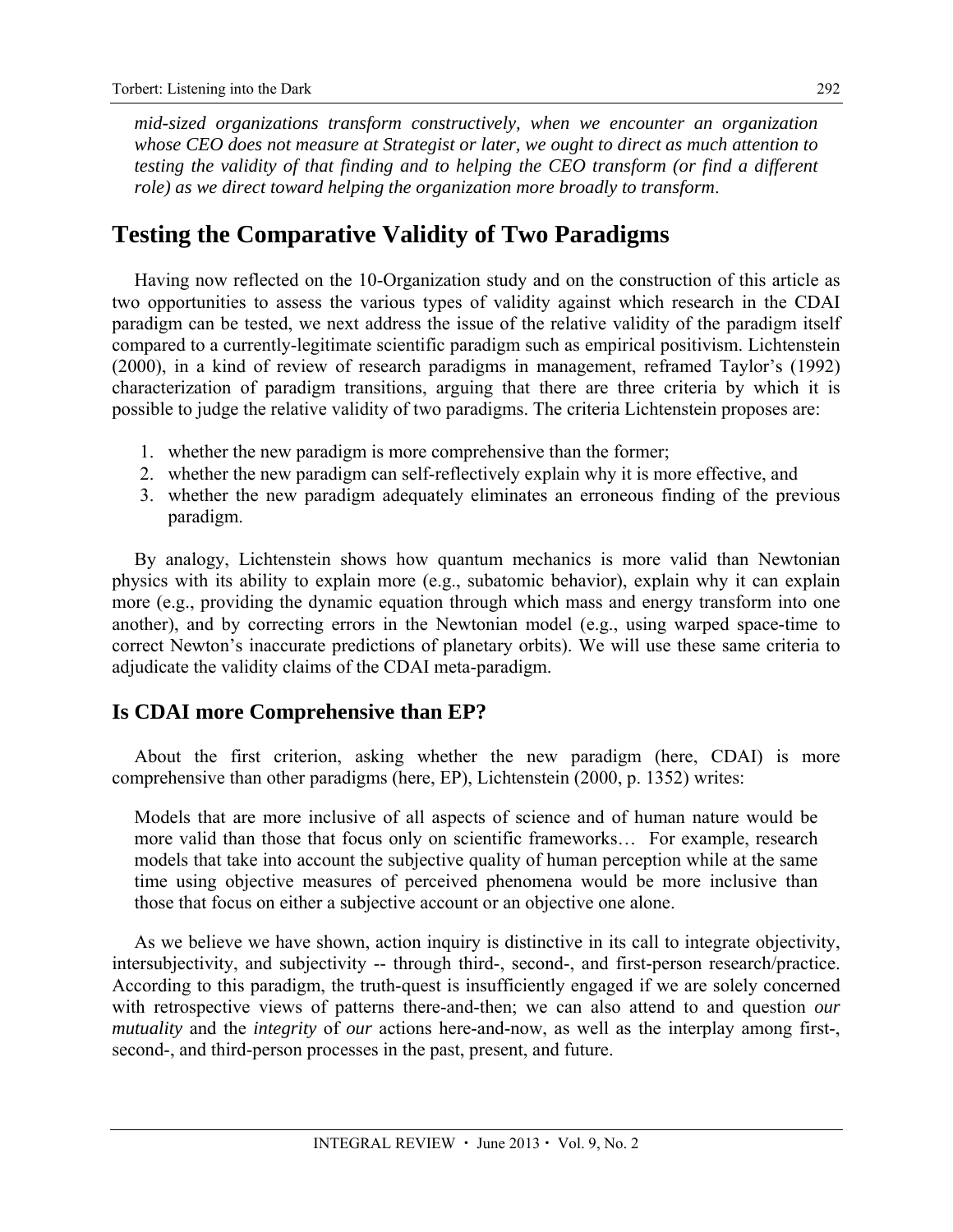By contrast, EP privileges third-person objectivity with regard to the past, as well as singleloop, hypothesis-testing learning over all the other modalities of learning – the subjective and inter-subjective, the present and the future, the double-loop and the triple-loop, the in-action as well as the in-reflection.

#### **Can CDAI Reflectively Explain its Wider Comprehensiveness?**

The second criterion of the validity of new paradigms is whether the new paradigm polemically disregards the previous theory, or, rather, is self-reflective as to how and why it is more comprehensive. CDAI values EP third-person research/practice as an opportunity to be challenged by, and to challenge, others not directly involved in the research… as well as valuing the additional aspects of second- and first-person research/practice presented here. The proposition is that the paradigms after the action turn represent more valid social science in their ability, unshared and unsought by EP, to improve the efficacy and inquiry of the parties involved in the original research and action, while also seeking to inform (and even potentially catalyze transformation in) third-persons, *such as you, dear readers*.

Put differently, CDAI does not dichotomize objective knowledge from inter-subjective meaning-making and subjective action, as do paradigms before the action turn. Instead, CDAI theory explains how humans and science can develop from impulsive subjectivity, through critical objectivity, and then on into active, constructive, mutual, and inquiring intersubjectivity that integrates subjectivity and objectivity in an increasingly timely fashion…

#### **Does CDAI Eliminate an Erroneous Finding of EP?**

Lastly, a new paradigm can be considered valid if it corrects an error embedded in the previous paradigm. From our perspective, the fundamental error in purely third-person, unidirectionally causal social science theories and methods is that "objective truth," "inter-subjective meaning," and "subjective consciousness" become increasingly alienated from one another and the possible mutualities between mind and body, self and other, technology and nature (human, animal, vegetal, and mineral) become obscured. This alienation is reflected in (a) economic models that, bizarrely, treat the natural environment as a variable exogenous to the economic system, its goods free, our harm to it uncounted as a cost; (b) political models that offer no vision of vulnerable, mutually-transformational power; (c) medical models that focus almost exclusively on bio-chemical sources of disease and little on subjective and intersubjective sources; and (d) an even more general tri-furcation among the true, the good, and the beautiful -objective science, intersubjective ethics, and subjective aesthetics.

When we examine all the validity assessments taken together, we see that Developmental Action Inquiry responds to three broad types of validity concerns, whereas Empirical Positivist research is concerned predominately with what we have classified as third-person validity criteria. Research/ practitioners engaged in CDAI test validity not only in third-person analytic terms primarily comprehensible to scientific communities, but also in the real-time action terms meaningful to, and usable by, second-person practitioner communities, as well as in terms of here-and-now, post-verbal, first-person awareness and action. Moreover, we have shown that CDAI avoids a fundamental source of error in EP, by including the researchers within the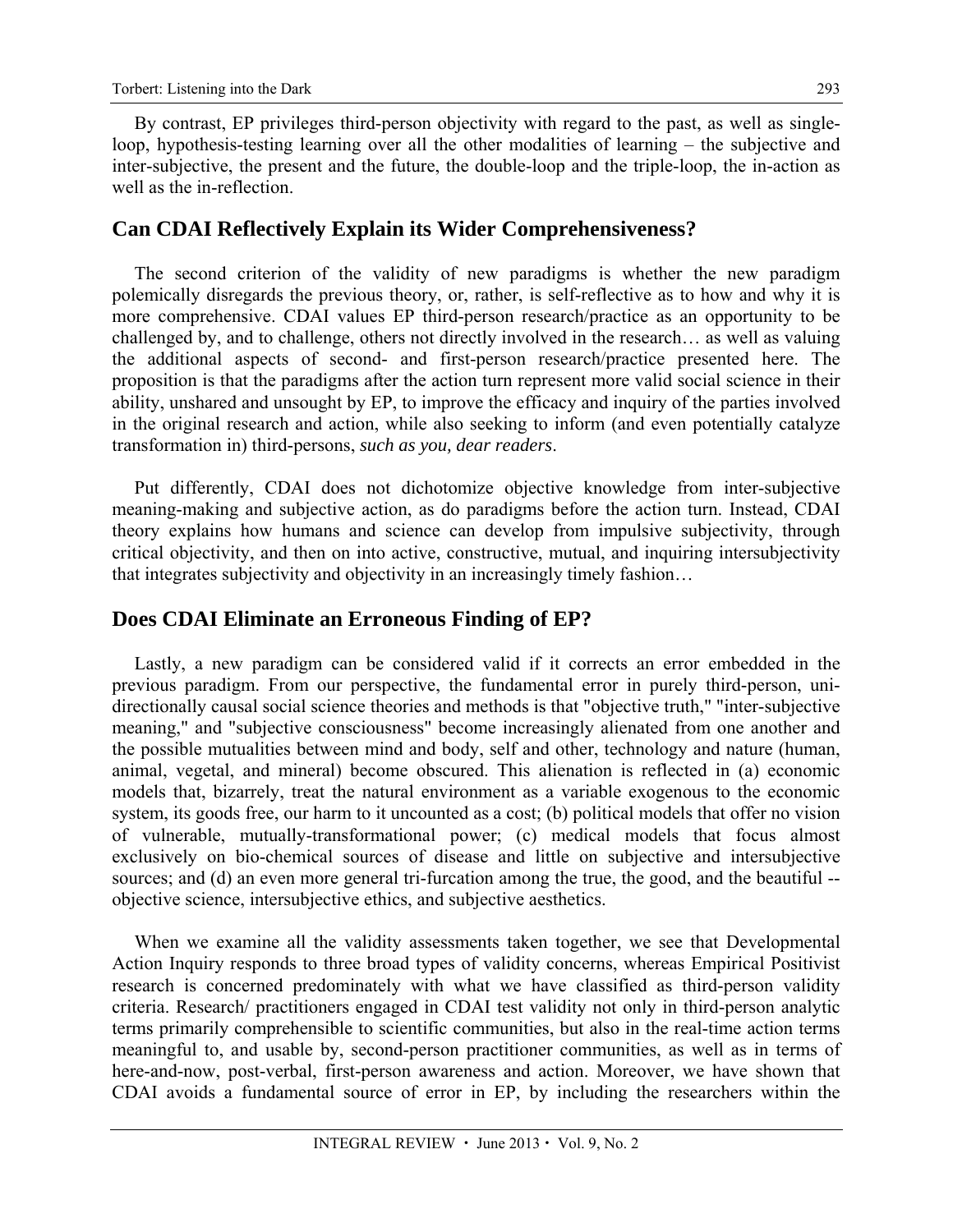research and not trying to fool other research participants about the hypotheses. Of course, we are just at the outset of finding helpful ways to characterize first- and second-person validity testing and how to integrate first-, second-, and third-person research and action. Our efforts by no means claim to be exhaustive and final, but are rather no more than introductory and suggestive.

In any event, you, dear readers, can no doubt by now see what the most demanding challenge will be, if you who read about this approach wish to engage with, use, and master the CDAI awareness, theory, practice, and empirical assessment tools to further test how to generate personal, organizational, and/or scientific transformation. The most demanding challenge will be, *not* how to master developmental theory and assessment methodologies (though these are as complex, or more so, than many other social science theories and empirical methodologies). Instead, by far the most demanding challenge will be, *under what conditions and to what degree can you become sufficiently present in real-time to act in inquiring, mutual, timely ways?*

To become a mature social scientist in the CDAI paradigm requires personal development across one's adulthood toward later action-logics, through participation in organizations that move toward becoming real-time communities of inquiry, beginning as an aspirant and potentially transforming later to a peer, gaining increasing ability to relate, with both discipline and spontaneity, to an increasingly wide range of situations and worldviews, til one retires into the background of non-doing.

### **Conclusion**

Collaborative Developmental Action Inquiry and Cooperative Ecological Inquiry—the social science paradigms theorized as embracing the action turn at the outset of this essay—are different from earlier paradigms in that their primary focus is on presencing inquiry for timely action amidst real-time interactions with others. CDAI, in particular, integrates first-person, adult spiritual inquiry and consciousness development in the emerging present with second-person, transformational, mutuality-seeking political action inquiry for the future, and third-person, objectivity-seeking social scientific inquiry about the past.

This essay is primarily a third-person form of social science, applying validity criteria to past studies. But it also points to the significance of first-person research/ practice that generates adult development of consultants and CEOs to the Strategist action-logic or later, if second-person organizations are to transform toward communities of simultaneous action and inquiry. We have attempted to illustrate how, in CDAI, first-, second-, and third-person forms of action and inquiry require and reinforce one another.

If our readers wish to test the validity of this paradigm further for its possible value in your scientific, organizational, or personal lives, we believe you will need and want, not only to read further in the literature cited, but also to explore how to engage directly in first-person and second-person research/ practice.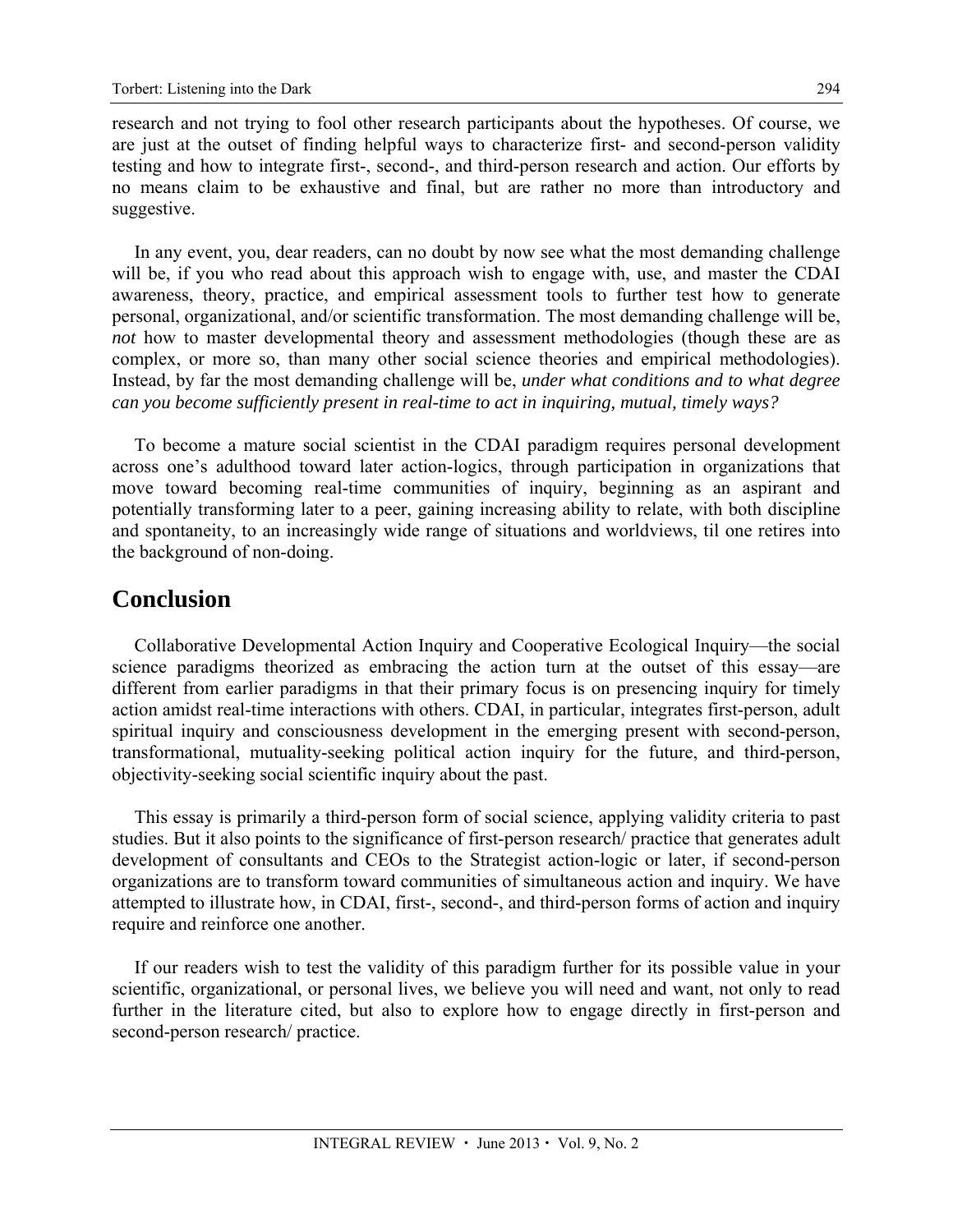### **References**

- Alexander, C. & Langer, E. (Eds.) (1990). *Higher stages of human development.* New York: Oxford University Press.
- Anthony, D., Ecker, B. & Wilber, K. (1987). *Spiritual choices: The problems of recognizing authentic paths to inner transformation*. New York: Paragon House.
- Argyris, C. (1971). Essay review of B. F. Skinner's *Beyond Freedom and Dignity*. *Harvard Educational Review*, *41,* 550-567.
- Argyris, C. (1980). *Inner contradictions of rigorous research*. New York: Academic Press.
- Argyris, C., Putnam, R. & Smith, D. (1985). *Action science: Concepts, methods, and skills for research and intervention.* San Francisco: Jossey-Bass.
- Argyris, C. (1993). *Knowledge for action*. San Francisco: Jossey-Bass.
- Badiou, A. (1988). *L'etre et l'evenement.* Paris: Seuil.
- Bartunek, J. & Moch, M. (1987). First-order, second-order, and third-order change in organizations. *Journal of Applied Behavioral Science*, *23*, 483-500.
- Bartunek, J. & Moch, M. (1994). Third-order organizational change and the Western mystical tradition. *Journal of Organizational Change Management*, *7*, 24-41.
- Bartunek, J., Bobko, P., & Venkatraman, N. (1993). Toward innovation and diversity in management research methods. *Academy of Management Journal*, *36,* 1362-1373.
- Bateson, G. (1972). *Steps to an ecology of mind*. San Francisco: Chandler.
- Bateson, M.C. (1984). *With a daughter's eye: A memoir of Margaret Mead and Gregory Bateson.* New York: HarperCollins.
- Bateson, M.C. (1990). *Composing a life.* New York: Plume/Penguin.
- Bion, W. (1961). *Experiences in groups*, Tavistock: London.
- Boje, D., Gephart, R. & Thatchenkery, T. (1996). *Postmodern management and organization theory.* Thousand Oaks, CA: Sage.
- Bradbury, H. (1998), *Learning with the natural step: Cooperative ecological inquiry through cases, theory, and practice for sustainable development.* Unpublished Boston College doctoral dissertation, Chestnut Hill MA.
- Bradbury, H. & Lichtenstein, B. (2000). Relationality in organizational research: Exploring the space between. *Organization Science*, *11*, 551-564.
- Campbell, D., Dunnette, M., Lawler, E., & Weick, K. (1970). *Managerial behavior, performance, and effectiveness.* New York: McGraw-Hill.
- Chandler, H. (1991). *Transcendental Meditation and awakening wisdom: A ten-year longitudinal study of self-development*, Unpublished doctoral dissertation, Maharishi International University, Fairfield, Iowa.
- Cohen, J. (1983). *Applied multiple regression/correlation analysis for the behavioral sciences*. Hillsdale, NJ: L. Erlbaum Associates.
- Cook, T.D. & Campbell, D.T. (1979). *Quasi-experimentation: Design and analysis issues for field settings.* Boston: Houghton Mifflin.
- Cook-Greuter, S. (1999). *Postautonomous ego development: A study of its nature and measurement*, Unpublished Harvard University doctoral dissertation, Cambridge MA.
- Cooley, C. (1956). *Two major works: Social organization, Human nature and social order.* Glencoe IL: Free Press.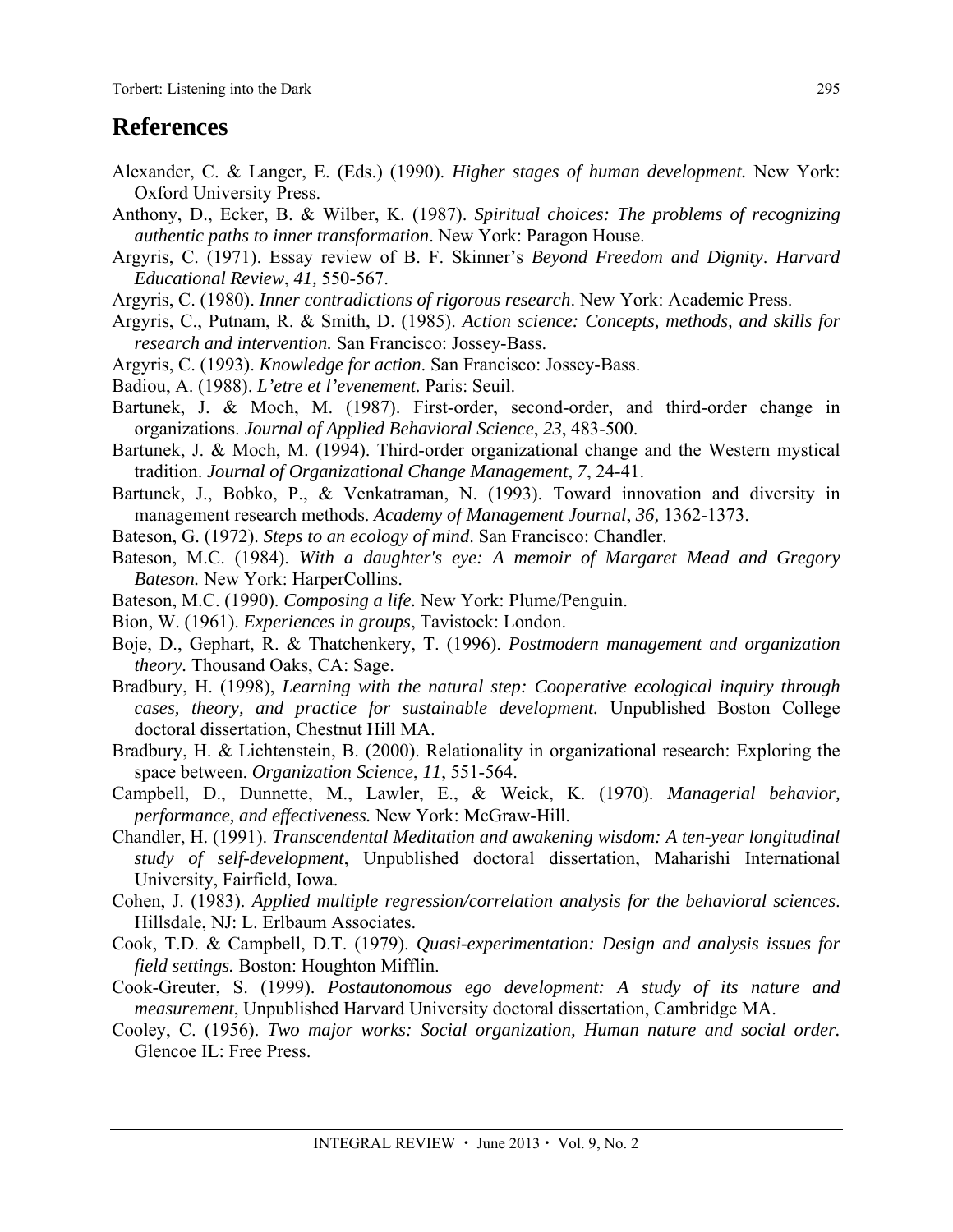- Cooperrider, D. & Srivastva, S. (1987). Appreciative inquiry in organizational life. In R. Woodman & W. Pasmore, (Eds.) *Research on organizational change and development*. Greenwich, CT: JAI Press.
- Denzin, N. & Lincoln, Y. (1994). *Handbook of qualitative research.* Thousand Oaks, CA: Sage.
- Dyer, W. &Wilkins, A. (1991). Better stories, not better constructs, to generate better theory: A rejoinder to Eisenhardt. *Academy of Management Review*, *16,* 613-619.
- Eisenhardt, K. (1989). Building theories from case study research. *Academy of Management Review*, *14*, 532-550.
- Evered, R. & Louis, M. (1981). Alternative perspectives in the organizational sciences: 'Inquiry from the inside' and 'inquiry from the outside.' *Academy of Management Review*, *6,* 385-395.
- Feyerabend, P. (1975). *Against method*. Thetford, UK: Lowe & Brydone.
- Fine, M. (1994). Working the hyphens: Reinventing self and other in qualitative research. In Denzin, N. and Lincoln, Y. (Eds.), *Handbook of qualitative research* (pp. 70-82). Thousand Oaks, CA: Sage.
- Fisher, D. & Torbert, W. (1995). *Personal and organizational transformation: The true challenge of continual quality improvement*. London: McGraw-Hill.
- Frost, P., Pfeffer, J., & Van Maanen, J. (1995). Crossroads. *Organization Science*, *6*, 680-692.
- Gadamer, H. (1989). *Truth and Method* (2<sup>nd</sup> rev. ed.), (J. Weinsheimer & D. Marshall, Trans.), New York: Crossroads.
- Geertz, C. (1983). *Local knowledge: Further essays in interpretive anthropology.* New York: Basic Books.
- Gendlin, E. (1981). *Focusing.* New York: Bantam.
- Gergen, K. J. (1994). *Realities and relationships: Soundings in social construction.* Boston: Harvard University Press.
- Goldberg, N. (1986). *Writing down the bones: Freeing the writer within.* Boston MA: Shambala.
- Hartwell, J.K. & Torbert, W. (1999). Analysis of the group interview with Andy Wilson: An illustration of interweaving first-, second-, and third-person research/practice. *Journal of Management Inquiry*, *8*, 191-204.
- Heron, J. (1996). *Co-operative inquiry: Research into the human condition.* London: Sage.
- Hunt, S. (1994). On the rhetoric of qualitative methods: Toward historically informed argumentation in management inquiry. *Journal of Management Inquiry*, *3*, 221-234.
- Isaacs, W. (1999). *Dialogue and the art of thinking together.* New York: Bantam Books.
- Kahane, A. (2010). *Love and power.* San Francisco: Berrett-Kohler.
- Kegan, R. (1982). *The Evolving Self*, Harvard University Press, Boston.
- Kegan, R. (1994). *In over our heads: The mental demands of modern life*. Cambridge, MA: Harvard University Press.
- Lather, P. (1993). Fertile obsession: Validity after poststructuralism. *Sociological Quarterly*, 34, 673-693.
- Lichtenstein, B. (2000). Valid or vacuous: A definition and assessment of new paradigm research in management. *American Behavioral Scientist*, *43*, 1334-1366.
- Lichtenstein, B., Smith, B. & Torbert, W. (1995). Leadership and ethical development: Balancing light and shadow. *Business Ethics Quarterly*, 5, 97-116.
- Lincoln, Y.S. & Guba, E.G. (1985). *Naturalistic inquiry*, Sage, Beverly Hills, CA.
- Louis, M. & Bartunek, J. (1992). Insider/outside research teams: Collaboration across diverse perspectives. *Journal of Management Inquiry*. *1,* 101-110.
- Macey, D. (1993). *The lives of Michel Foucault*. New York: Pantheon.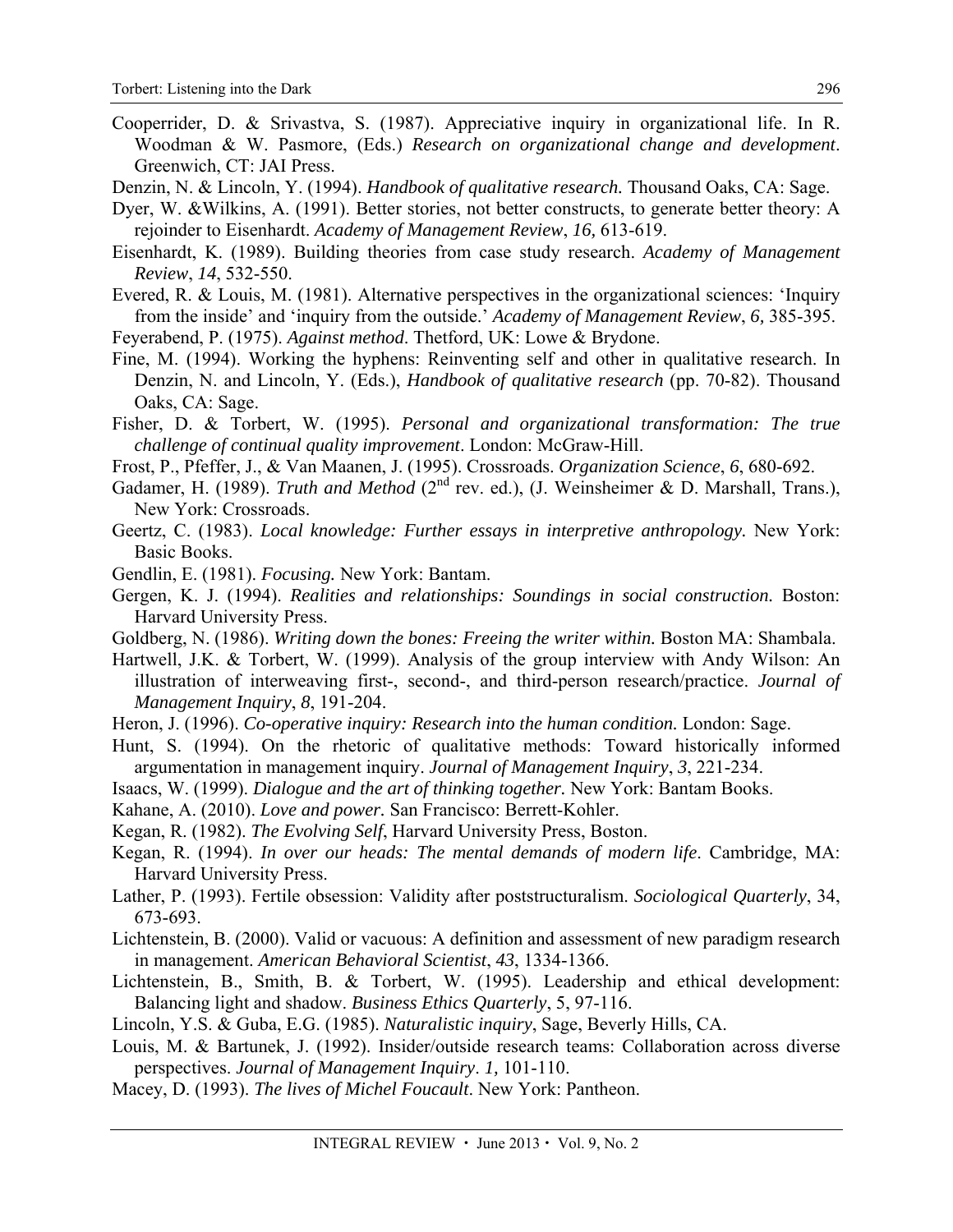- March, J.G. & Simon, H.A. (1958). *Organizations.* New York: Wiley.
- McCauley, C. Drath, W., Palus, C., O'Connor, P. & Baker, B. (2006). The use of constructivedevelopmental theory to advance the understanding of leadership. *The Leadership Quarterly*, *17,* 634-653.
- McGuire, J., Palus, C. & Torbert, W. (2007). Toward interdependent organizing and researching. In A. Shani et al. (Eds.), *Handbook of collaborative management research.* Thousand Oaks, CA: Sage.
- Mead, G. (1934). *Mind, self, and society from the standpoint of a social behaviorist.* Chicago: University of Chicago Press.
- Mead, M. (1960). *Coming of age in Samoa: A psychological study of primitive youth for western civilization.*, New York: Mentor.
- Nielsen, R. (1996). *The politics of ethics: Methods for acting, learning, and sometimes fighting, with others in addressing ethics problems in organizational life.* New York: Oxford University Press.
- Ouspensky, P. (1949). *In search of the miraculous.* New York: Harcourt, Brace and World.
- Pfeffer, J. (1993). Barriers to the advancement of organizational science: Paradigm development as a dependent variable. *Academy of Management Review*, *18,* 599-620.
- Pondy, L.& Mitroff, I. (1979). Beyond open system models of organization, *Research in Organizational Behavior.* Greenwich, CT:.JAI Press.
- Reason, P. (1994). Three approaches to participative inquiry. In N. K. Denzin & and Y. S. Lincoln, (Eds.), *Handbook of qualitative research* (pp. 324-339). Thousand Oaks, CA: Sage.
- Reason, P. (1995). *Participation in Human Inquiry.* London: Sage.
- Reason, P. (2001). Participation, in writing, carving and teaching. *ReVision*, *23*(4), 44-48.
- Reason, P. & Bradbury, H. (2001). Inquiry and participation in search of a world worthy of human aspiration. In P. Reason & H. Bradbury (Eds.), *Handbook of action research* (pp. 1- 26). London: Sage.
- Reason, P. & Bradbury, H. (Eds.) (2008). *Handbook of action research*, 2<sup>nd</sup> ed.. London: Sage.
- Reason, P. & Rowan, J. (Eds.) (1981). *Human inquiry: A sourcebook of new paradigm research.*, London: Wiley.
- Reason, P. & Torbert, W. (2001), The action turn: Toward a transformational social science. *Concepts and Transformation*, *6*, 1-37.
- Redmore, C. (1976). Susceptibility to faking of a sentence completion test of ego development. *Journal of Personality Assessment*, *40*, 607-616.
- Roethlisberger, F. (1977). *The Elusive Phenomena: An autobiographical account of my work in the field of Organizational Behavior at the Harvard Business School.* Cambridge, MA: Harvard University Press.
- Rooke, D. & Torbert, W. (1998). Organizational transformation as a function of CEO's developmental stage. *Organization Development Journal*, *16*, 11-28.
- Rudolph, J. Taylor, S. & Foldy, E. (2001). Collaborative off-line reflection: A way to develop skill in action science and action inquiry. In P. Reason & H. Bradbury (Eds.), *Handbook of action research.* London: Sage.
- Scharmer, O. (2007). *Theory U*. Cambridge, MA. The Society for Organizational Learning.
- Schein, E. & Bennis, W. (1965). *Personal and organizational change through group methods.* New York: Wiley.
- Scheurich, J.J. (1997). *Research method in the postmodern*, London: The Falmer Press.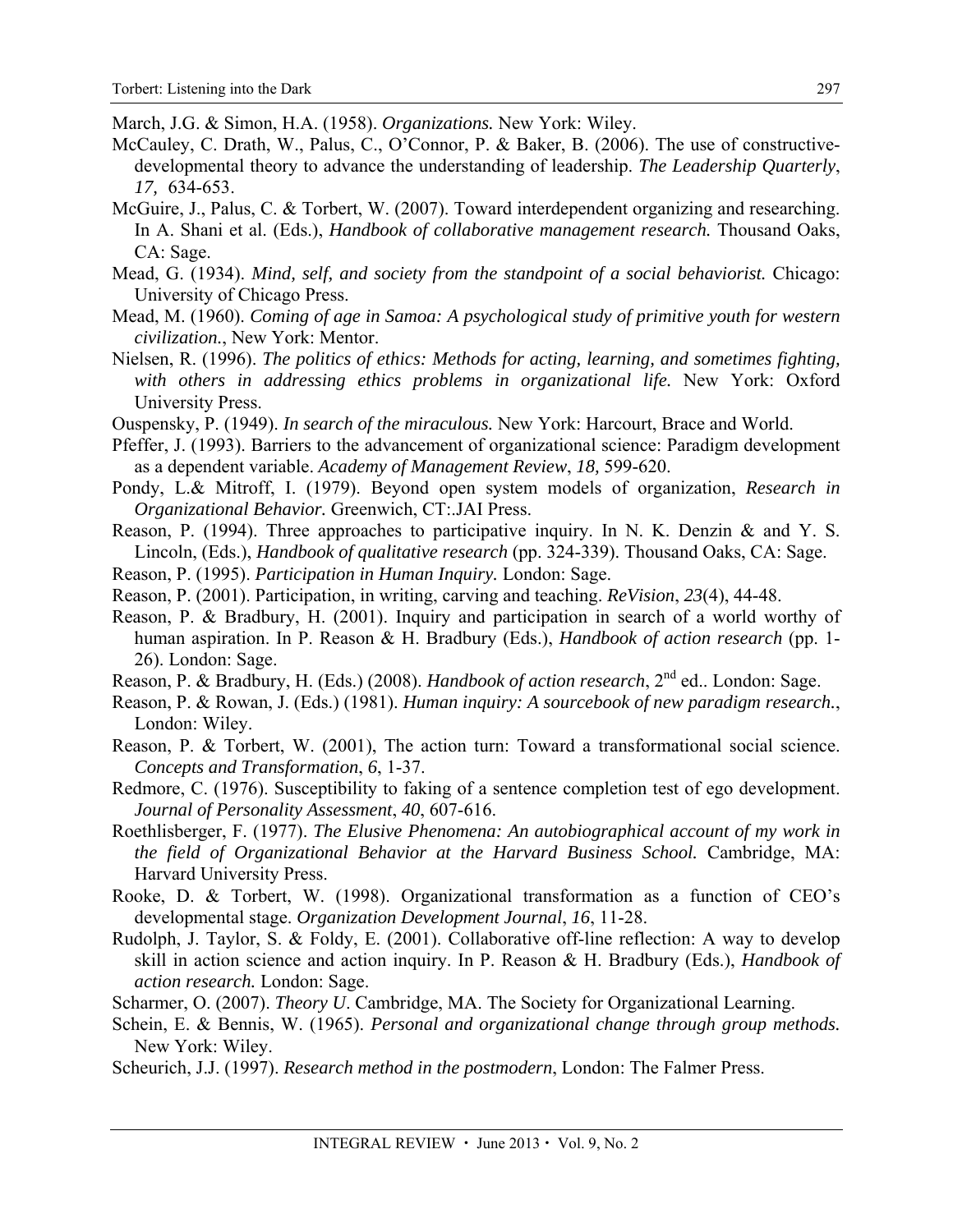- Schwandt, T. (1994). Constructivist, interpretivist approaches to human inquiry. In N. Denzin & Y. S. Lincoln (Eds.), *Handbook of qualitative research* (pp. 118-137)*.* Thousand Oaks, CA: Sage.
- Sedgwick, E. (1999). *A Dialogue on Love*. Boston: Beacon Press.
- Sherman, F. and Torbert, W. (Eds.), *Transforming social inquiry, transforming social action: New paradigms for crossing the theory/practice divide in universities and communities*, Boston: Kluwer Academic Publishers.
- Simon, H. (1947). *Administrative behavior.* New York: Macmillan.
- Simon, H. (1957). *Models of man*, Wiley, New York.
- Simon, H. (1969). *The sciences of the artificial.* Cambridge, MA: MIT Press.
- Simon, H. (1989). *Models of thought*, Vol.2. New Haven, CT: Yale University Press.
- Simon, H. (1991). *Models of my life.* New York: Basic Books.
- Skinner, B. (1953). *Science and human behavior*. New York: Macmillan.
- Skinner, B. (1971). *Beyond freedom and dignity.* New York: Knopf.
- Skolimowski, H. (1994). *The participatory mind.* London: Arkana.
- Spretnak, C. (1991). *States of grace: The recovery of meaning in the postmodern age*. New York: Harper Collins.
- Starr, A. & Torbert, W. (2005). Timely and transforming leadership inquiry and action: Toward triple-loop awareness. *Integral Review*, *1*, 85-97.
- Susman, G. & Evered, R. (1978). An assessment of the scientific merits of action research, *Administrative Science Quarterly*, *23*, 582-603.
- Taylor, C. (1992). Explanation and practical reason. In E. Ullmann-Margalet (Ed.), *The scientific enterprise* (pp. 179-201). Boston: Kluwer.
- Torbert, W. (1973). *Learning from experience: Toward consciousness*. New York: Columbia University Press.
- Torbert, W. (1976). *Creating a community of inquiry.* London: Wiley.
- Torbert, W. (1981). Why educational research is so uneducational: Toward a new model of social science based on collaborative inquiry. In P. Reason & J. Rowan (Eds.), *Human inquiry: A sourcebook of new paradigm research.* London: Wiley.
- Torbert, W. (1987). *Managing the corporate dream: Restructuring for long-term success*. Homewood, IL: Dow Jones-Irwin.
- Torbert, W. (1989). Leading organizational transformation. In Woodman, R. and Pasmore, W. (Eds.), *Research in organizational change and development* (pp. 83-116) Vol. 3. Greenwich, CT: JAI Press.
- Torbert, W. (1991). *The power of balance: Transforming self, society, and scientific inquiry*, Newbury Park, CA: Sage.
- Torbert, W. (1993). *Sources of excellence: An unorthodox inquiry into quality*. Boston: Edge\Work Press.
- Torbert, W. (1997). Developing courage and wisdom in organizing and in sciencing. Shrivastva, S. (Ed.) *Organizational Wisdom and Executive Courage* (pp. 222-253). San Francisco: The New Lexington Book Press.
- Torbert, W. (1999). The distinctive questions developmental action inquiry asks. *Journal of Management Learning*. *30*, 189-206.
- Torbert, W. (2000a). Transforming social science: Integrating quantitative, qualitative, and action research. In Sherman, F. and Torbert, W. (Eds.), *Transforming social inquiry, transforming social action*, (pp. 67-91). Boston: Kluwer Academic Publishers.